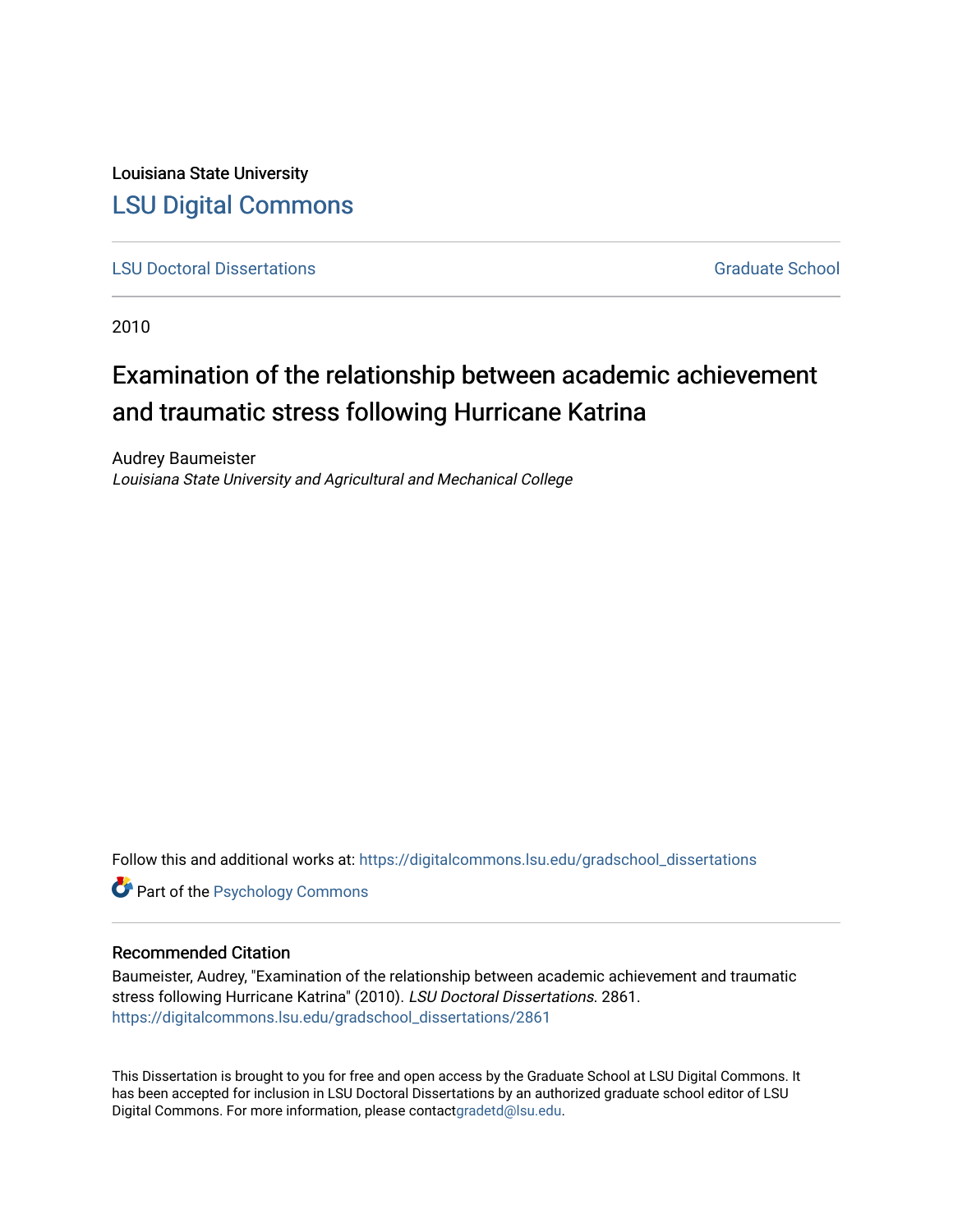# EXAMINATION OF THE RELATIONSHIP BETWEEN ACADEMIC ACHIEVEMENT AND TRAUMATIC STRESS FOLLOWING HURRICANE KATRINA

A Dissertation

Submitted to the Graduate Faculty of the Louisiana State University and Agricultural and Mechanical College in Partial Fulfillment of the requirements for the degree of Doctor of Philosophy

in

The Department of Psychology

by Audrey Baumeister B.S., University of Florida, 2005 M.A., Louisiana State University, 2008 December 2010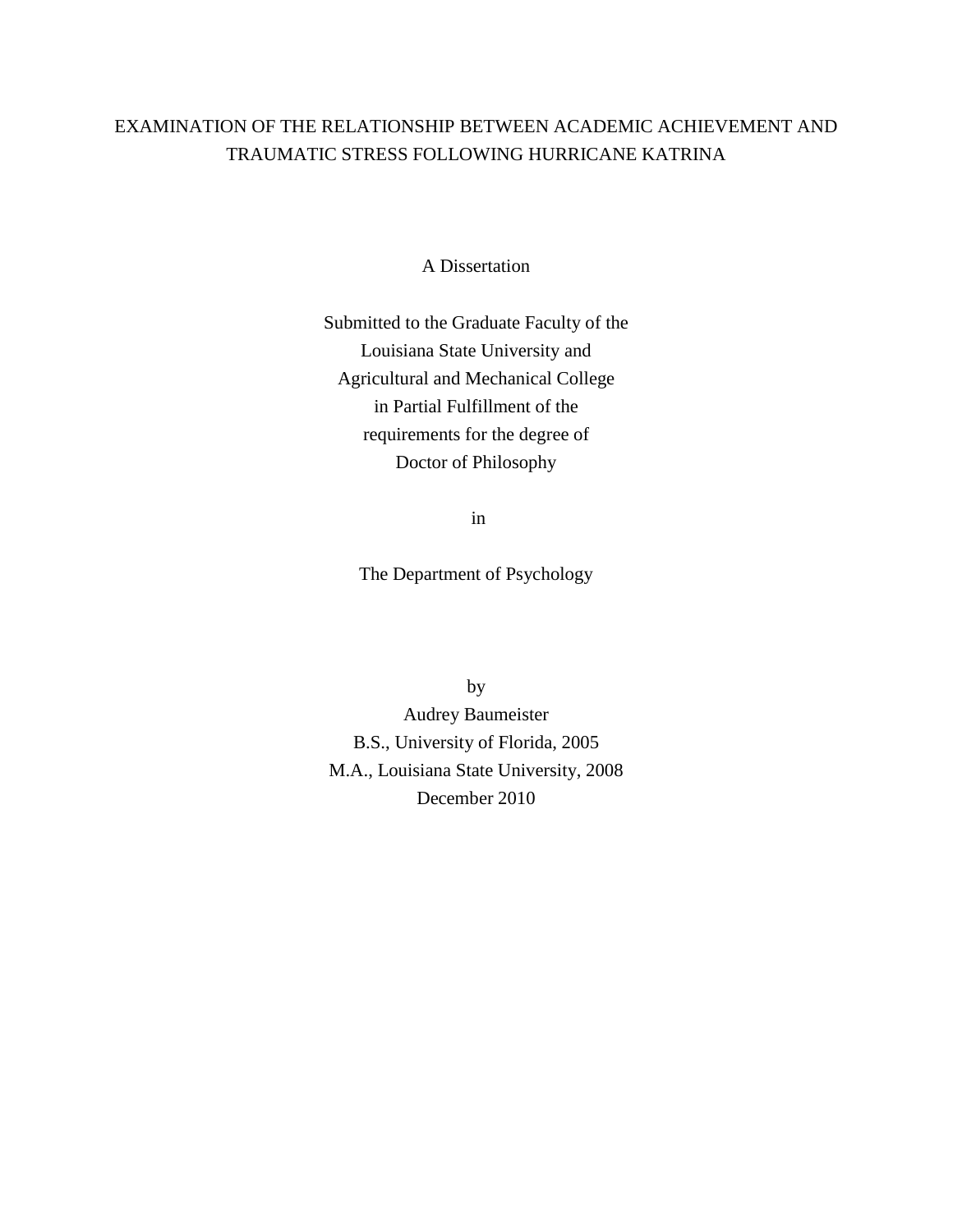| Academic Achievement, Attendance Rates and PTSD4                   |  |
|--------------------------------------------------------------------|--|
|                                                                    |  |
|                                                                    |  |
|                                                                    |  |
|                                                                    |  |
|                                                                    |  |
|                                                                    |  |
| Hurricane-Related Traumatic Experiences (HURTE)9                   |  |
|                                                                    |  |
|                                                                    |  |
|                                                                    |  |
|                                                                    |  |
|                                                                    |  |
| Missing Data and Invalid Data Analyses within Questionnaire Data13 |  |
|                                                                    |  |
|                                                                    |  |
|                                                                    |  |
|                                                                    |  |
|                                                                    |  |
|                                                                    |  |
|                                                                    |  |
|                                                                    |  |
|                                                                    |  |
|                                                                    |  |
|                                                                    |  |

# Table of Contents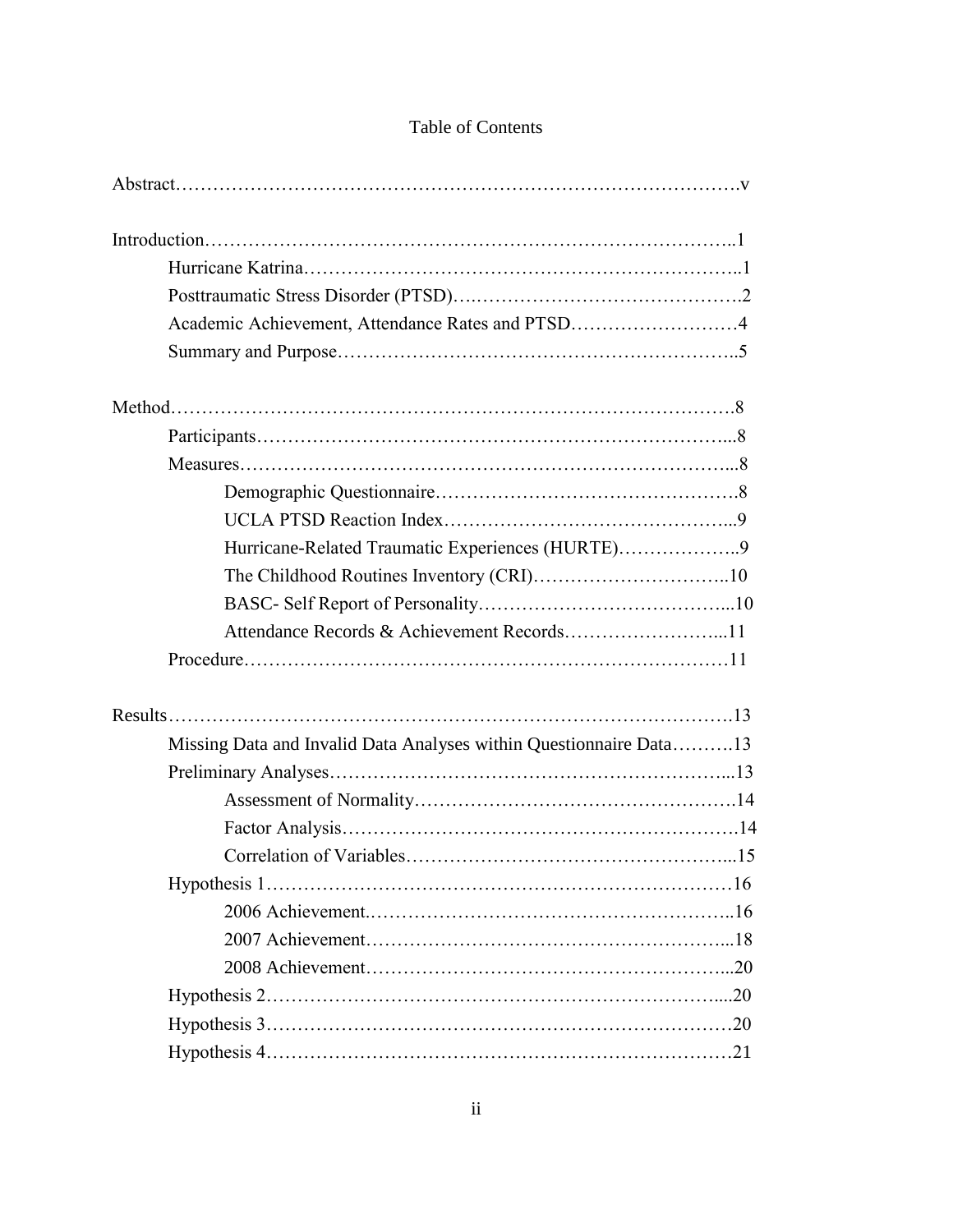| Appendix    |                                                                           |
|-------------|---------------------------------------------------------------------------|
|             | A. Means and Standard Deviations for Absences, HURTE Loss,                |
|             | HURTE Threat, UCLA PTSD-RI, BASC Inattention/Hyperactivity                |
|             |                                                                           |
|             | B. Means and Standard Deviations for Academic Achievement Z Scores35      |
|             |                                                                           |
|             | D. Correlation Matrix of Predictor, Demographic and Criterion Variables37 |
|             | E. Correlation Matrix of Predictor, Demographic and Criterion Variables38 |
| $F_{\cdot}$ |                                                                           |
|             |                                                                           |
|             | .44                                                                       |
| I.          |                                                                           |
| J.          |                                                                           |
|             |                                                                           |
|             |                                                                           |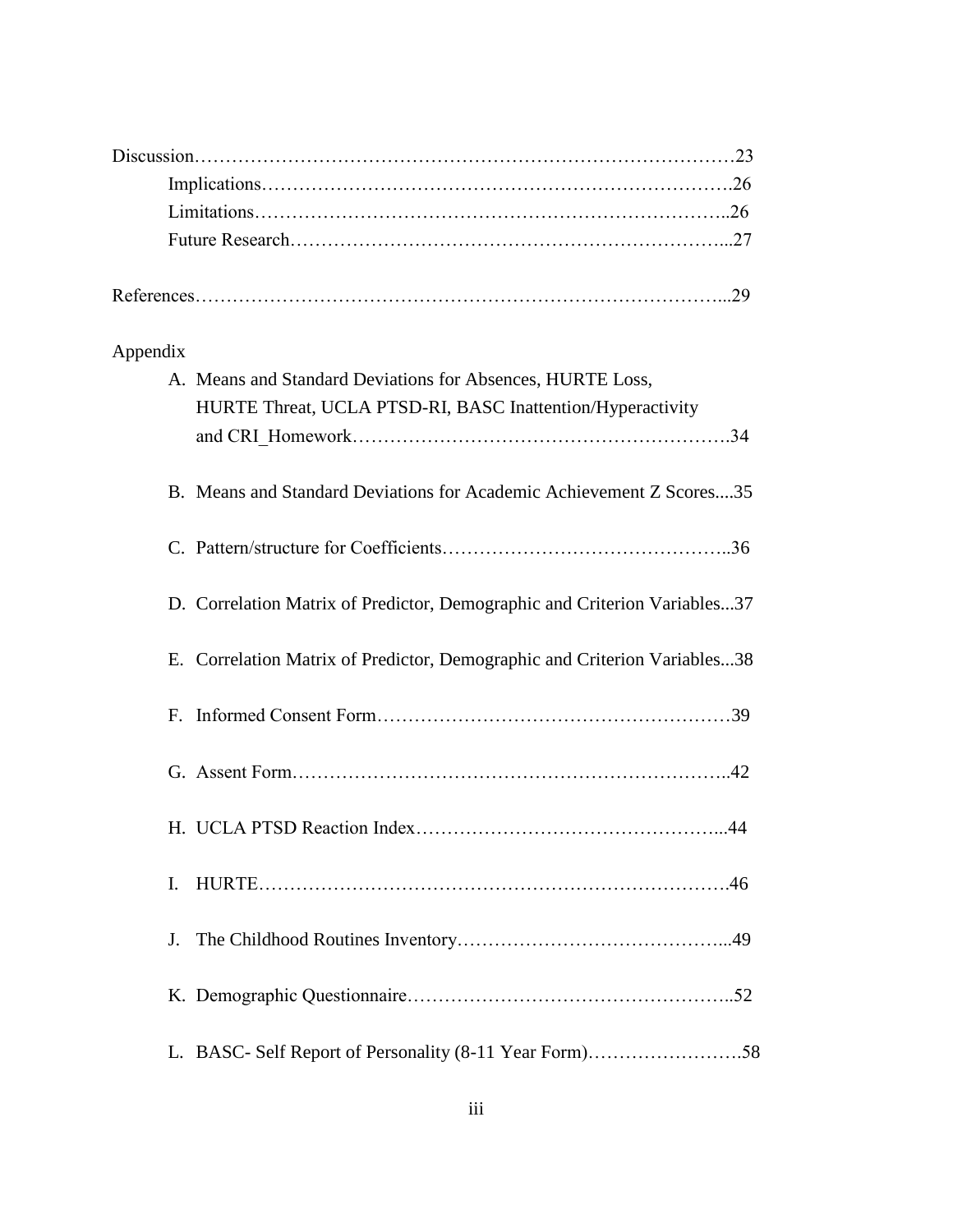| Vita. |  |
|-------|--|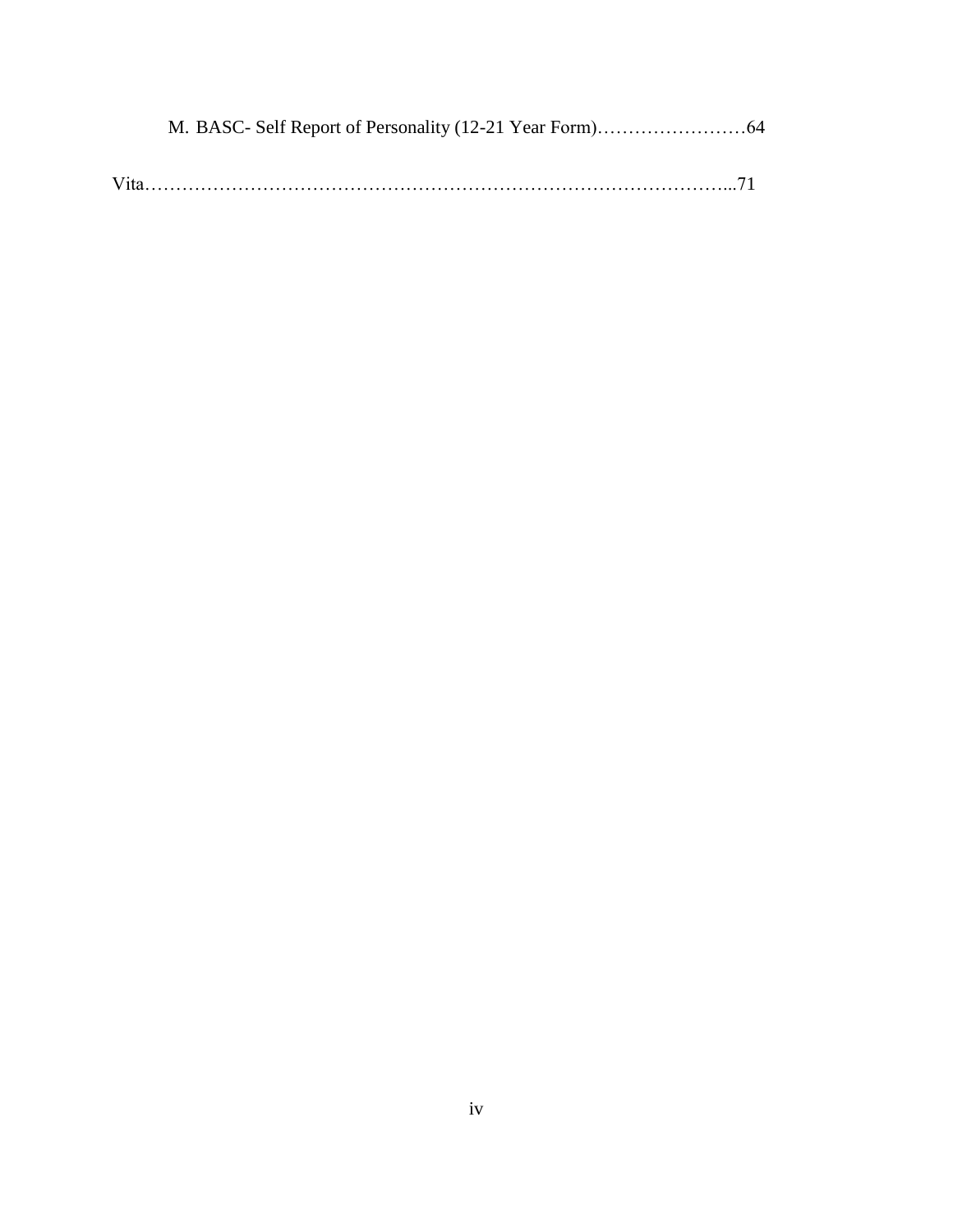#### Abstract

Hurricane Katrina inflicted traumatic experiences on many children in New Orleans and the surrounding area. The literature has shown a significant relationship between Post Traumatic Stress Disorder (PTSD) symptoms and lowered academic achievement in children. This longitudinal study investigated the relationships between attendance, academic achievement, and PTSD symptoms following Hurricane Katrina. Participants were 343 mother-child dyads recruited from public and private schools within Orleans Parish, Jefferson Parish, and East Baton Rouge Parish 4-7 months following Hurricane Katrina. Children completed the UCLA PTSD Reaction Index, the BASC-2 Self Report of Personality, and the Hurricane-Related Traumatic Experiences (HURTE). Mothers completed the Childhood Routines Inventory and a demographic questionnaire. Finally, children"s test scores from the Iowa Test of Basic Skills and the Louisiana Educational Assessment Program were collected. Hierarchical regression analyses revealed that PTSD symptom severity following Hurricane Katrina was negatively correlated with post-storm achievement after accounting for pre-storm achievement and attendance. PTSD symptom severity was not a significant predictor of post-storm attendance after accounting for pre-storm attendance. Inattention/Hyperactivity served as a mediator between PTSD symptom severity and achievement in one of the three measured years (2008).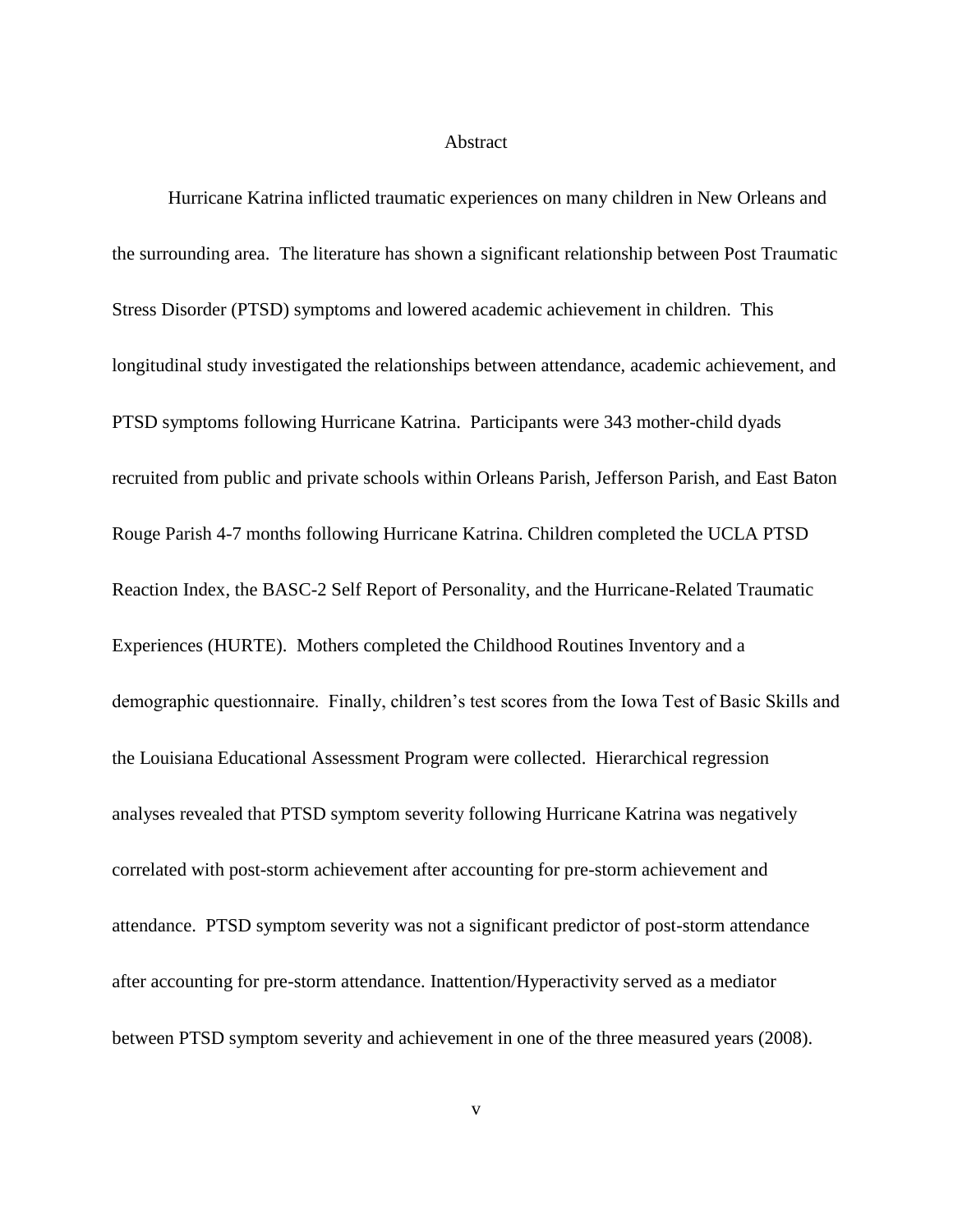Finally, pre-storm academic achievement did not serve as a moderator in the relationship between hurricane exposure and PTSD symptom severity. Clinical implications and recommendations for future research are discussed.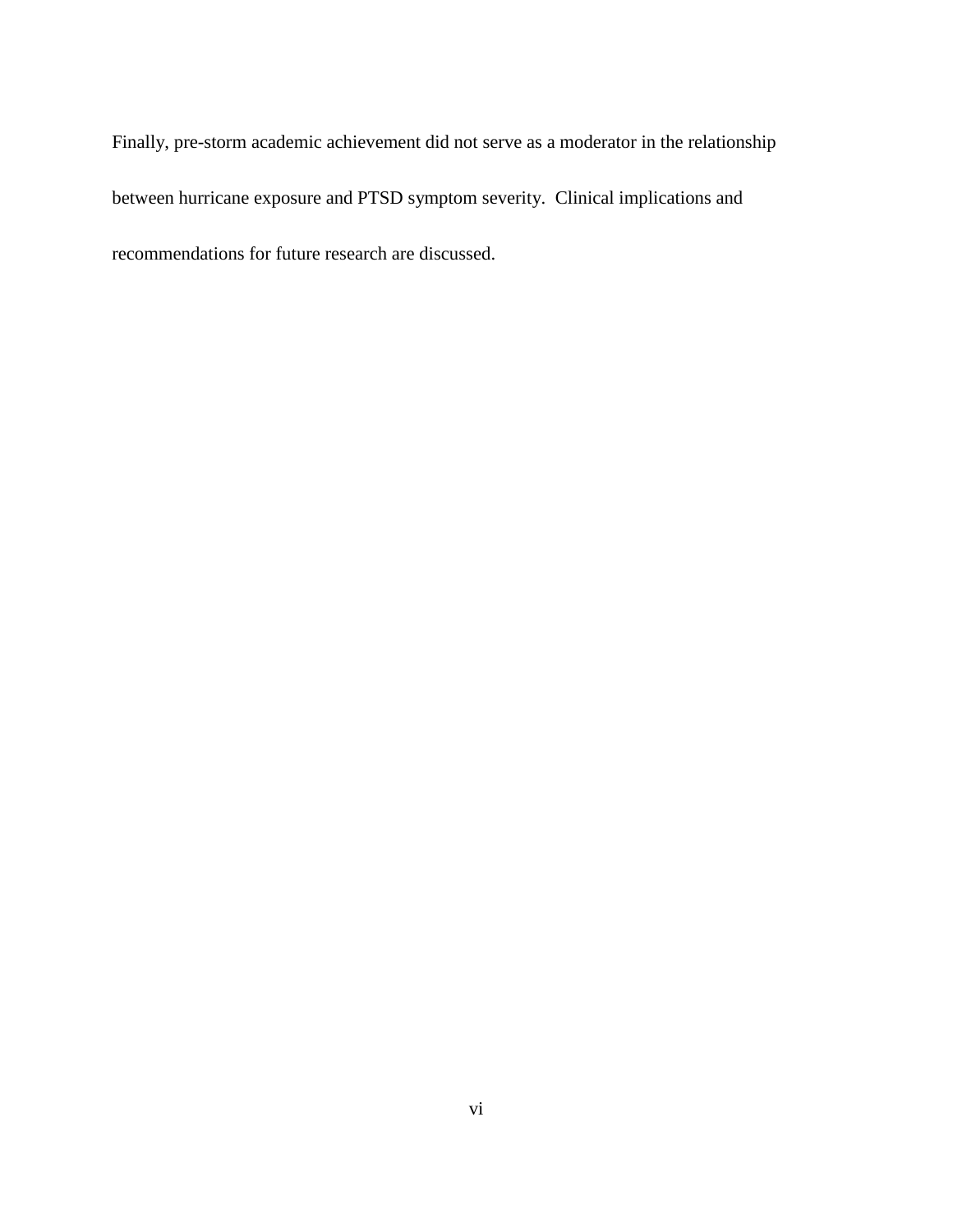# Introduction

 Hurricane Katrina had a very disruptive effect on children and families and many services and agencies were not available in the aftermath of the disaster. For many children, schools were damaged preventing re-enrollment. As such children lost contact with many friends and teachers who provided social support on a daily basis. Research has shown that the prevalence of Post Traumatic Stress Disorder (PTSD) in Katrina affected children ranged from 16% to 39% (Weems et al., 2010). Further, the literature consistently has demonstrated a link between increased PTSD symptoms and lowered academic achievement in children. The current study examined the relationship longitudinally after controlling for pre-storm academic variables.

# Hurricane Katrina

Nearly 372,000 school-aged children were displaced by Hurricane Katrina (Hardy, 2005) and 150,000 individuals were stranded for up to a week without sufficient aid (Castellano, Ussery, & Gruntfest, 2006). Madrid and Grant (2008) found that in the weeks following the storm, many children were withdrawn, displayed anxious and depressed affect, and noted worries regarding the effects of the disaster. They found that one month following the storm, youth in shelters experienced symptoms of acute stress such as dissociation, nightmares,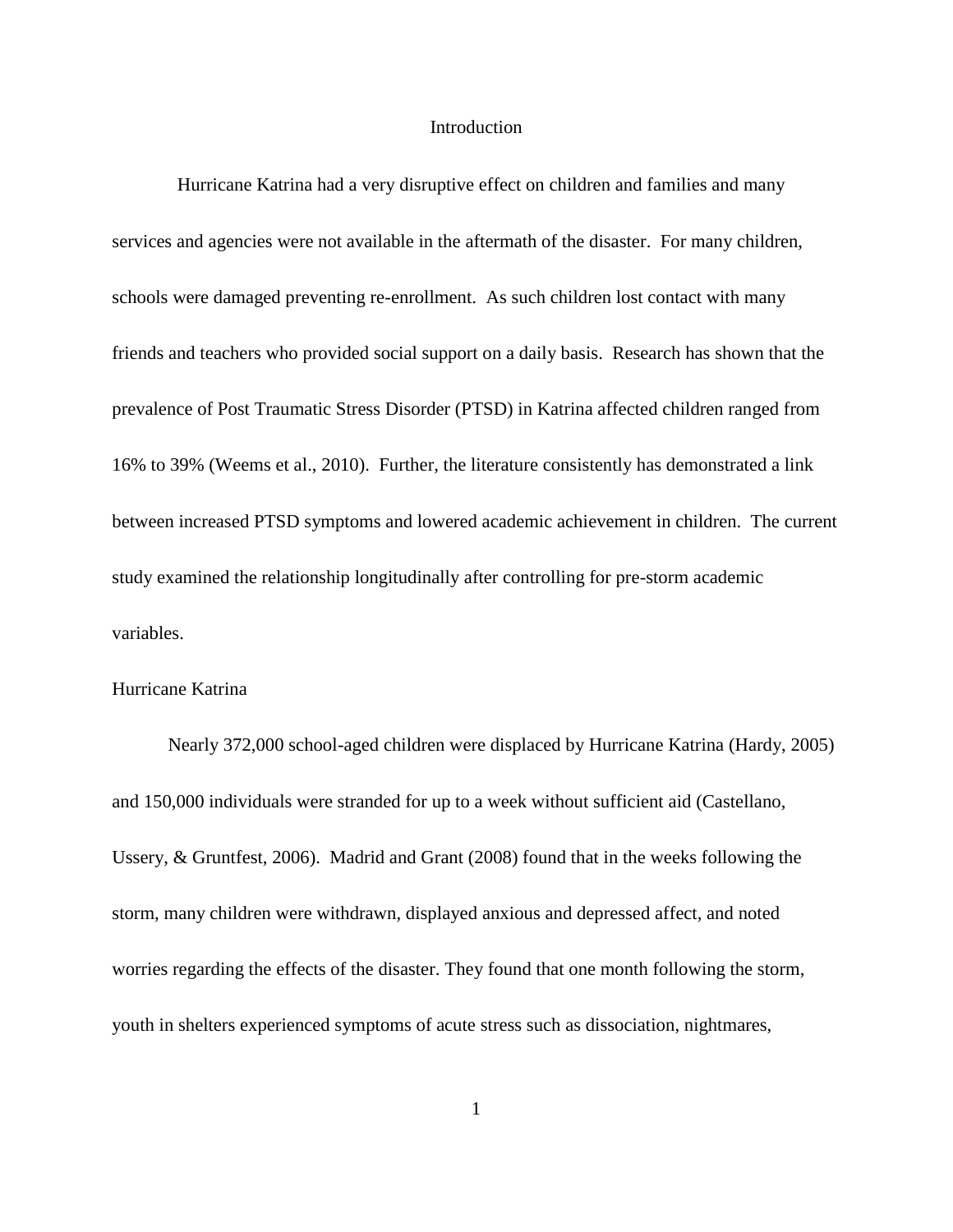flashbacks, crying spells, poor concentration, and difficulty sleeping. Six months following Hurricane Katrina, Madrid and Grant further found that nearly half of parents living in shelters reported new behavioral or emotional problems in their children, and nearly 20% of children had not returned to school.

State and local officials in affected regions reported that educators and school administrators as well as officials also suffered personal loss that was greater than or equal to those losses suffered by the students and their families (Dean et al., 2008). Such a disrupted scholastic environment likely impacted the quality of instruction and stability in the schools, perhaps resulting in negative impacts on child achievement. Dean et al. further noted that school personnel described great levels of variability regarding the needs of their students, though for students in need, resources were lacking.

#### Posttraumatic Stress Disorder (PTSD)

Stress reaction theory, known as the "fight or flight" response, grounds the development of PTSD symptoms (Kruczek & Salsman, 2006). The limbic system in the amygdala triggers both psychological and physiological reactions when stress is perceived, resulting in a "fear conditioning" response (LeDoux, 1996). It is believed that hyperresponsive activity in the amygdala underlies the PTSD symptoms of intrusive memories, hyperarousal, and nightmares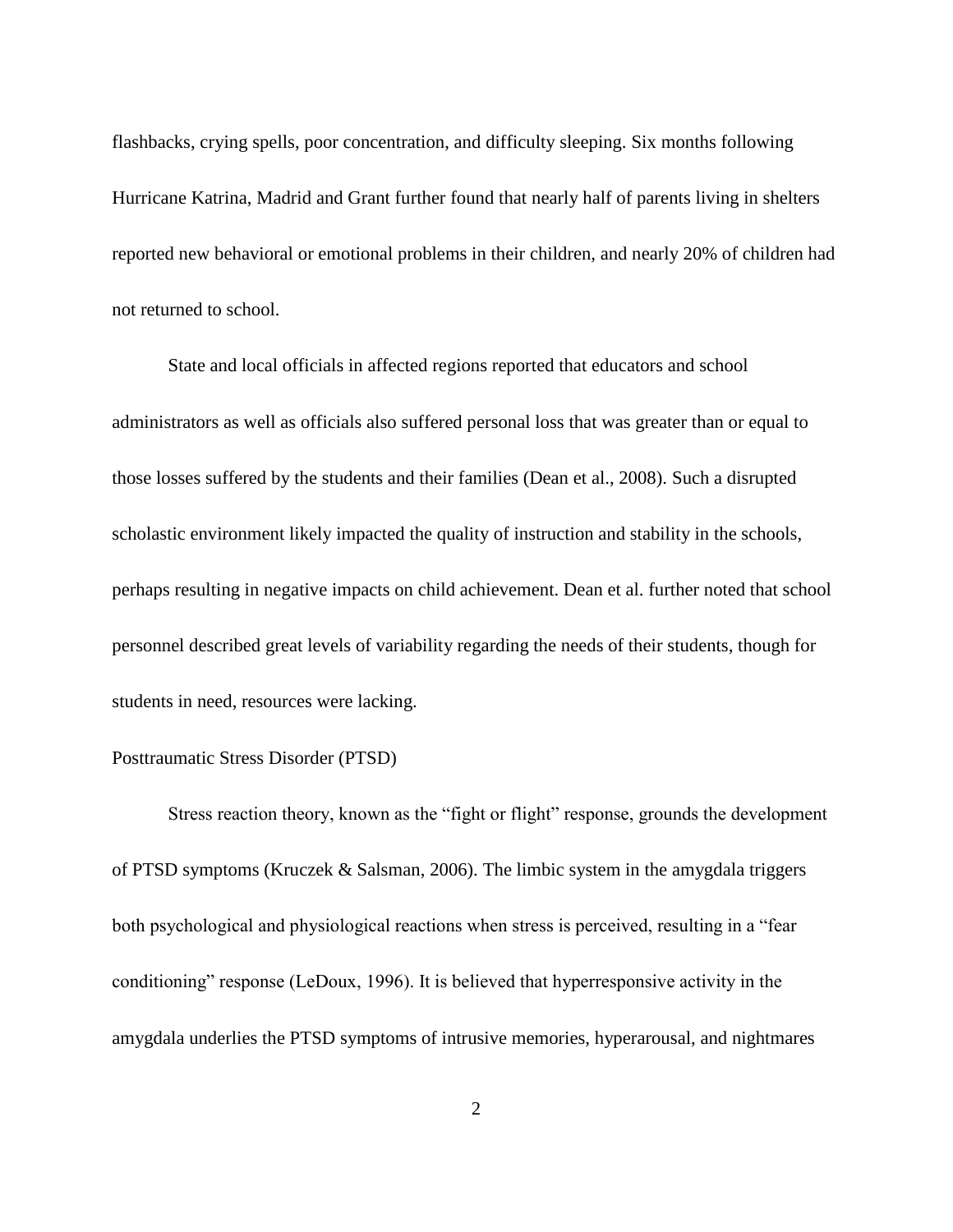(Cohen, 2001). Brain regions involved in attention, arousal, and emotion are affected by high levels of adrenergic activity which are caused by stressful experiences, specifically those which are unpredictable and uncontrollable (Donnelly, Amaya-Jackson, & March, 1999). It has also been found that youth who undergo severe stressors are more likely to demonstrate smaller cerebral brain volume (Carrion et al., 2001; De Bellis et al., 1999) and decreases in volume in cognitive processing regions of the brain such as the hippocampus (Carrion, Weems, & Reiss, 2007). Indeed, children who experience high levels of trauma are at risk for neurological changes which may hinder their academic performance.

Regarding PTSD risk factors, the degree of hurricane exposure is consistently predictive of PTSD symptom severity (Silverman & La Greca, 2002). Regarding hurricane Katrina, Weems et al. (2007) found that hurricane-related events experienced by youth were positively and significantly related to PTSD symptoms post-disaster. Further, pre-Katrina levels of trait anxiety and negative affect were significantly correlated with post-Katrina symptoms of Generalized Anxiety Disorder, Major Depression, and PTSD. They further noted that females were more likely to develop PTSD reactions than males. Rabalais, Ruggiero, and Scotti (2002) found that African American and Hispanic minorities are at greater risk for developing PTSD following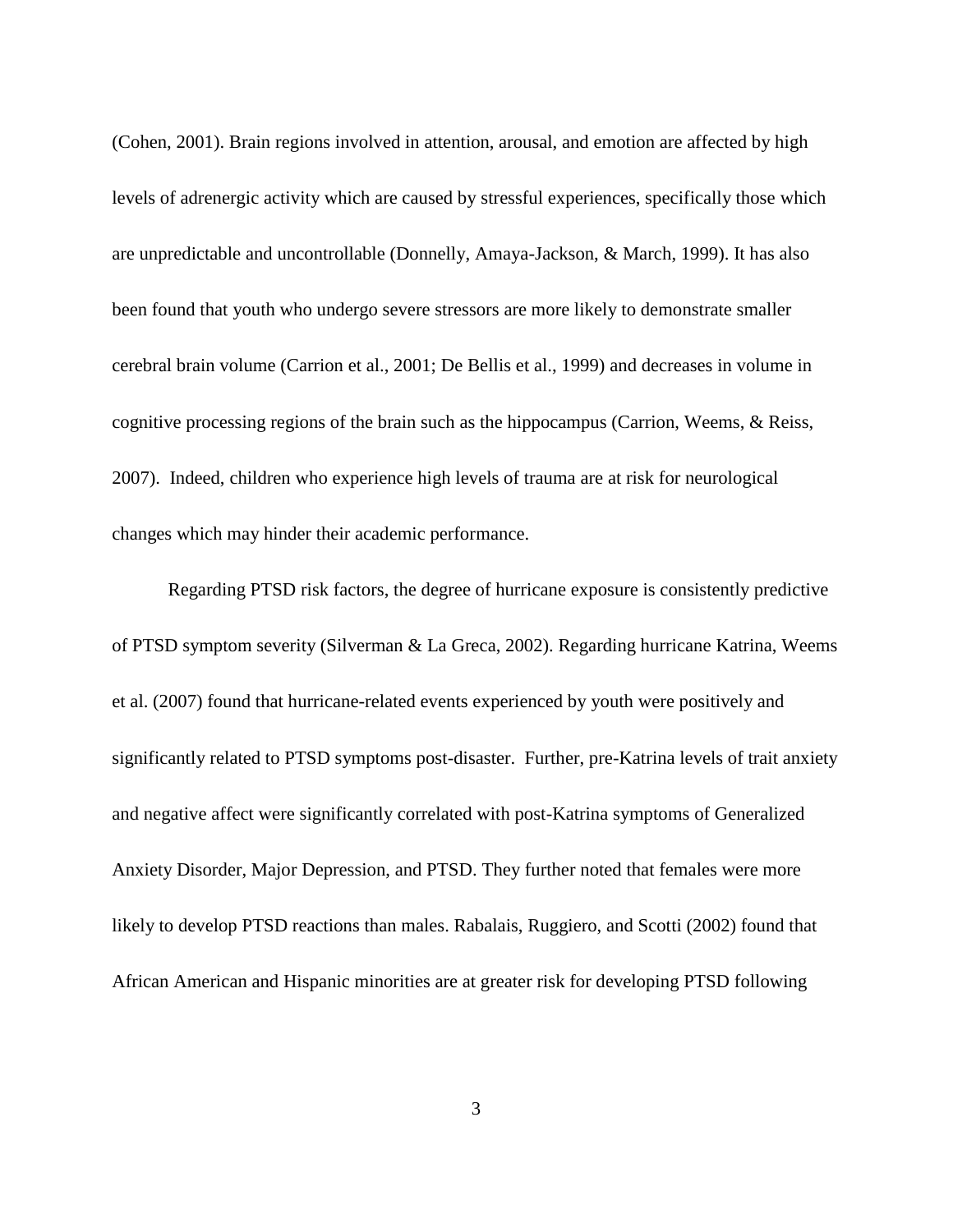trauma exposure. Silverman and La Greca (2002) found that preexisting academic difficulties, behavior problems, and attention difficulties serve as risk factors as well.

#### Academic Achievement, Attendance Rates and PTSD

Recent literature has shown that PTSD symptoms are correlated with decreased academic achievement and attendance rates. Delaney-Black et al. (2002) examined standardized test scores in 299 urban first graders. After controlling for multiple variables (caregiver IQ, child gender, socioeconomic status, home environment, prenatal exposure to substance abuse, and violence exposure), traumatic distress related to violence exposure accounted for variance in reading ability. That is, children undergoing trauma related distress due to violence exposure were at significant risk for decreased reading achievement.

Broberg, Dyregrov and Lars (2005) examined adolescents who witnessed a 1998 discotheque fire in Goteborg, Sweden which killed 63 adolescents and injured 213. The authors found a positive correlation between adolescents" PTSD symptom severity and school absences. Twenty-three percent of adolescents who experienced the fire dropped out of school or repeated a class because of their traumatic experience, and fifty-nine percent reported a decrease in their exam results and grades due to the fire.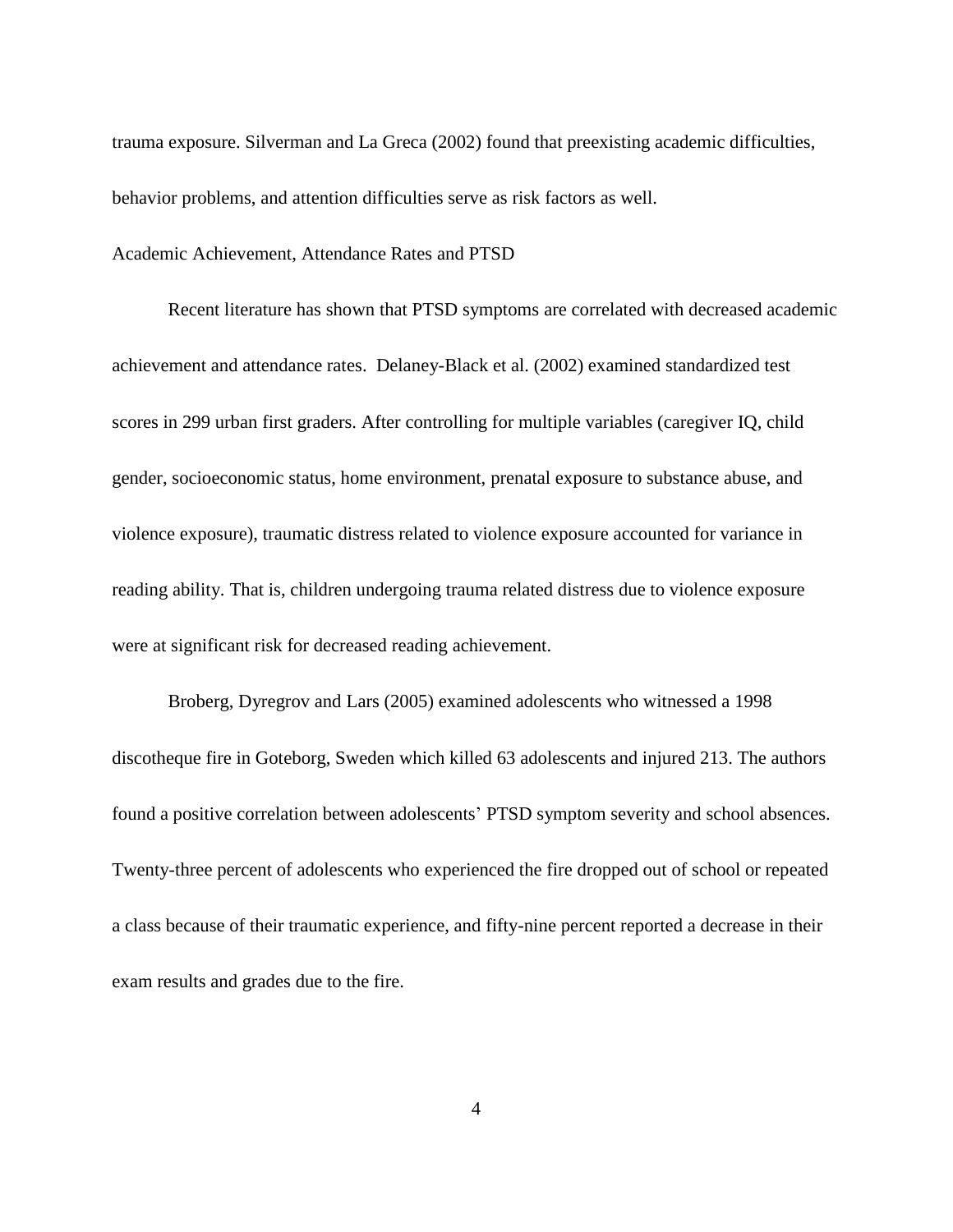Saltzman, Pynoos, Layne, Steinberg, and Aisenberg (2001) found that adolescents' GPA was negatively correlated with PTSD symptoms related to community violence exposure. Specifically the researchers found that students with severe to very severe PTSD symptoms earned grades that were significantly lower than individuals with moderate levels of PTSD symptoms.

# Summary and Purpose

High rates of poor concentration, behavioral problems and emotional problems in children were reported following Hurricane Katrina. Research has shown that traumatized youth may experience an impaired capacity for learning and memory. Therefore, it is likely that children affected by Hurricane Katrina may have suffered experiences which hindered their ability to perform adequately in the classroom.

This study examined the relationship between attendance, academic achievement and PTSD symptoms following Hurricane Katrina. An important contribution of this study is the inclusion of pre and post-disaster measures of academic achievement and attendance. This examination expands upon current research regarding school attendance, achievement, and trauma exposure. Specifically, child reported PTSD symptoms were examined as a risk factor for decreased academic achievement and decreased attendance after accounting for these variables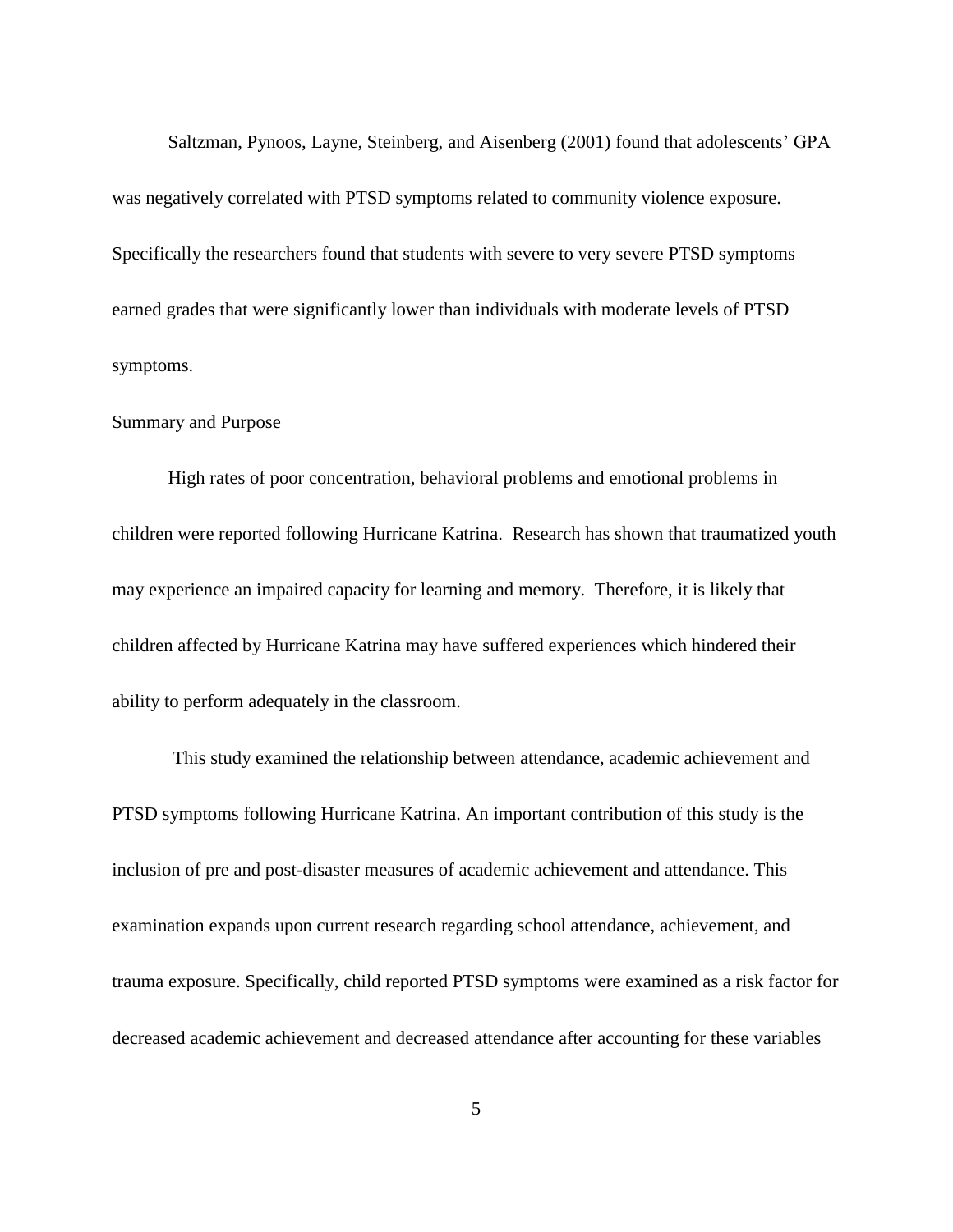prior to Hurricane Katrina. Homework routines and attention were examined as a mediator for the relationship between PTSD and post-storm academic achievement. Finally pre-storm academic achievement was examined as a moderator in the relation between trauma exposure and PTSD symptom level. Below are the proposed hypotheses:

- 1. It is hypothesized that PTSD symptom severity following Hurricane Katrina will predict achievement test scores after accounting for pre-storm academic achievement and attendance. It is expected that PTSD symptom severity will serve as a risk factor for decreased academic achievement.
- 2. It is hypothesized that PTSD symptom severity following Hurricane Katrina will predict attendance after accounting for pre-storm attendance. It is expected that PTSD symptom severity will serve as a risk factor for decreased attendance.
- 3. It is hypothesized that homework routines and ADHD symptoms will mediate the relation between PTSD symptom severity and post-storm academic achievement. It is expected that relatively fewer homework routines and inattention/hyperactivity will drive this relation, as higher levels of PTSD will result in fewer homework routines and inattention/hyperactivity, resulting in decreased academic achievement.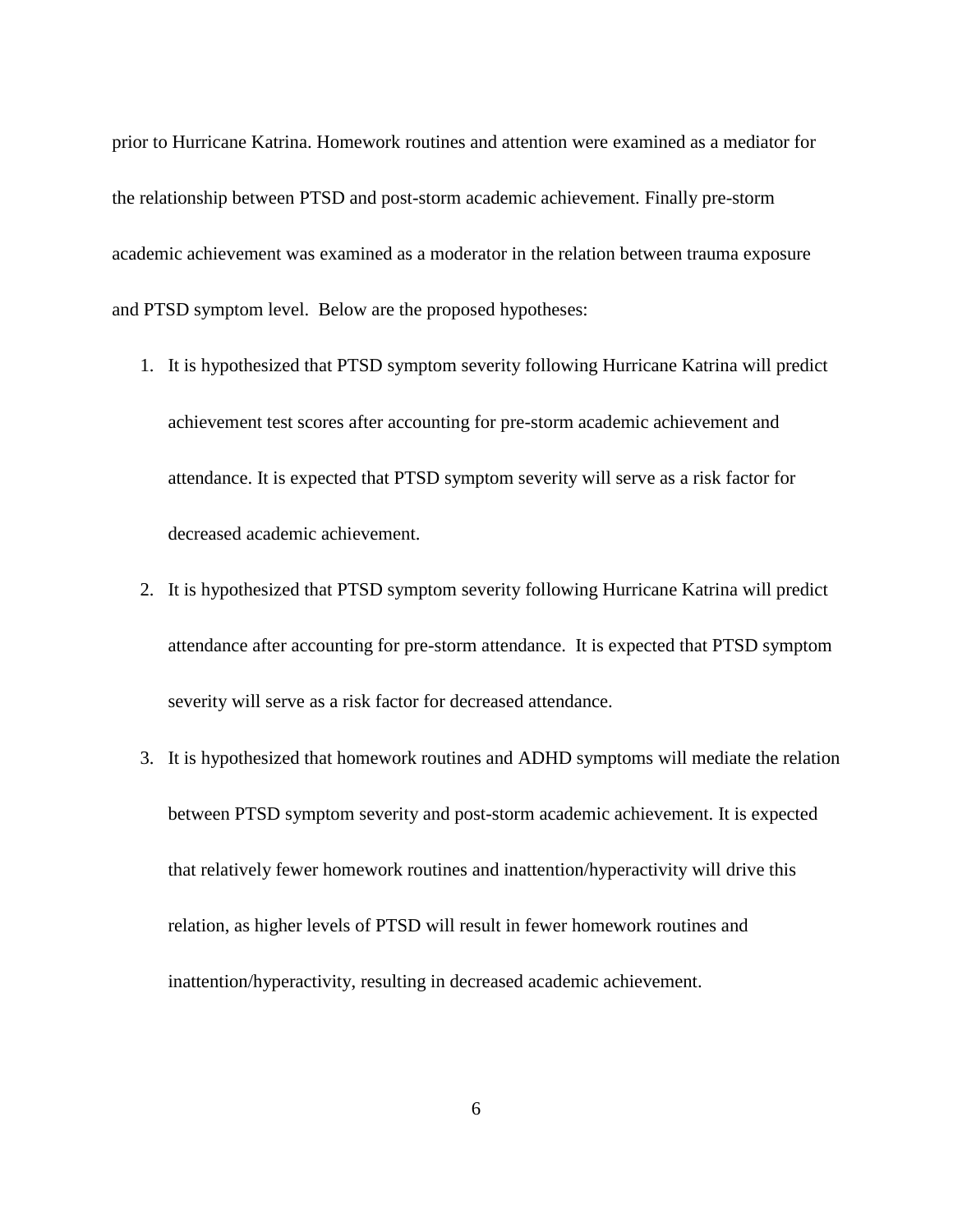4. It is hypothesized that pre-storm academic achievement will moderate the relation between hurricane exposure and PTSD symptom severity. It is expected that lower achievement will increase the strength of the positive relationship between hurricane exposure and PTSD symptom severity.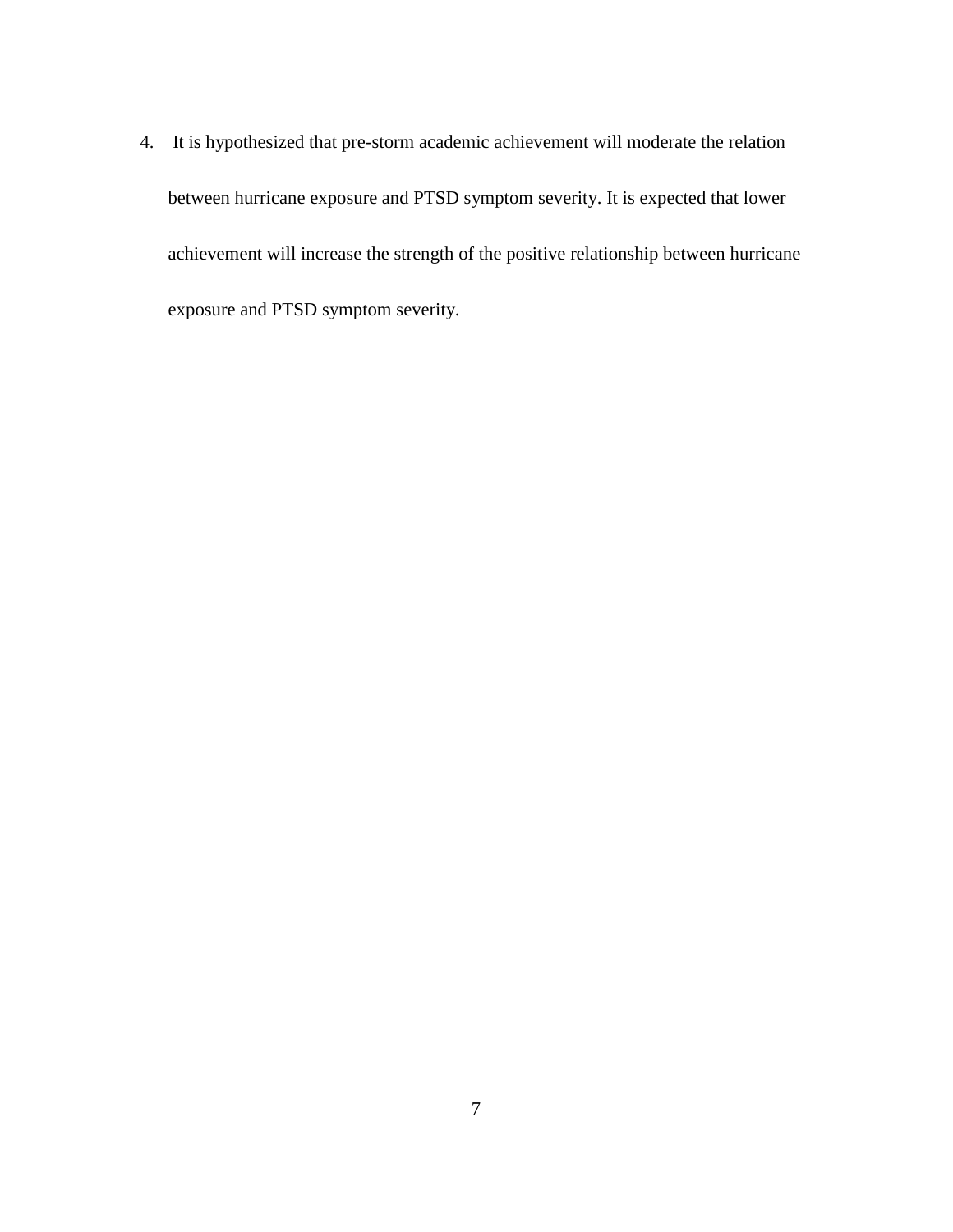#### Method

# Participants

Participants were 388 mother-child dyads recruited from various public and private elementary and middle schools within East Baton Rouge, Jefferson, and Orleans Parish, 4-7 months after Hurricane Katrina. Participants were either displaced by Hurricane Katrina (the majority of the Jefferson Parish and Orleans Parish participants) or not displaced (East Baton Rouge Parish participants and remaining Jefferson and Orleans Parish participants). The nondisplaced sample was included in this examination in order to account for a full range of hurricane exposure experiences and related distress. Ages of the children ranged from 8 to 16 years. Children unable to comprehend questionnaires were excluded.

# Measures

#### Demographic Questionnaire

A demographic questionnaire was created to obtain information regarding age, gender, grade, and family characteristics. Mother participants completed the questionnaire. Age, grade, and family income were gathered as control variables.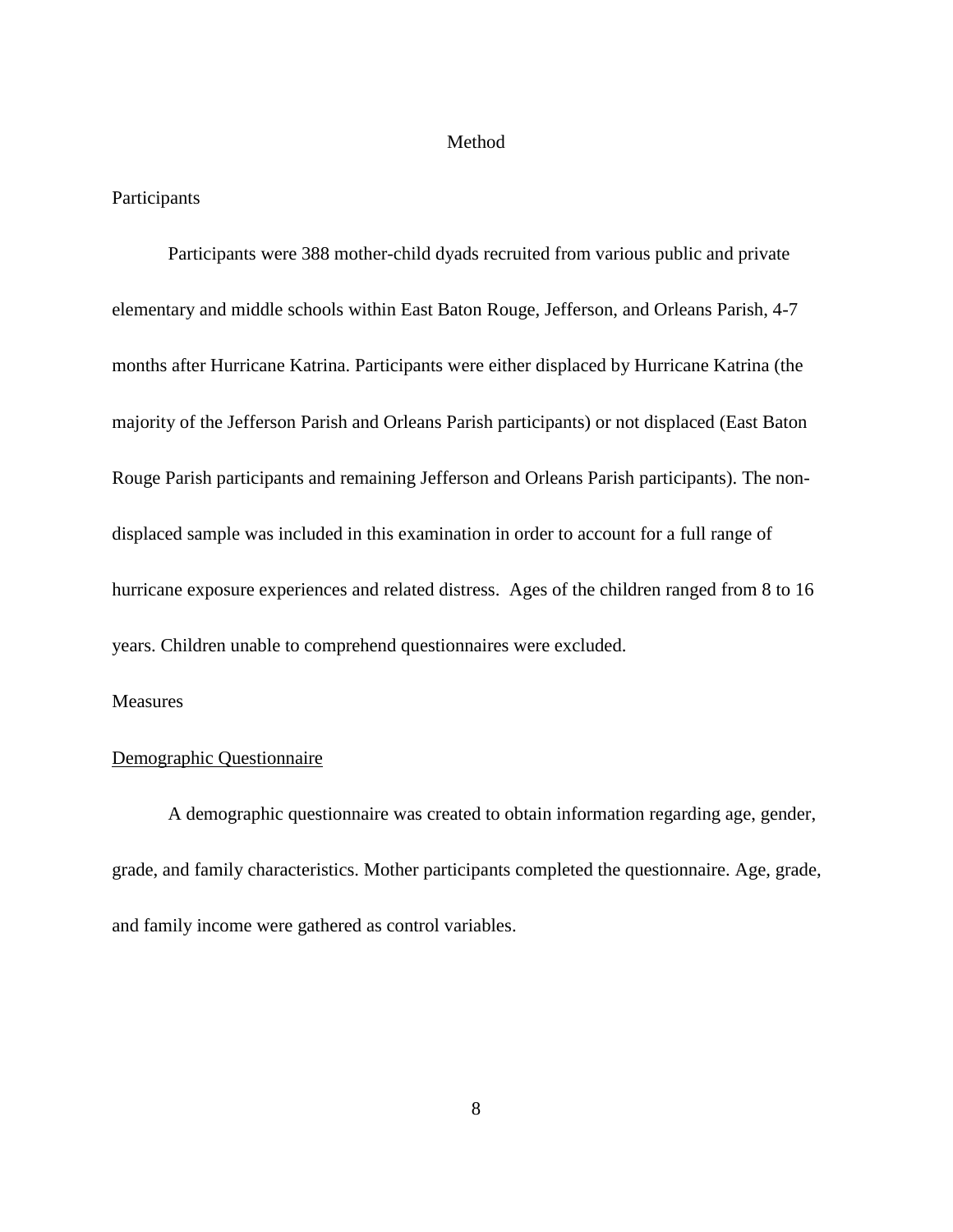#### UCLA PTSD Reaction Index

The UCLA PTSD Reaction Index is a revised edition of the widely utilized and researched Child PTSD Reaction Index (CPTSD-RI; Nader, Pynoos, Fairbanks, & Fredrick, 1990). The UCLA PTSD Reaction Index is a 22-item instrument which assesses PTSD DSM-IV diagnostic criteria in children and adolescents (American Psychiatric Association, 1994). This measure has shown high test-retest reliability, internal consistency, as well as specificity and sensitivity (Pynoos, Rodriguez, Steinberg, Stuber, & Frederick, 1998; Rodriguez, Steinberg, Saltzman, & Pynoos, 2001; Steinberg, Brymer, Decker, & Pynoos, 2004). In the present study the Index Summary score, which is the total score, was used as a measure of PTSD symptom severity.

# Hurricane-Related Traumatic Experiences (HURTE)

The HURTE is a measure of hurricane-related traumatic experiences. The two subscales, Threat and Loss, are created from the summation of "yes" or "no" responses to questions concerning trauma experiences. The HURTE has shown adequate test-retest reliability and predictive validity (La Greca, Silverman, Verberg, & Prinstein, 1996; Vernberg, La Greca, Silverman, & Prinstein, 1996). The current study utilized Threat and Loss scores as a measure of child exposure to traumatic experiences.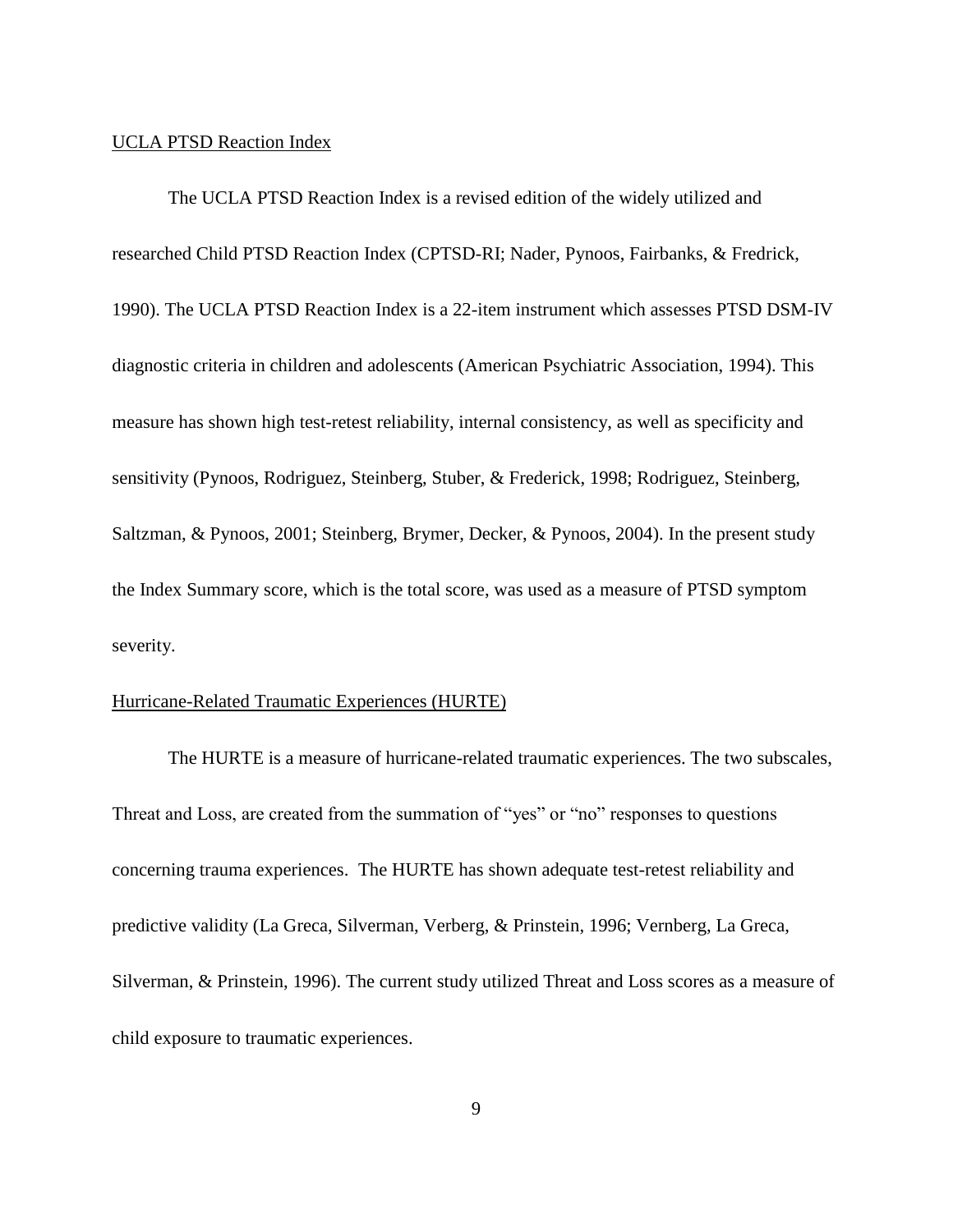#### The Childhood Routines Inventory (CRI)

The CRI is a 39-item questionnaire which assesses child routines. The questionnaire has demonstrated excellent internal consistency, good test-retest reliability as well as construct validity (Sytsma, Kelley, & Wymer, 2001). It is comprised of four subscales: Daily Living Routines, Discipline Routines, Homework Routines, and Household Responsibilities. Items are rated on a five point scale. The Homework Routines score was used in the analyses.

#### BASC- Self Report of Personality

The BASC-2 Self Report of Personality (BASC-2-SRP) is a self-report measure which has three forms based on age: one for ages 8-11 years, one for ages 12-21 years, and one for ages 18-25 years. The BASC-2-SRP has demonstrated adequate internal consistency, test-retest reliability, and validity (Reynolds & Kamphaus, 2004). The 8-11 year and 12-21 year forms were used for the present study. These two versions have an identical set of five composite scales and 18 primary scales. The composite scales include the following: Emotional Symptoms Index, Inattention/Hyperactivity, Internalizing Problems, Personal Adjustment, and School Problems. The Inattention/Hyperactivity composite scale was used in the analyses.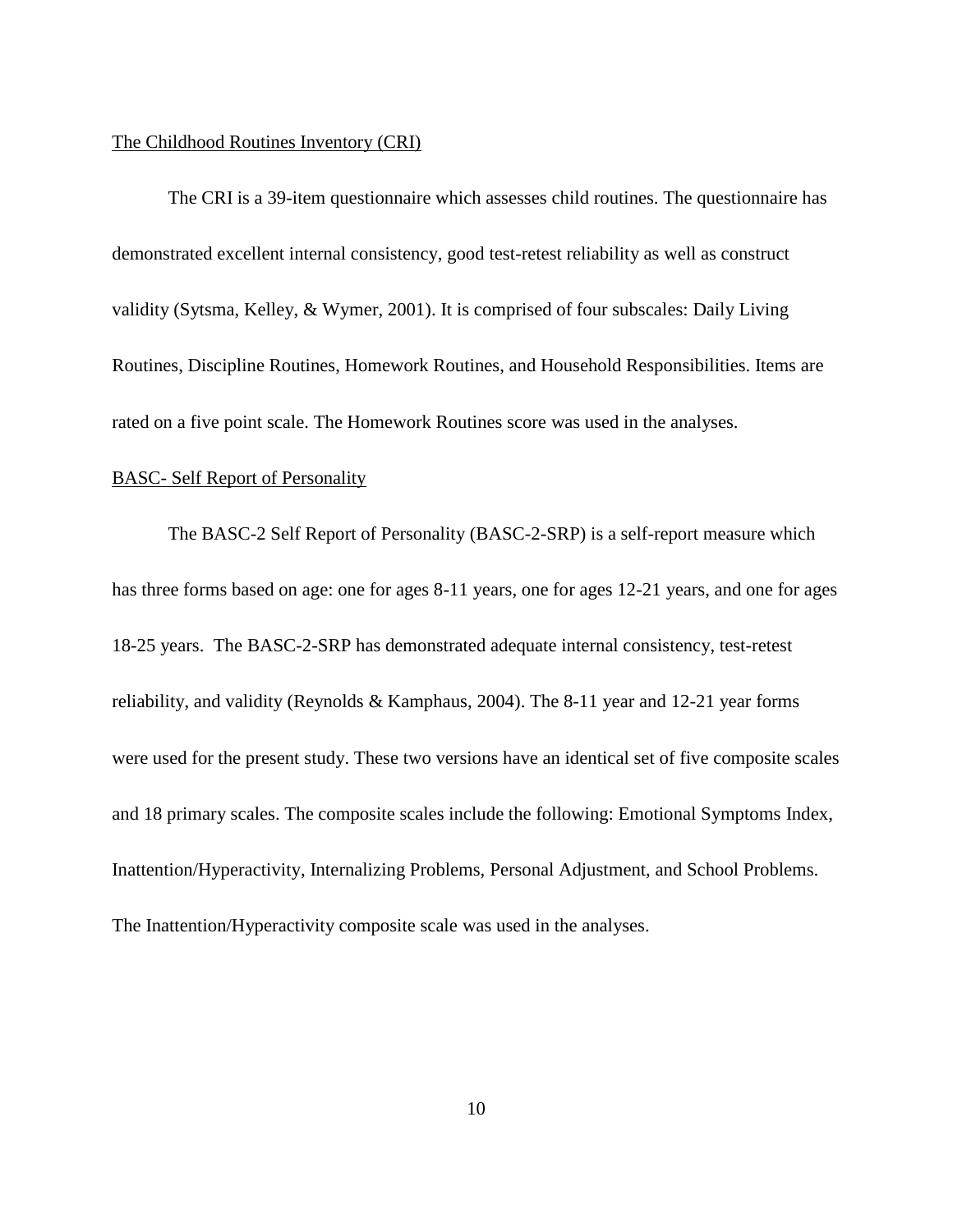#### Attendance Records & Achievement Records

The Iowa Test of Basic Skills (ITBS) and the Louisiana Educational Assessment Program for the  $21<sup>st</sup>$  Century (LEAP-21; grades 4 and 8) are administered annually in the state of Louisiana. As the ITBS and LEAP-21 scores are not reported on comparable scales, standard scores in subject domains were converted to z-scores based on the database of all children in the state of Louisiana. Subject domains included Math, Science, Social Studies, and English/Language Arts.

#### Procedure

After obtaining school board approval, schools were contacted and asked to allow students to participate in the research. Students in the  $4<sup>th</sup>$  through  $8<sup>th</sup>$  grades were recruited through flyers and questionnaire packets sent home through the child. Packets included parent consent forms, information regarding the study, contact information for any necessary psychological referral, the Demographic Questionnaire, the CRI and other measures included in the NIMH funded study (Kelley, 2006). After obtaining parent consent and child assent, children completed the questionnaires at school either individually or in small groups. Younger students were read the questionnaires and able readers completed the questionnaires on their own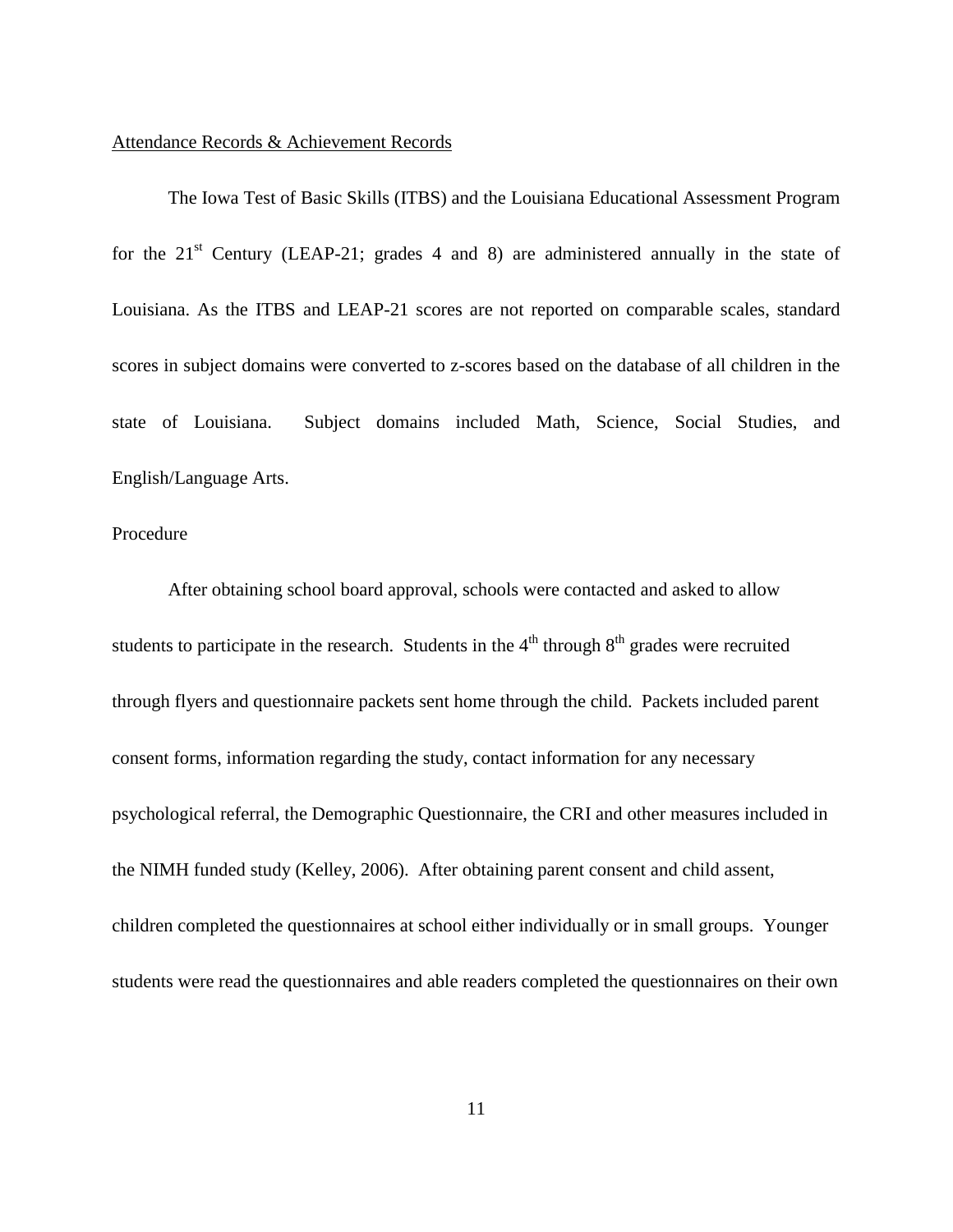with the directions read and explained. Appropriate referral information for mental health services was provided to all parents.

Based on school personnel preference, compensation and incentives were provided and included a \$5 cash prize or pizza parties to participating children. Participating mothers were either paid \$20 individually or entered into a cash prize drawing. Mother and child responses were anonymous and packets were coded to match mother child dyads.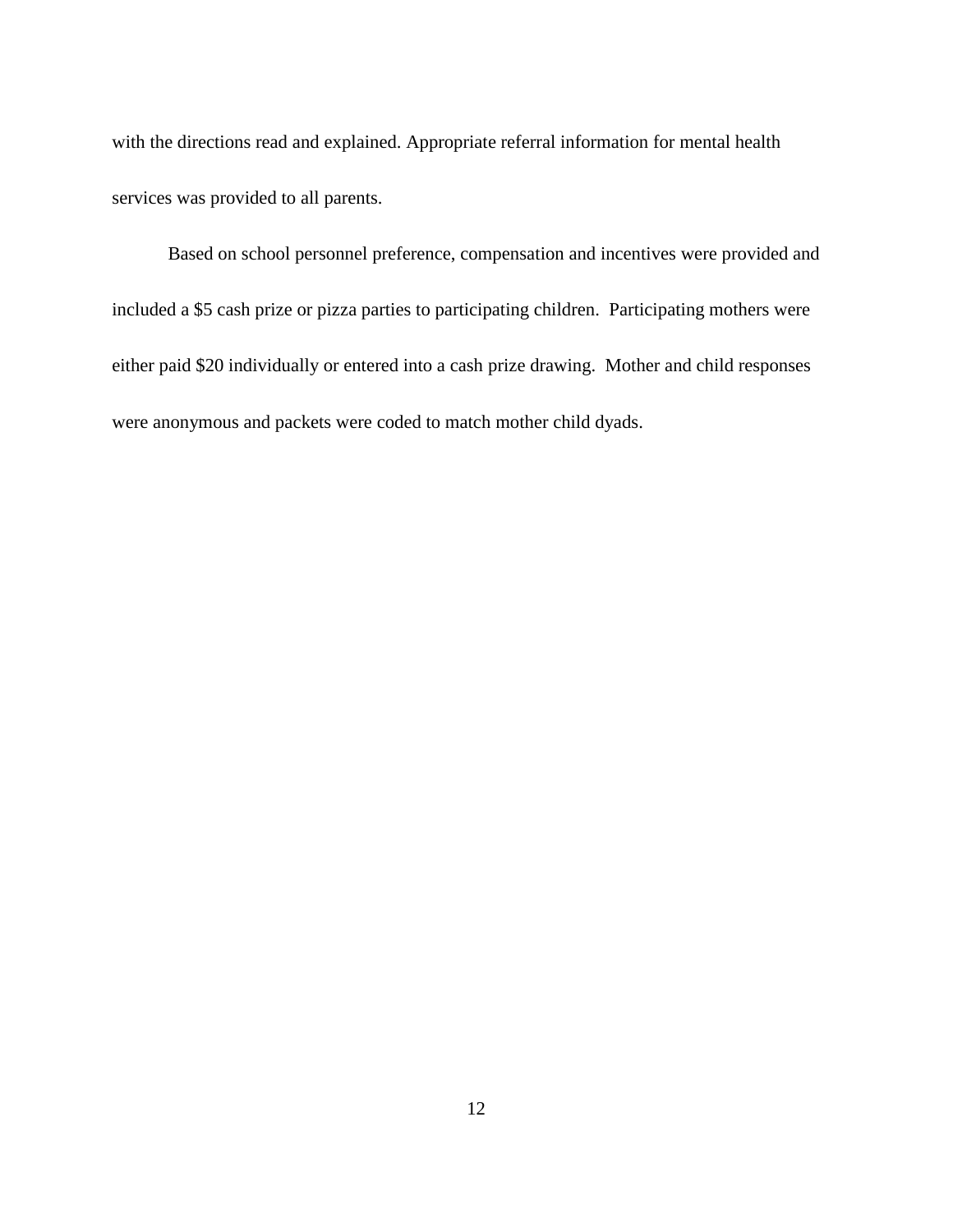#### Results

Missing Data and Invalid Data Analyses within Questionnaire Data

As recommended by Schafer and Graham (2002), missing questionnaire responses in the current study were addressed using the Bayesian multiple imputation procedure. Each missing value was replaced with a list of  $m > 1$  simulated values. Per recommendations of Rubin (1987) and Schafer (1997) each of the *m* data sets were subsequently analyzed using a complete data method, and results were combined through simple arithmetic to give parameter estimates and standard errors which accounted for uncertainty due to missing data values (Schafer & Graham, 2002).

#### Preliminary Analyses

Among the 388 individuals who agreed to participate, academic achievement data was located for 343 participants, thus 343 participants were used in data analyses. Analyses were conducted to search for demographic differences between individuals with complete data (174 participants; i.e., 4 years of attendance and achievement data plus data points on all 5 questionnaires) versus those with partially complete data (239 participants). A multivariate analysis of variance (MANOVA) revealed significant differences between the two groups (complete vs. partially complete)  $F(2, 323) = 32.37$ ,  $p < .001$ , partial eta squared = .167. Follow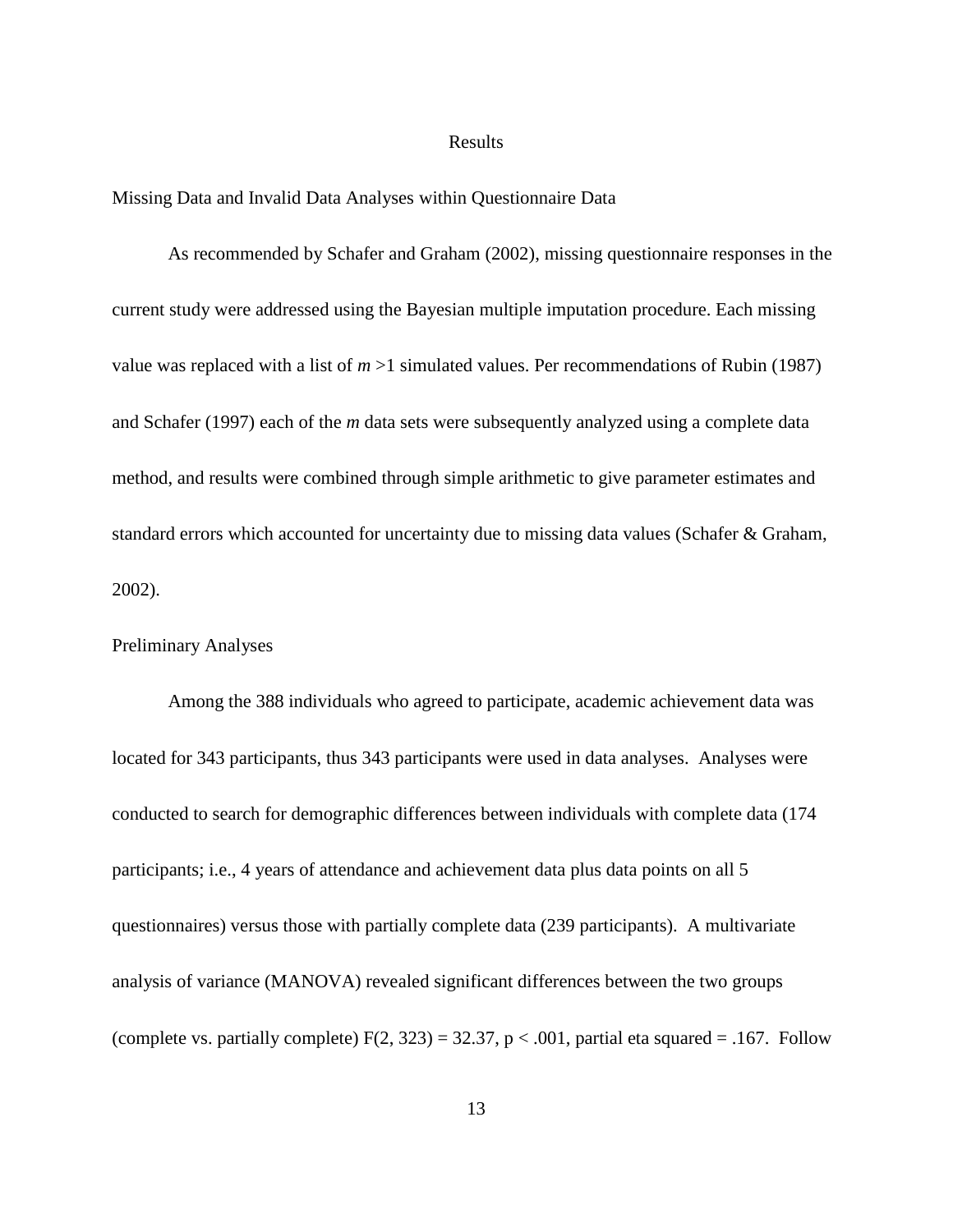up analysis of variance (ANOVA) indicated significant differences in age  $F(1, 324) = 50.80$ , p < .001, and grade  $F(1, 324) = 63.48$ ,  $p < .001$ . Specifically, individuals with partially completed data were typically older ( $M = 11.94$ ,  $SD = .10$ ) and in a higher grade ( $M = 6.28$ ,  $SD = .09$ ) relative to children with complete data. Due to these findings, age and grade were controlled for in subsequent analyses. No other significant demographic differences were found between these two groups (partially complete vs. complete).

#### Assessment of Normality

Descriptive information on all study variables are presented in Appendices A and B. All variables were found to be normally distributed with the exception of all four Absence variables (i.e., Absences 2005, Absences 2006, Absences 2007, and Absences 2008) and the variable "HURTE Threat." All 4 Absence variables were found to be skewed (skewness value >1) as a significant portion of children had few absences. The skewed data within the 4 Absence variables as well as the "HURTE Threat" variable was successfully normalized via a log transformation.

#### Factor Analysis

Principal component factor analyses revealed that among the academic achievement variables (i.e., Math, Science, Social Studies, and English/Language Arts) within each year (i.e.,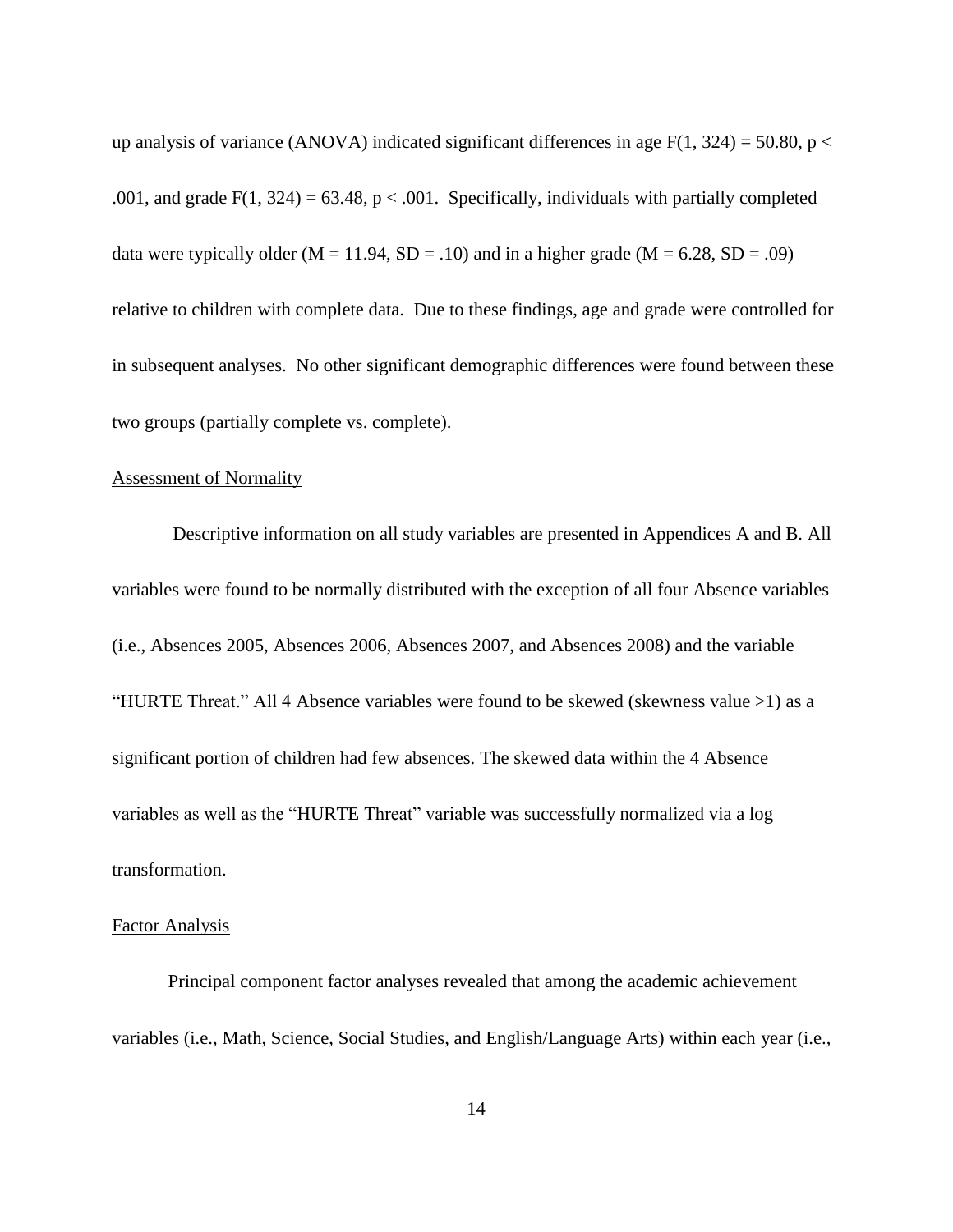2005, 2006, 2007, 2008) one factor emerged with an eigenvalue above 1. Appendix C depicts the factor analysis results and variable loadings on each factor. Therefore, a single academic achievement factor for each year was used in the main analyses. The four factors were subsequently named Achievement 2005, Achievement 2006, Achievement 2007, and Achievement 2008.

#### Correlation of Variables

Bivariate correlations between the predictor and criterion variables were conducted for the total sample and are presented in Appendices D and E. Regarding Absence and Achievement variables, all Absence variables (2005-2008) were significantly and positively correlated with one another. All Achievement variables (2005-2008) were also significantly and positively correlated with one another. Absences 2008 was significantly and negatively correlated with all Achievement variables (2005-2008). HURTE Threat, HURTE Loss, and UCLA PTSD-RI were significantly and negatively correlated with all Achievement variables (2005-2008). BASC Inattention/Hyperactivity was significantly and negatively correlated with Achievement 2006, 2007, and 2008. CRI\_Homework was significantly and negatively correlated with Absences 2008 and significantly and positively correlated with Achievement 2005.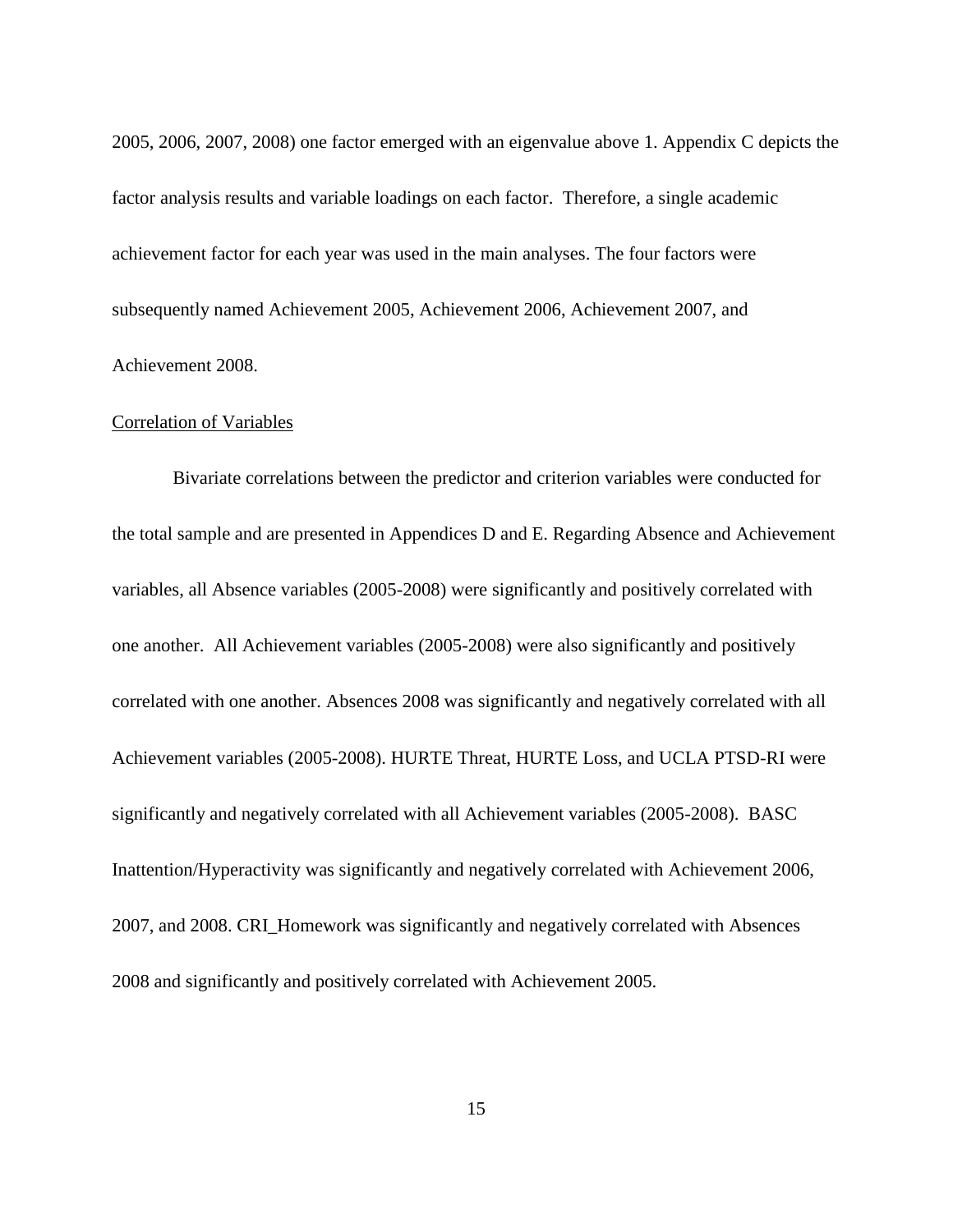Regarding questionnaire variables, HURTE Threat, HURTE Loss and UCLA PTSD-RI were all positively and significantly correlated. BASC Inattention/Hyperactivity was positively and significantly correlated with HURTE Threat and UCLA PTSD-RI.

#### Hypothesis 1

Hierarchical Regression analyses were run for each post-storm year (2006, 2007, and 2008). In order to examine hypothesis 1, the combined Academic Achievement factor score was entered in the first step. Pre-storm attendance was entered in the second step. In step 3, hurricane exposure as measured by the HURTE variables Threat and Loss was entered. In step 4, PTSD symptoms as measured by the Index Summary Score of the UCLA PTSD Reaction Index were entered. The outcome variable was the combined Academic Achievement factor score.

#### 2006 Achievement

In the first step (see Table 1), income and pre-storm Academic Achievement were significant predictors of post-storm Achievement [*F*(4, 272) = 168.73] . Steps 2 (pre-storm Absences) and 3 (Threat and Loss) were not significant. In step 4, PTSD Index was a significant predictor of post-storm Achievement  $[F(8, 268) = 85.97]$ . These variables accounted for 72% of the variance in post-storm Achievement.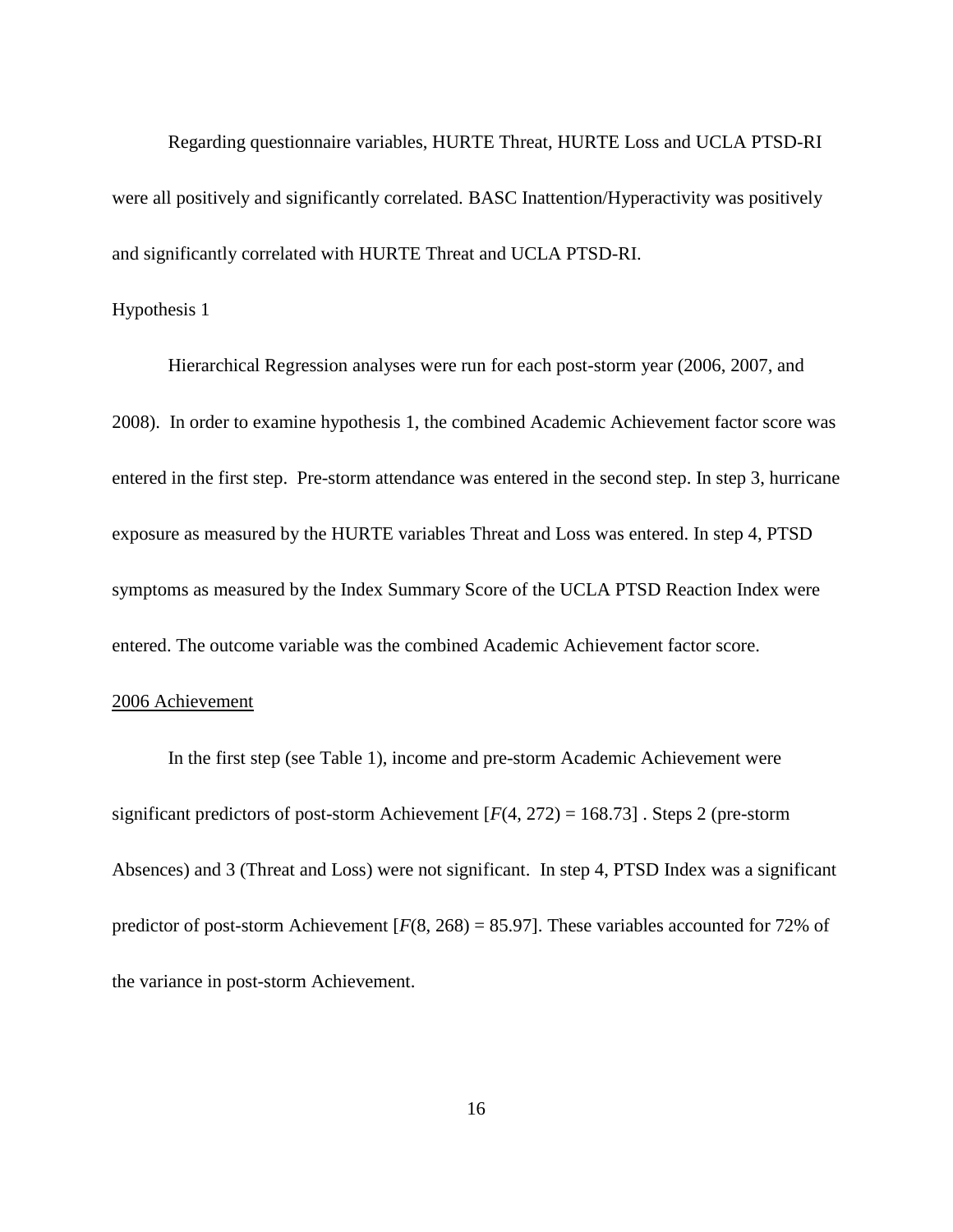Table 1.

Hierarchical Regression Analysis Assessing PTSD Symptom Severity as a Predictor of 2006 Achievement Test Scores.

| Variable    | Step One         |          | Step Two         |          | <b>Step Three</b> |          | Step Four        |          |
|-------------|------------------|----------|------------------|----------|-------------------|----------|------------------|----------|
|             | $\boldsymbol{B}$ | $\beta$  | $\boldsymbol{B}$ | $\beta$  | $\boldsymbol{B}$  | $\beta$  | $\boldsymbol{B}$ | $\beta$  |
| Age         | .03              | .05      | .03              | .05      | .03               | .04      | .03              | .04      |
| Grade       | .02              | .03      | .02              | .03      | .03               | .04      | .02              | .03      |
| Income      | $.06***$         | $.13***$ | $.06**$          | $.12**$  | $.05**$           | $.12**$  | $.05***$         | $.11***$ |
| Pre-Storm   | $.79***$         | $.79***$ | $.79***$         | $.79***$ | $.78***$          | $.78***$ | $.77***$         | $.77***$ |
| Achievement |                  |          |                  |          |                   |          |                  |          |
| Pre-Storm   |                  |          | $-.03$           | $-.03$   | $-.04$            | $-.03$   | $-.03$           | $-.03$   |
| Absences    |                  |          |                  |          |                   |          |                  |          |
| Threat      |                  |          |                  |          | $-.05$            | $-.02$   | $-.02$           | $-.01$   |
| Loss        |                  |          |                  |          | $-.01$            | $-.03$   | $-.01$           | $-.02$   |
| PTSD Index  |                  |          |                  |          |                   |          | $-.01*$          | $-.07*$  |

*Note*.  $R^2 = .71^{***}$  for Step 1;  $\Delta R^2 = .001$  for Step 2;  $\Delta R^2 = .002$  for Step 3;  $\Delta R^2 = .004^*$  for Step 4. \*\*\*P<.001. \*\*P<.01. \*p<.05.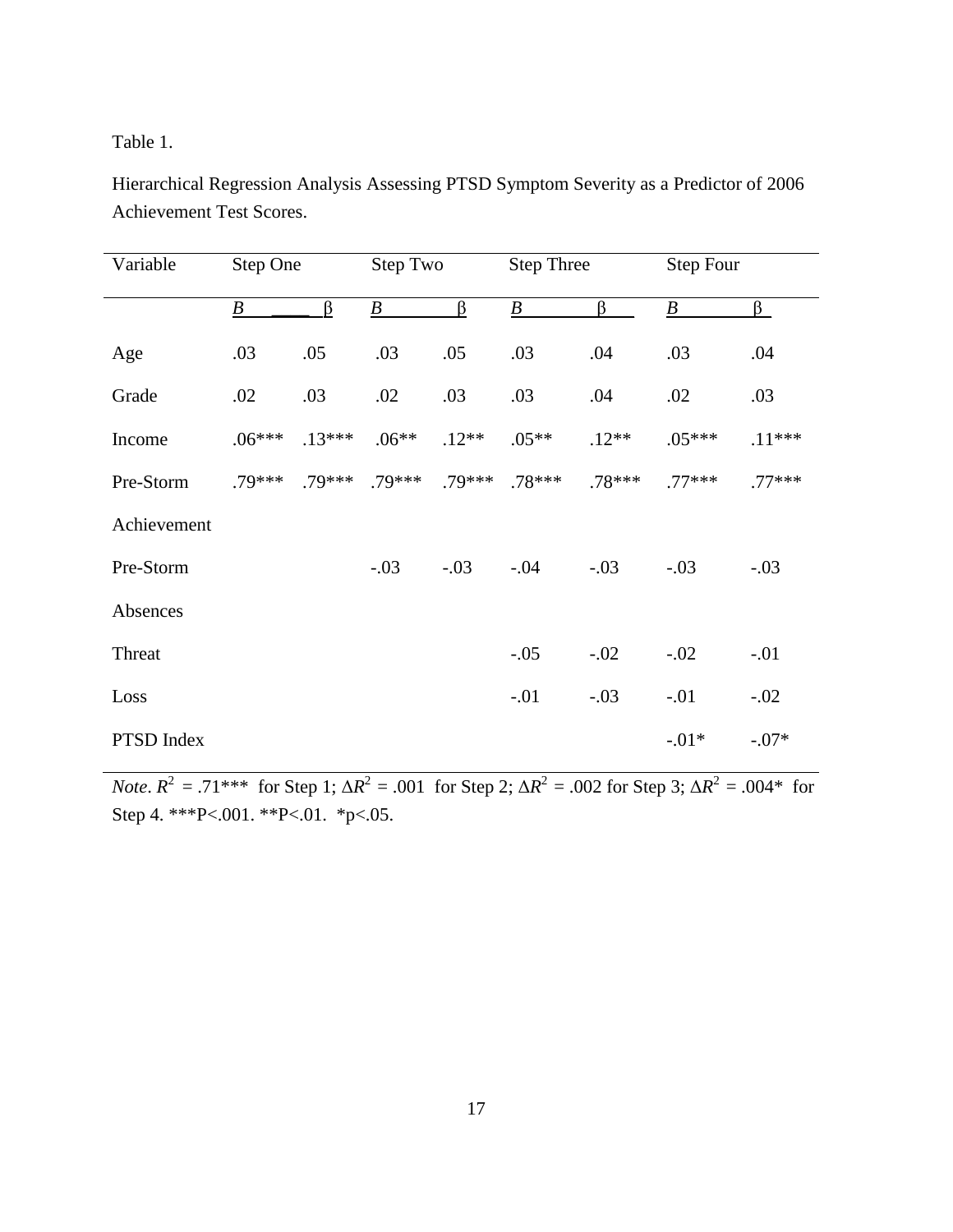#### 2007 Achievement

In the first step (see Table 2), income and pre-storm Achievement were significant predictors of post-storm Achievement [*F*(4, 238) = 145.85]. Steps 2 (pre-storm Absences) and 3 (Threat and Loss) were not significant. In step 4, PTSD Index was a significant predictor of post-storm Achievement  $[F(8, 234) = 75.25]$ . These variables accounted for 72% of the variance in post-storm Achievement.

#### 2008 Achievement

In the first step income and pre-storm Achievement were significant predictors of poststorm Achievement  $[F(4, 177) = 85.34]$ ; however, Steps 2 (pre-storm Absences), 3 (Threat and Loss), and 4 (PTSD Index) were not significant.

#### Hypothesis 2

In order to examine hypothesis 2, a hierarchical regression analysis was conducted. Prestorm attendance records were entered in the first step. In step 2, hurricane exposure as measured by the HURTE variables Threat and Loss were entered. In step 3 the Index Summary Score of the UCLA PTSD Reaction Index was entered and the outcome variable was post-storm attendance record. After accounting for pre-storm attendance, Hurricane Threat and Loss, PTSD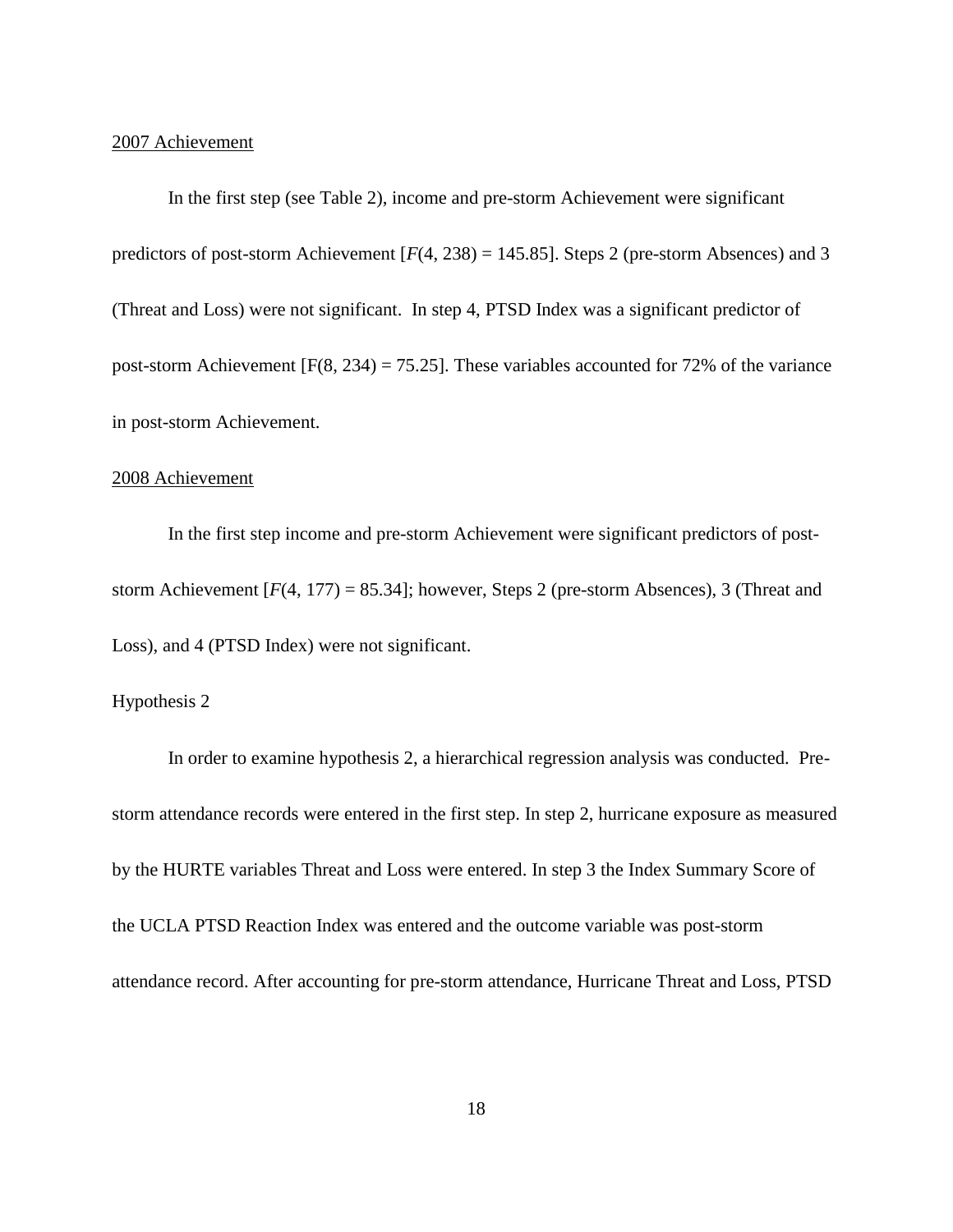Table 2.

Hierarchical Regression Analysis Assessing PTSD Symptom Severity as a Predictor of Achievement Test Scores Following Hurricane Katrina in the 2007 Sample.

| Variable    | Step One |          | Step Two         |         | <b>Step Three</b> |         | <b>Step Four</b> |          |
|-------------|----------|----------|------------------|---------|-------------------|---------|------------------|----------|
|             | B        | $\beta$  | $\boldsymbol{B}$ | β       | $\underline{B}$   | ß       | $\boldsymbol{B}$ | $\beta$  |
| Age         | .03      | .06      | .04              | .04     | .04               | .07     | .04              | .07      |
| Grade       | .01      | .01      | .01              | .01     | .00               | .00     | $-.01$           | $-.02$   |
| Income      | $.06**$  | $.13**$  | $.06**$          | $.13**$ | $.06**$           | $.13**$ | $.06**$          | $.12**$  |
| Pre-Storm   | .79***   | $.79***$ | $.79***$         | .79***  | $.79***$          | .79***  | $.78***$         | $.78***$ |
| Achievement |          |          |                  |         |                   |         |                  |          |
| Pre-Storm   |          |          | $-.03$           | $-.03$  | $-.03$            | $-.03$  | $-.03$           | $-.02$   |
| Absences    |          |          |                  |         |                   |         |                  |          |
| Threat      |          |          |                  |         | .00               | .00     | .05              | .02      |
| Loss        |          |          |                  |         | .01               | .02     | .02              | .05      |
| PTSD Index  |          |          |                  |         |                   |         | $-.01**$         | $-.10**$ |

*Note*.  $R^2 = .71^{***}$  for Step 1;  $\Delta R^2 = .00$  for Step 2;  $\Delta R^2 = .00$  for Step 3;  $\Delta R^2 = .01^{**}$  for Step 4. \*\*\*P<.001. \*\*P<.01. \*p<.05.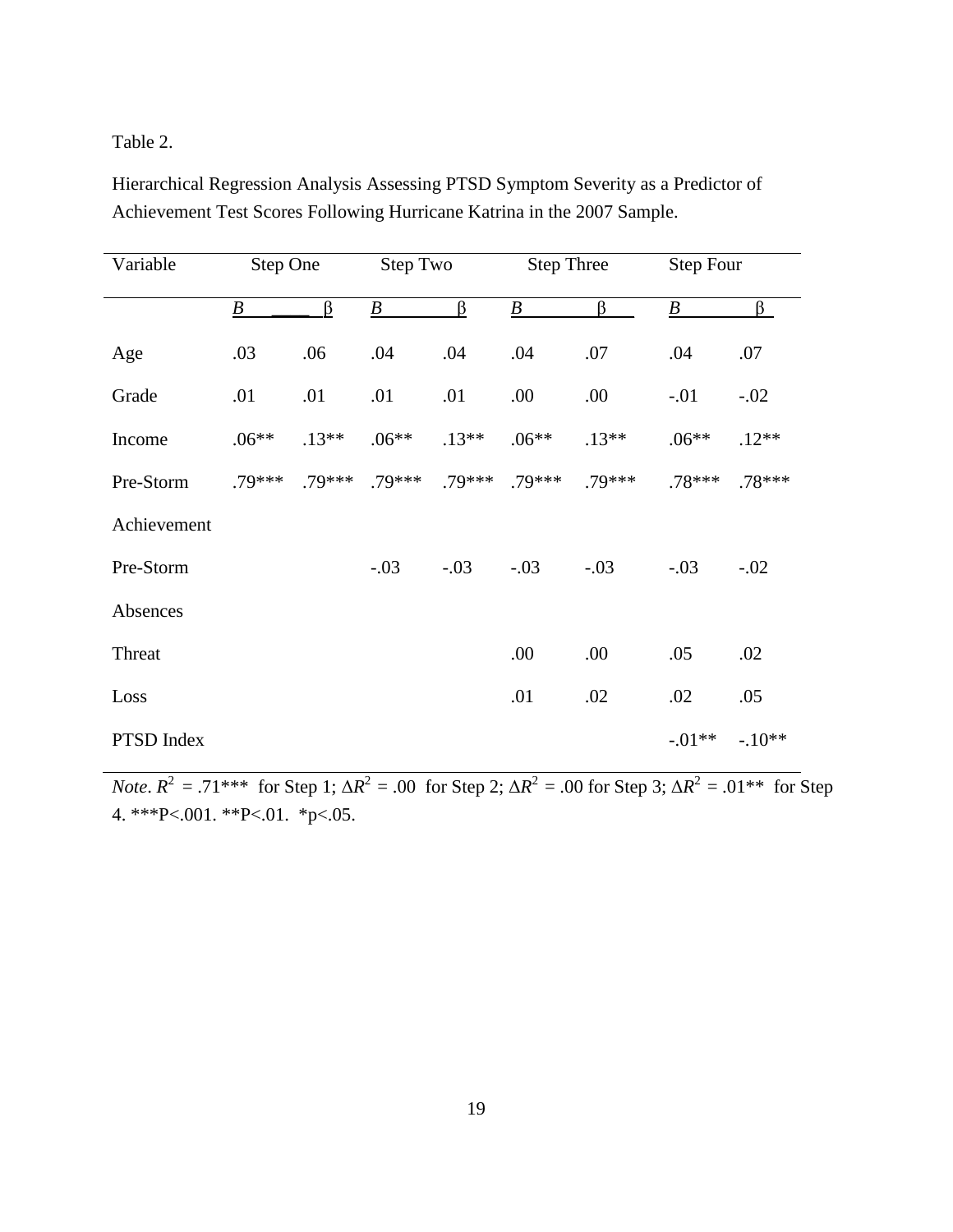symptom severity was not a significant predictor of post-storm attendance within any of the measured years (2006, 2007, and 2008).

Hypothesis 3

In order to examine hypothesis 3, mediational analyses as recommended by Baron and Kenny (1986) were conducted to examine if Homework Routines and Inattention/Hyperactivity serve as mediators between PTSD and Achievement. First, the independent variable (PTSD) was examined as a predictor of the two mediators (Homework Routines and Inattention/Hyperactivity). Second, the independent variable (PTSD) was tested as a significant predictor of the dependent variables (Achievement 2006, Achievement 2007, and Achievement 2008). Third, the mediator (Inattention/Hyperactivity) was tested as a predictor of the dependent variables (Achievement 2006, Achievement 2007, and Achievement 2008). The mediation model was then tested through hierarchical regression analyses.

Inattention/Hyperactivity did not hold as a mediator for the 2006 or 2007 samples. As predicted**,** Inattention/Hyperactivity did hold as a mediator in the 2008 sample. In this sample, PTSD was a significant predictor of Inattention/Hyperactivity (total  $R^2 = .19$ ,  $R^2$ change = .18, *F*(1, 243) *change* = 54.42, *p*<.001,  $\beta$  = .44). PTSD also significantly predicted Achievement (total R<sup>2</sup> = .27, R<sup>2</sup>change = .03, F(1, 177) change = 7.38, p<.01,  $\beta$  = -.18). Third, the mediator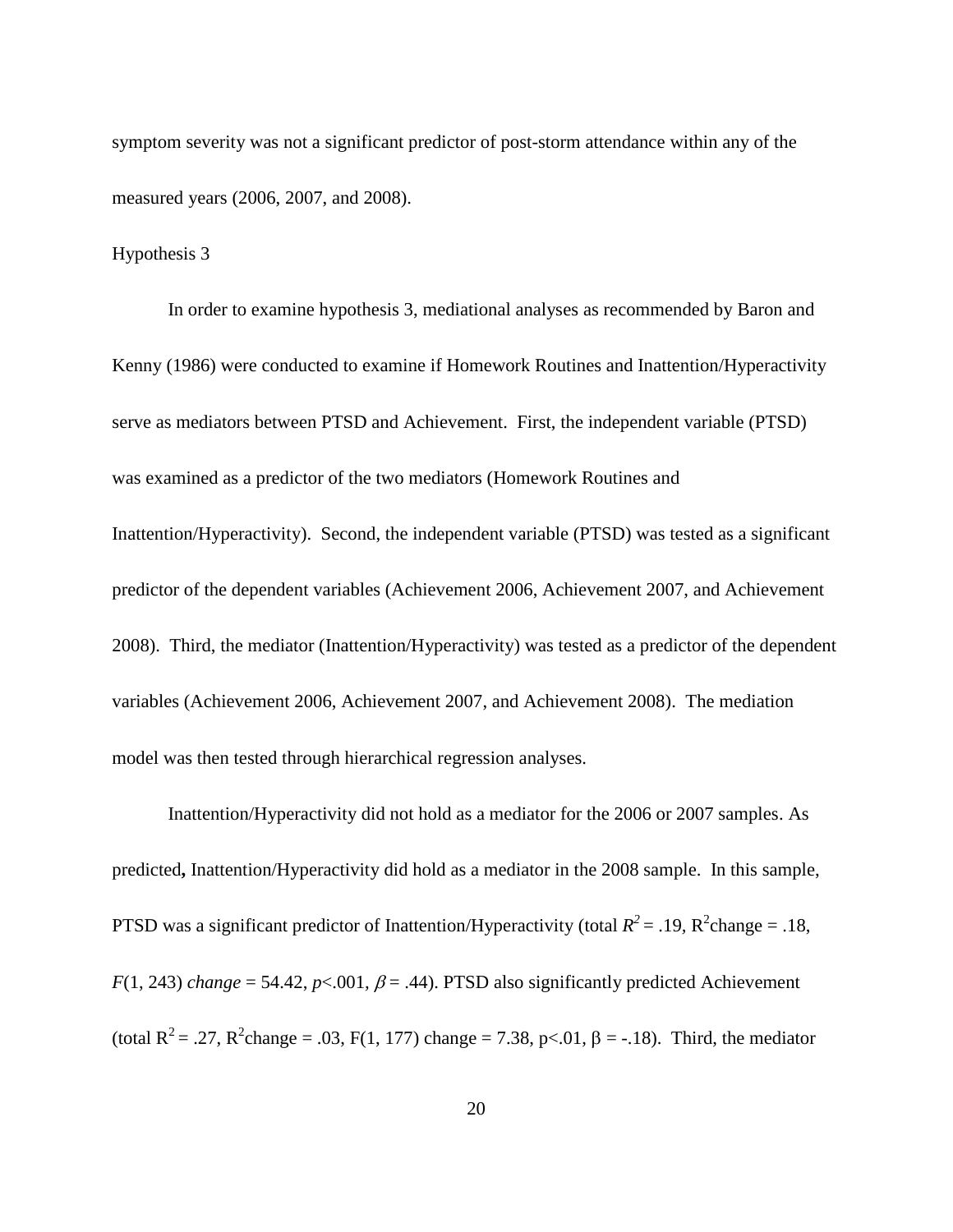(Inattention/Hyperactivity) was a predictor of Achievement 2008 (total  $R^2 = .28$ ,  $R^2$ change = .04, F(1, 162) change = 9.15, p<.01,  $\beta$  = -.20). Finally, as depicted in Table 3, the mediational model held as PTSD no longer had a significant effect on Achievement after controlling for Inattention/Hyperactivity. Discrepant with hypothesis 3, after controlling for age, grade, and income, PTSD was not a significant predictor of Homework Routines.

Table 3.

|        | Variable                  | $\beta$   | $R^2$    | $R^2$ Change | F Change |
|--------|---------------------------|-----------|----------|--------------|----------|
| Step 1 | Age                       | $-0.34**$ | $.28***$ | $.28***$     | 15.50*** |
|        | Grade                     | $.30*$    |          |              |          |
|        | Income                    | $.43***$  |          |              |          |
|        | Inattention/Hyperactivity | $-.20**$  |          |              |          |
| Step 2 | <b>PTSD</b>               | $-.11$    | .29      | .01          | 2.16     |

Regression Analyses Testing Inattention/Hyperactivity as a Mediator of the Relationship between PTSD and Achievement 2008.

*Note*. \*p <.05, \*\*p<.01, \*\*\*p<.001.

#### Hypothesis 4

In order to examine hypothesis 4, a hierarchical regression analysis was conducted. Child exposure to events associated with Hurricane Katrina, as measured by the HURTE, were entered in step 1. In step 2 the pre-storm Academic Achievement factor score was entered. In step 3, a two way interaction between the pre-storm Academic Achievement factor score and child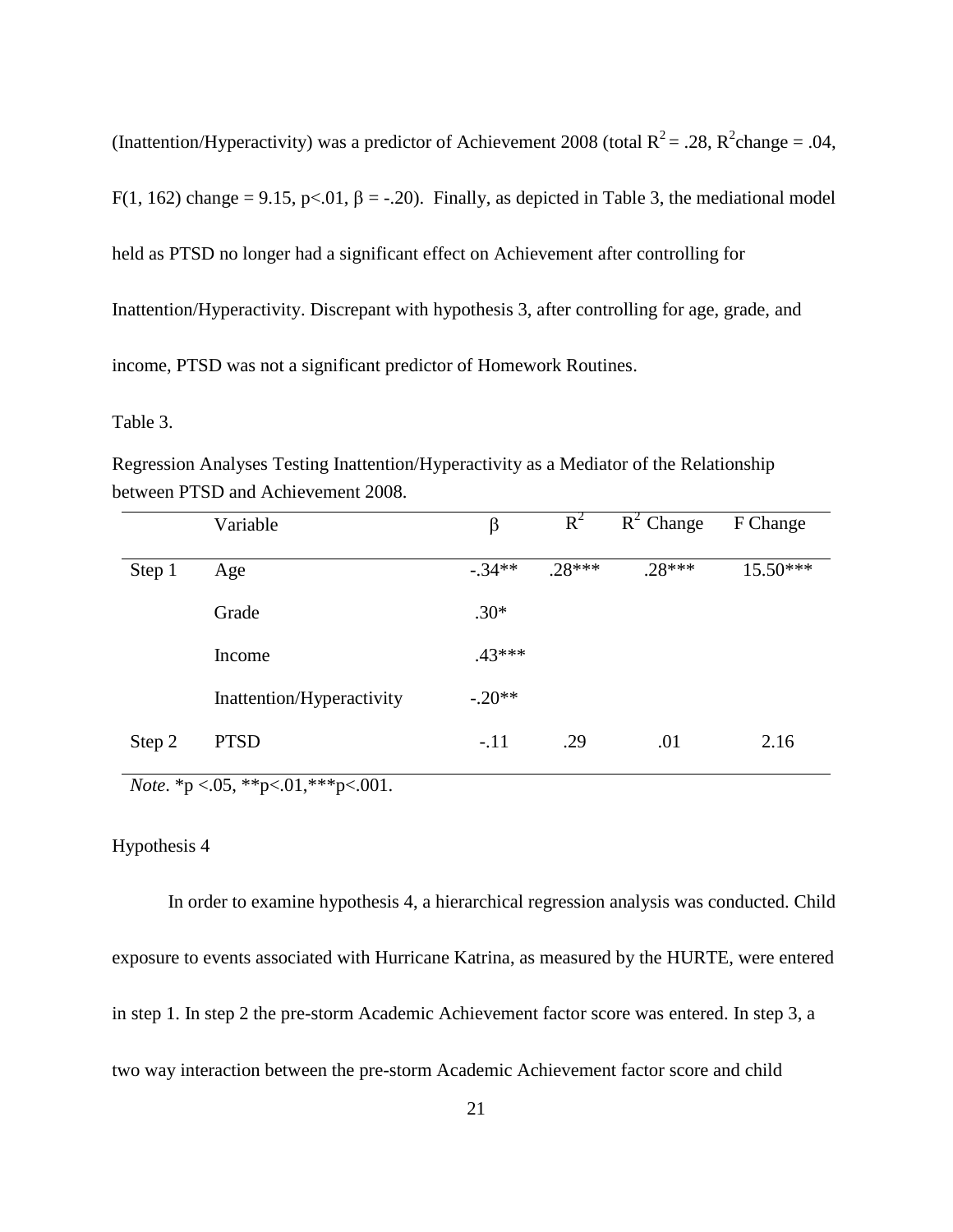exposure to events associated with Hurricane Katrina, as measured by the HURTE, were entered. The outcome variable was the Index Summary Score of the UCLA PTSD Reaction Index. It was found that pre-storm academic achievement did not serve as a moderator in the relationship between hurricane exposure and PTSD symptom severity.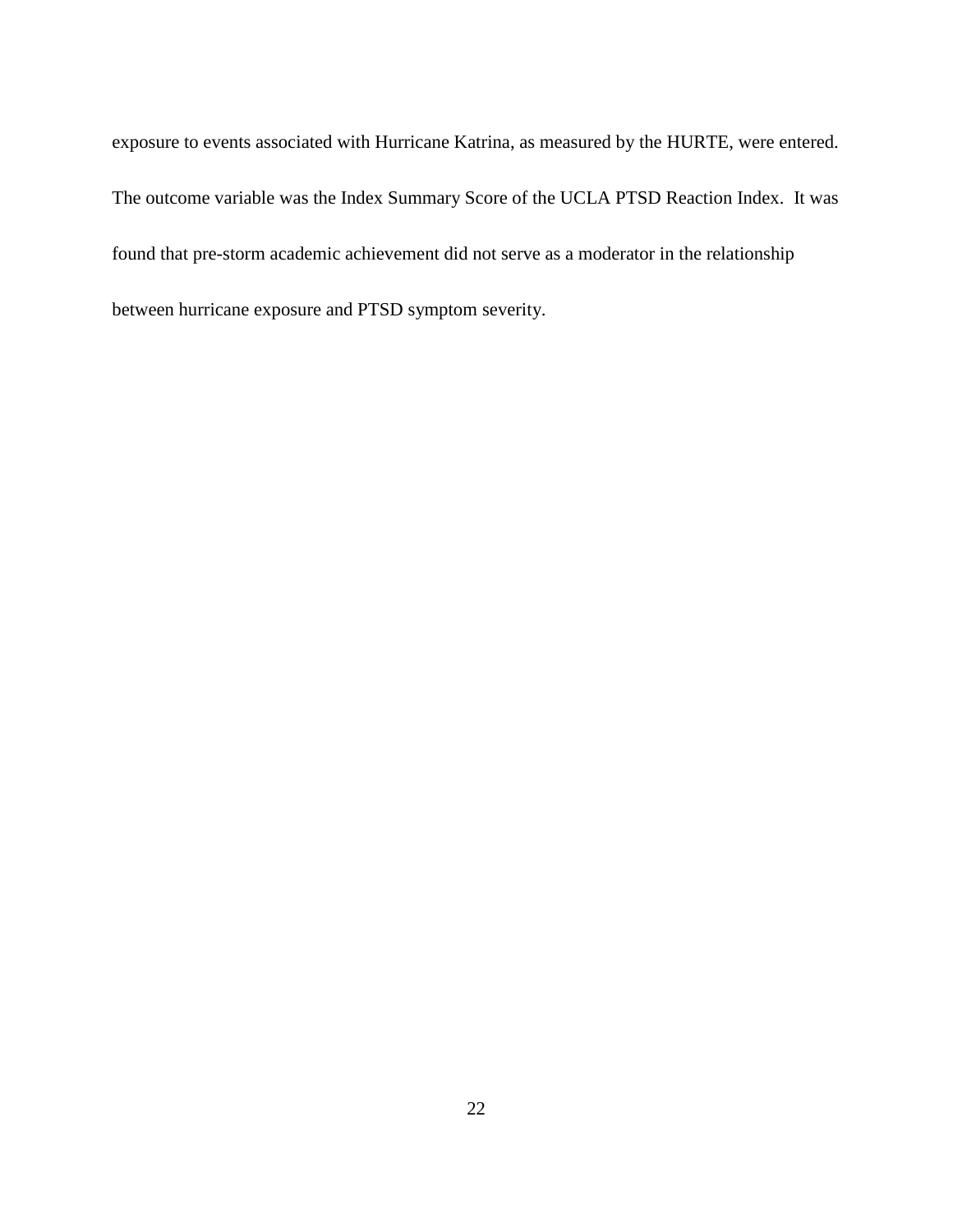#### Discussion

Hurricane Katrina inflicted traumatic experiences on many children in and around New Orleans. The literature suggests that traumatized youth can experience neurological changes which result in an impaired capacity for learning and memory (Kruczek & Salsman, 2006). Further, PTSD symptoms have been associated with decreased attendance (Broberg et al., 2005) and academic performance (Delaney-Black et al., 2002; Saltzman et al., 2001).

The current investigation was the first to examine the relationship between disaster exposure and academic achievement and attendance after controlling for pre-disaster academic variables. Further, the children"s achievement and attendance was examined longitudinally to identify whether initial effects were maintained across time. Finally, the study is unique in that the children generally were underachieving, impoverished African American children.

Four to seven months post-Katrina, inattention/hyperactivity symptoms and hurricane exposure were significantly correlated with PTSD symptoms. Again the finding was consistent with prior research that found trauma in youth is associated with decreased attention (Dyson, 1990; Gardner, 1971; van der Kolk et al., 1996). In line with these findings, hurricane threat and loss as well as PTSD symptom severity reported 4-7 months post-Katrina negatively correlated with Achievement variables from all measured years (2005-2008). This is in agreement with previous research which has shown that trauma related distressed is associated with decreased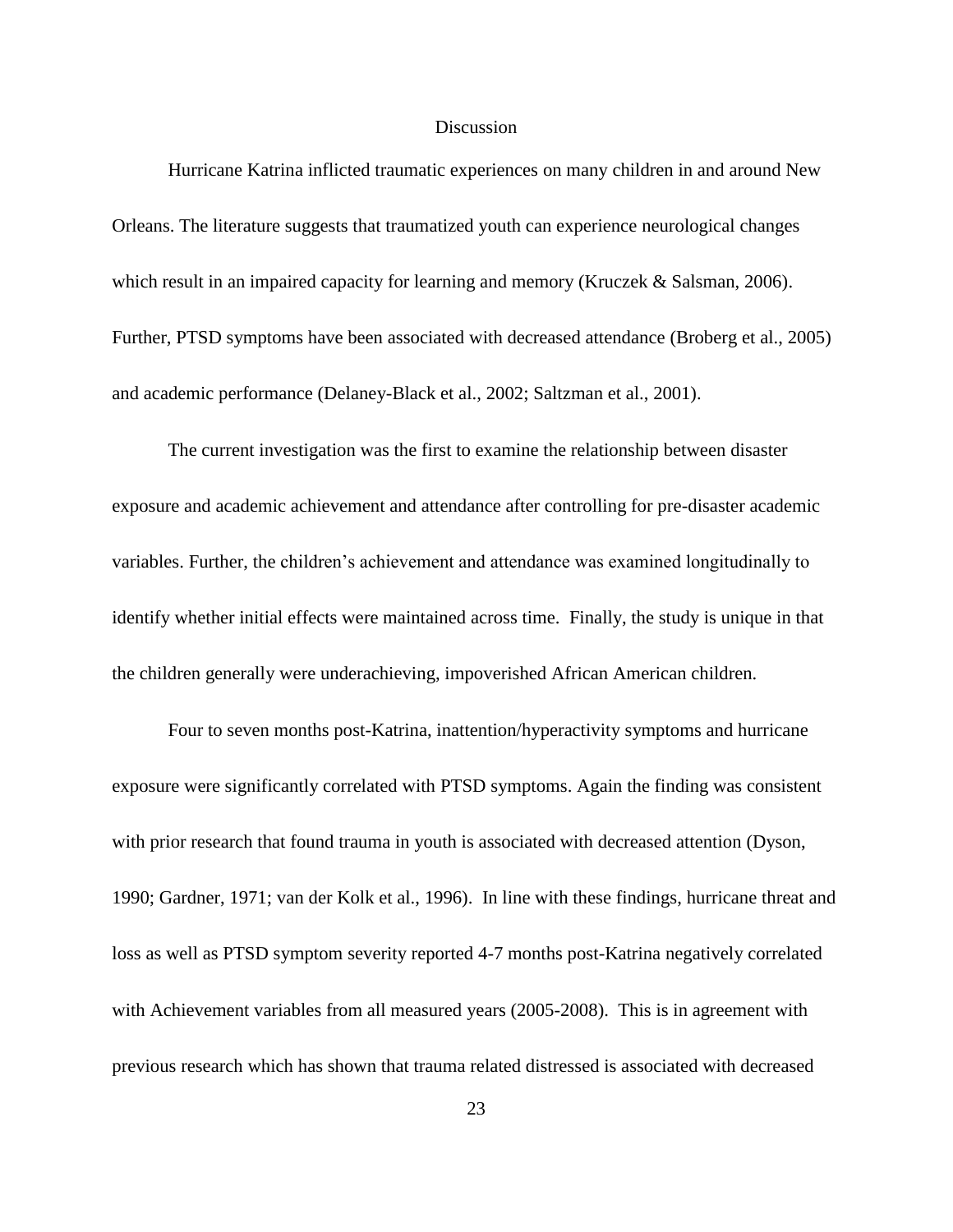levels of achievement (Broberg et al., 2005; Delaney-Black et al., 2002; Rousseau and Drapeau, 2000; Saltzman et al., 2001).

Hypothesis 1, that PTSD symptom severity following Hurricane Katrina would show a negative correlation with post-storm achievement after accounting for pre-storm achievement and attendance was supported. This is consistent with research that found a correlation between PTSD symptoms and decreased achievement (Broberg et al., 2005; Delaney-Black et al., 2002; Rousseau and Drapeau, 2000; Saltzman et al., 2001). This occurred for both the 2006 and 2007 samples but not 2008. Perhaps over time, children"s initial trauma and distress symptoms decreased, which allowed children to focus more of their attention on academic pursuits.

Hypothesis 2, that PTSD symptoms would predict attendance after accounting for prestorm attendance was not supported. This is contrary to previous research that had found that increased anxiety symptoms are significantly correlated with decreased school attendance (Engberg & Morral, 2006). The findings may indicate that PTSD is uniquely related to school attendance. For example, individuals with PTSD and their parents may be motivated to return to normal routines as recommended in the literature as an important coping mechanism. Further, the children may have found support in the resumption of school attendance that was not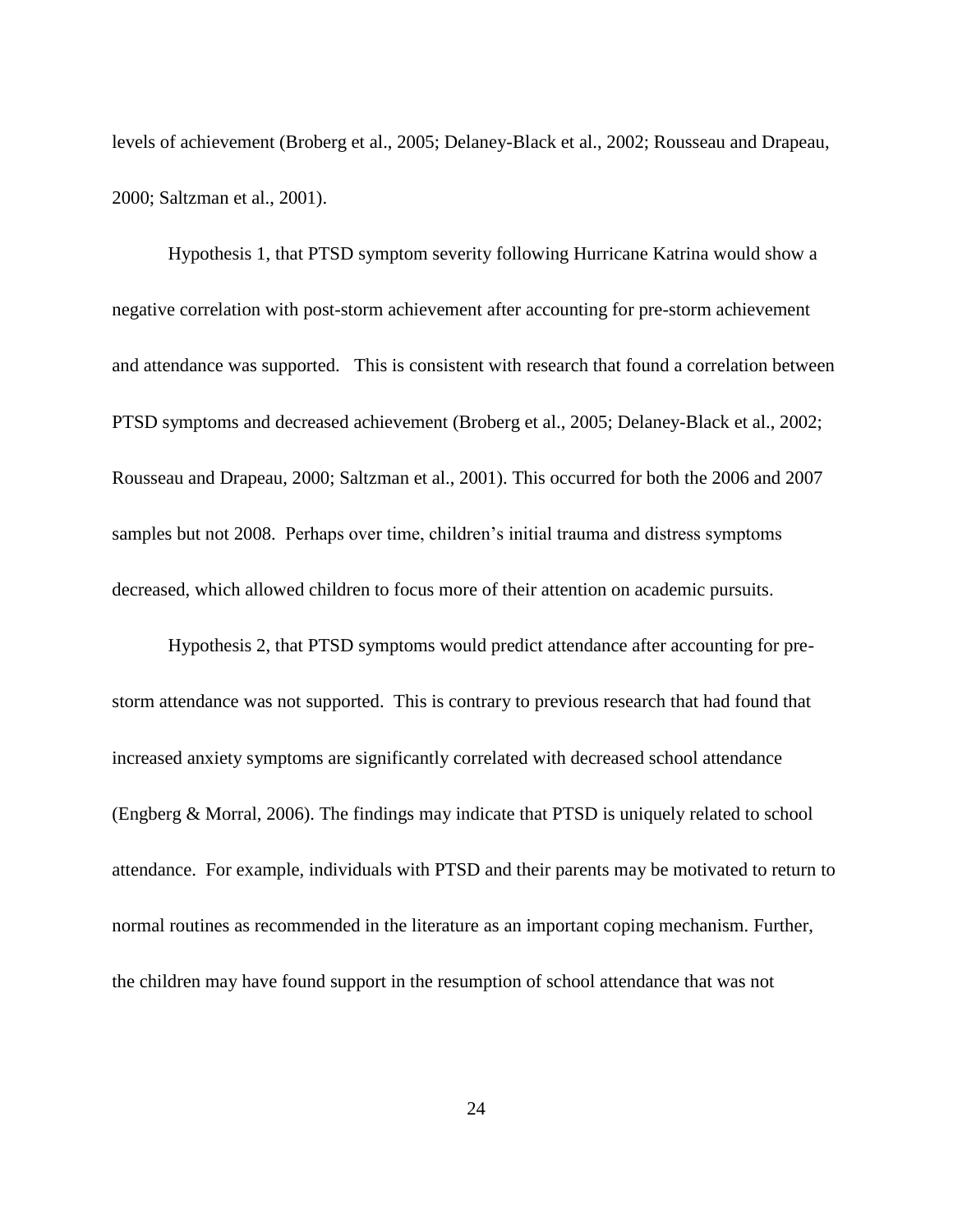available at home. Finally, many children experienced overcrowding in their homes following the storm. Perhaps school provided a less crowded, more structured environment.

Although Hypothesis 3 was not supported in the 2006 and 2007 samples, this hypothesis, that PTSD symptoms would no longer have a significant effect on academic achievement after controlling for Inattention/Hyperactivity was supported in the 2008 sample. This indicates that decreases in academic achievement following the development of PTSD symptoms may indeed be a result of decreases in attention as suggested by Dyson (1990), van der Kolk et al. (1996), and Saltzman et al. (2001). It is possible that the initial neurological impact of traumatic stress on the attention areas of the brain do not immediately translate into academic deficits but, over time, they may result in academic impairment.

Hypothesis 4, that pre-storm academic achievement would serve as a moderator in the relationship between hurricane exposure and PTSD symptom severity was not supported. Although, previous research has noted lower levels of academic achievement as a risk factor for PTSD symptom severity following a trauma (Silverman & La Greca, 2002) it is possible that other known risk factors served as significant predictors of PTSD symptoms. These risk factors may include self-esteem, relocation distance, optimism (Blaze & Shwalb, 2009), levels of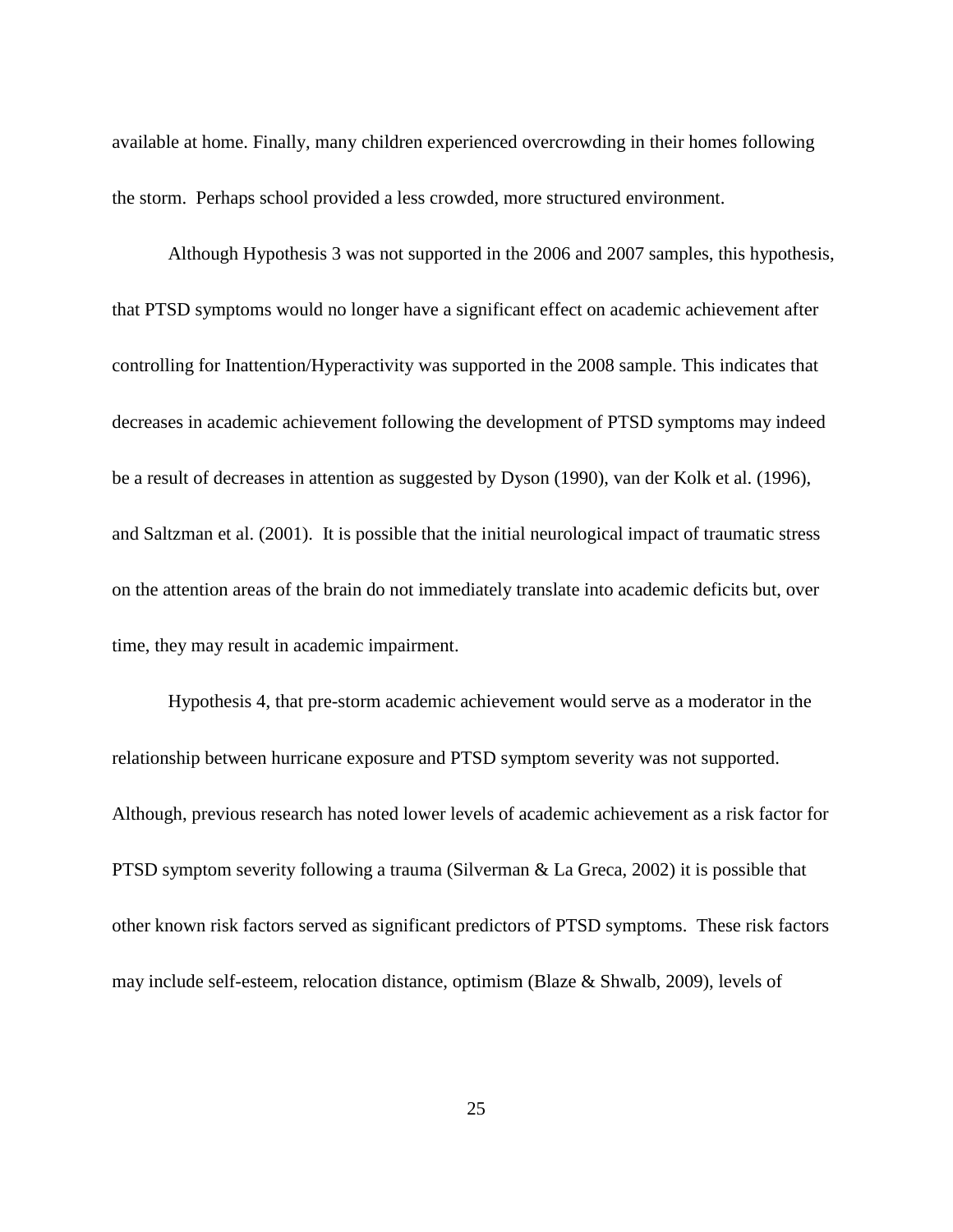classmate support, negative life events (Moore & Varela, 2010), as well as behavior problems (Silverman & La Greca).

#### Implications

The finding that PTSD symptom severity in Hurricane Katrina resulted in decreased academic achievement after controlling for pre-disaster academic variables has important clinical implications. As PTSD symptoms are associated with a decreased academic achievement, it will be important for communities affected by future disasters to screen students for PTSD symptoms as these children may be at risk for academic decline. While several programs have proven effective in addressing PTSD in children affected by disasters (e.g., La Greca, Sevin, and Sevin (2005) in After The Storm- A Guide to Help Children) it will be important to integrate such programs with research regarding school routines following a disaster (e.g., Back-Wiklund et al., 2002; Broberg et al., 2005; Ronnmark, 2001) in order to develop interventions in the schools which can prevent academic decline.

#### Limitations

Child self-report measures were used in this investigation to measure PTSD symptoms and hurricane exposure experiences, and it is possible that teacher and parent reports could more accurately measure these constructs. Further, this study is limited by its correlational design.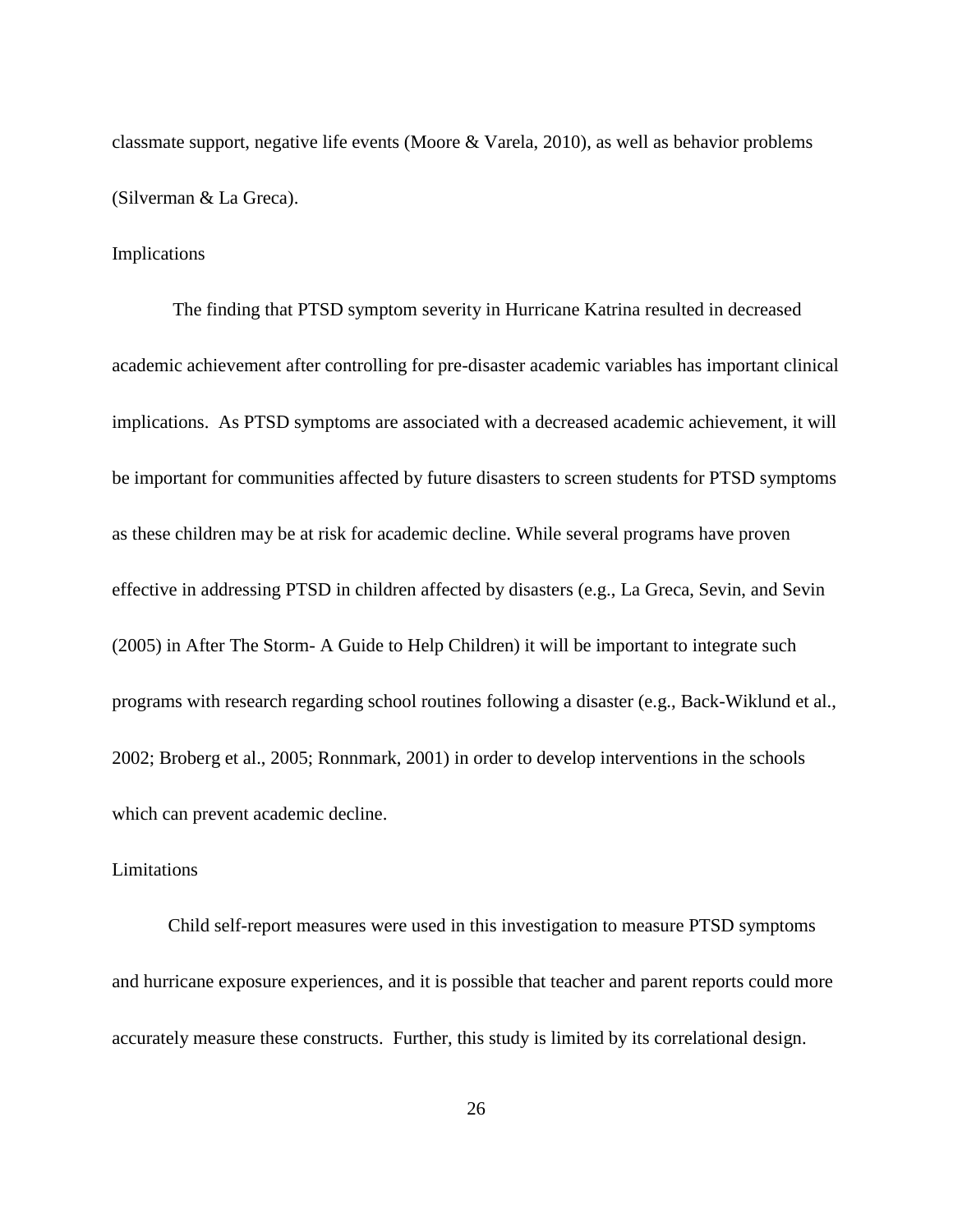While pre-storm and post-storm academic achievement data were used, it is possible that other factors were involved regarding the significant relationships found in this study. Finally, caution should be used in generalizing the results of this investigation as traumatic events carry with them unique characteristics which in turn, likely have unique effects on the individuals who experience them.

# Future Research

The literature would benefit from further examination of the factors involved in the relationship between PTSD symptoms following a disaster and academic achievement over time, as this study found significant relationships between PTSD and academic performance within some years and not others. Further, the incorporation of teacher and parent reports of children's psychopathology and experiences would likely provide more accurate measurement for future studies. It is important to note that although previous studies found low academic achievement to be a risk factor for PTSD symptoms (Silverman & La Greca, 2002), in the current investigation, pre-storm academic achievement did not serve as a moderator in the relationship between hurricane exposure and PTSD symptom severity. Therefore, the relationship between these two factors should be further investigated. Finally, given that PTSD symptoms may result in a decrease in academic achievement among children affected by a disaster, it will be important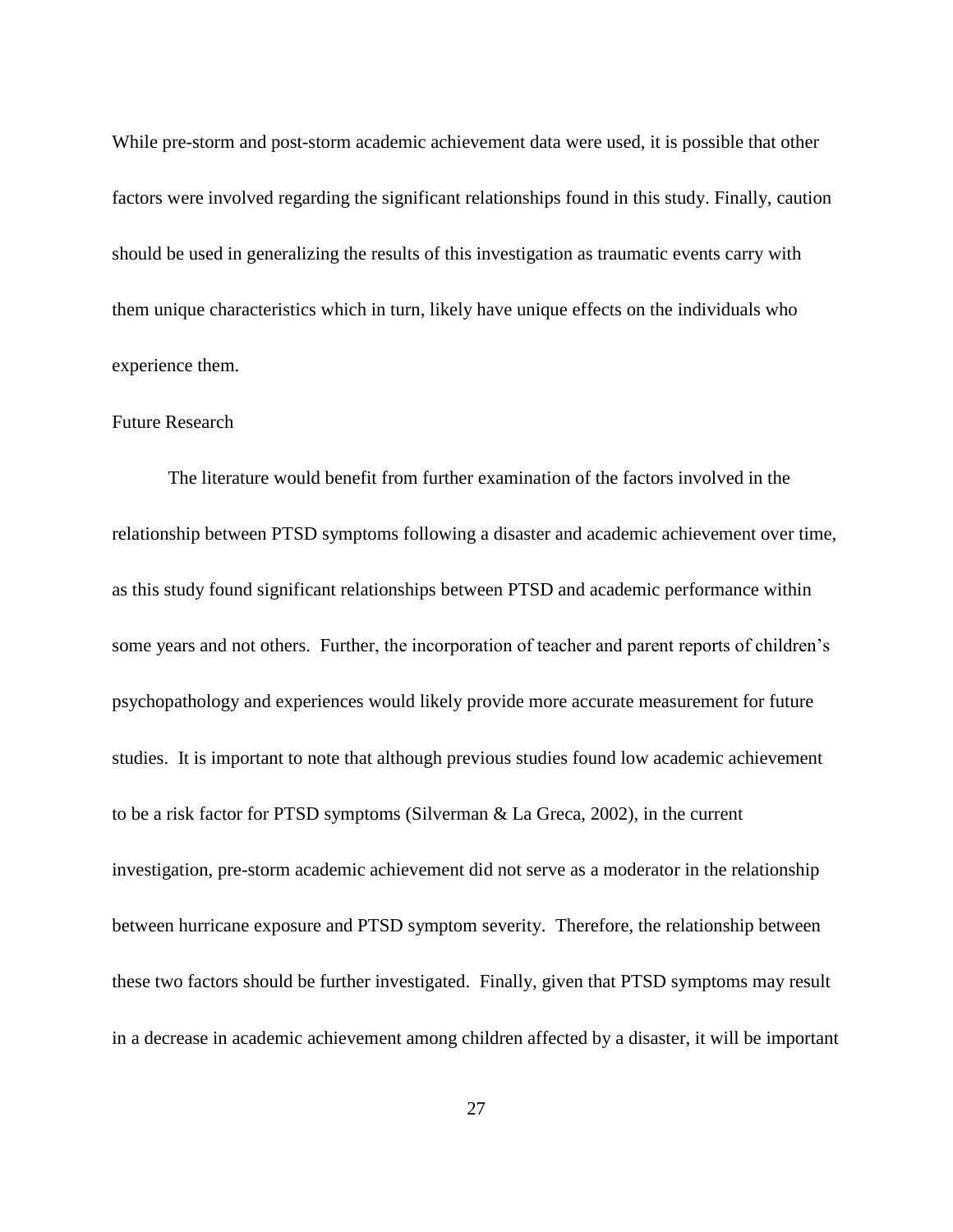for researchers to develop programs in the schools which address this significant risk factor for

academic decline.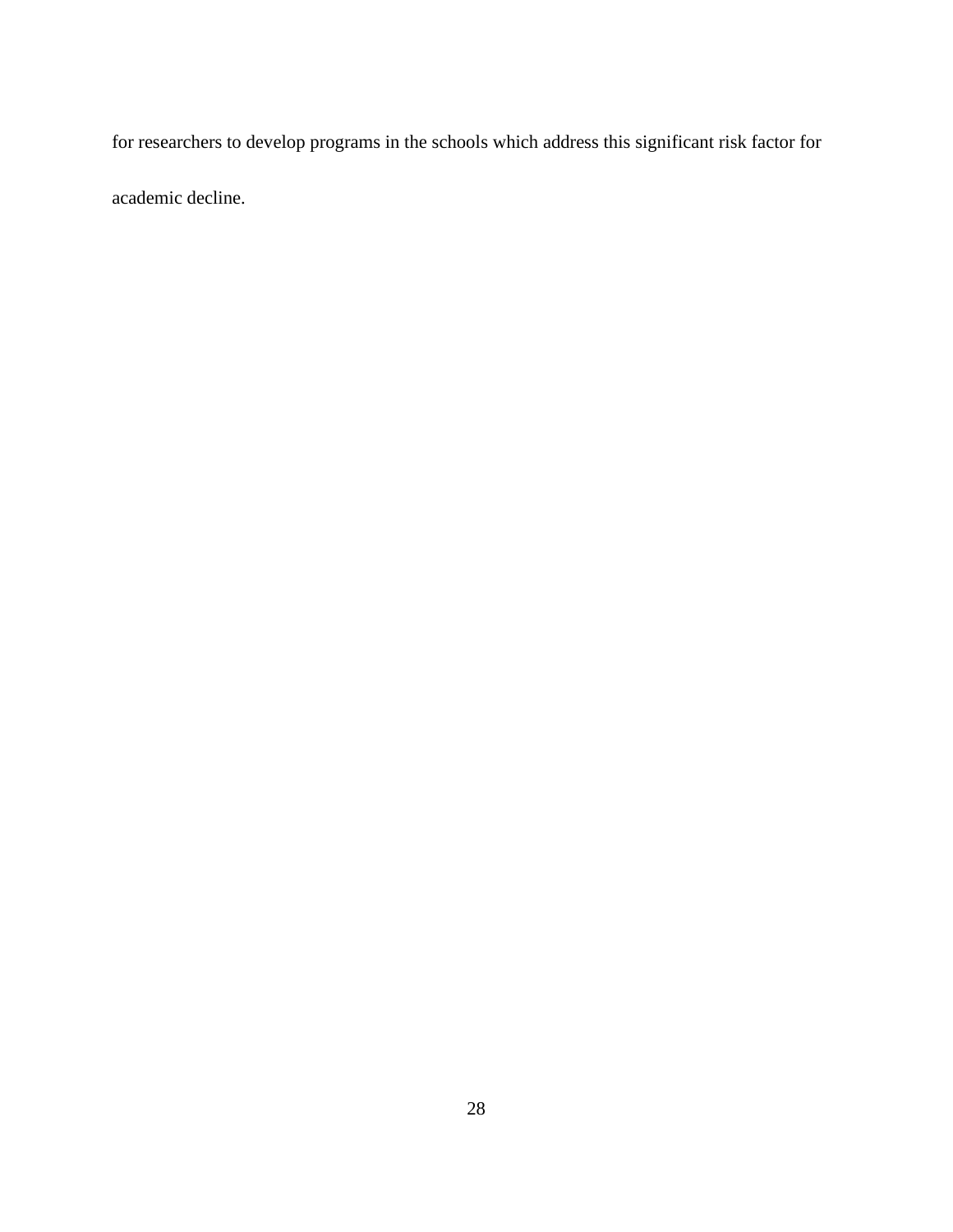#### References

- American Psychiatric Association. (1994). *Diagnostic and statistical manual of mental disorders, 4th edition (DSM-IV)*. Washington, DC: American Psychiatric Association.
- Back-Wiklund, M., Johansson, T., & Sernhede, O. (Eds.). (2002). *Branden, rattengangarna och staden Goteborg* [The fire, the trials and the city of Goteborg]. Goteborg University: CEFOS, ISBN 91-974333-0-6.
- Baron, R.M., & Kenny, D.A. (1986). The mediator-moderator variable distinction in social psychological research: Conceptual, strategic, and statistical considerations. *Journal of Personality and Social Psychology, 51,* 1173-1182.
- Blaze, J. T., & Shwalb, D. W. (2009). Resource loss and relocation: A follow-up study of adolescents two years after Hurricane Katrina. *Psychological Trauma: Theory, Research, Practice, and Policy, 1*(4), 312-322.
- Broberg, A., Dyregrov, A., & Lars, L. (2005). The Goteborg discotheque fire: posttraumatic stress, and school adjustment as reported by the primary victims 18 months later. *Journal of Child Psychology and Psychiatry, 46* (12), 1279-1286.
- Carrion, V. G., Weems, C. F., Eliez, S., Patwardhan, A., Brown, W., Ray R., et al. (2001). Attenuation of frontal lobe asymmetry in pediatric PTSD. *Biological Psychiatry, 50,* 943- 951.
- Carrion, V. G., Weems, C. F., & Reiss, A. L. (2007). Stress predicts brain changes in children: A pilot longitudinal study on youth stress, PTSD, and the hippocampus. *Pediatrics, 119,* 509-515.
- Castellano, C., Ussery, W., & Gruntfest, S. (2006). Looking for "higher ground" post Hurricane Katrina: Disaster preparedness for wading through the crisis. *Journal of Counterterrorism & Homeland Security International, 12*(2).
- Cohen, J.A. (2001). Pharmacologic treatment of traumatized children. *Trauma, Violence, and Abuse, 2,* 155-171.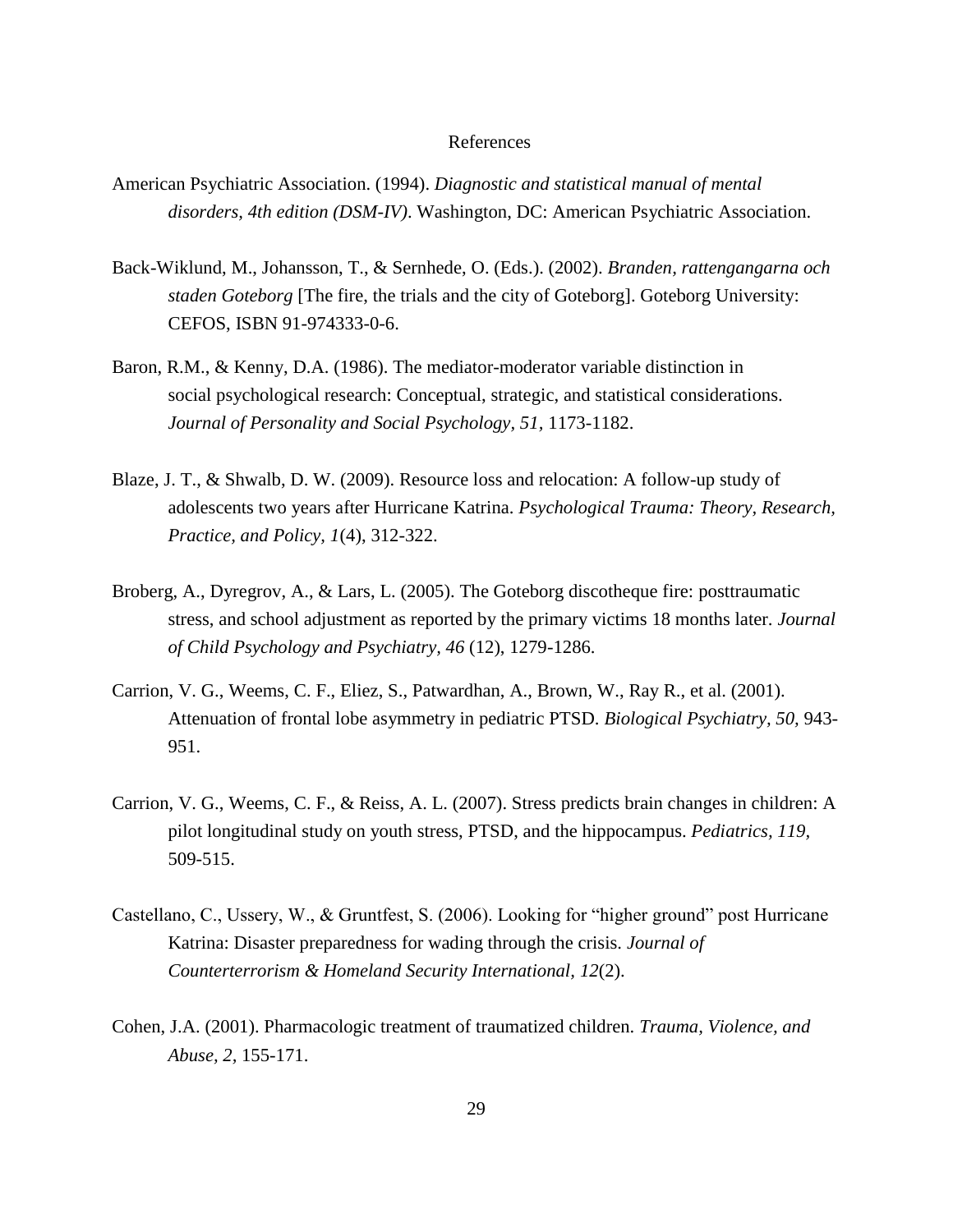- Dean, K. L., Langley, A. K., Kataoka, S. H., Jaycox, L. H., Wong, M. & Stein, B. D. (2008). School-based disaster mental health services: Clinical, policy, and community challenges. *Professional Psychology: Research and Practice, 39*(1), 52-57.
- De Bellis, M. D., Keshavan, M. S., Clark, D. B., Casey, B. J., Giedd, J. N., Boring, A. M., et al. (1999). Developmental traumatology: II. Brain development. *Biological Psychiatry, 45*, 1271-1284.
- Delaney-Black, V., Covington, C., Ondersma, S. J., Nordstrom-Klee, B., Templin, T., Ager, J., et al. (2002). Violence exposure, trauma, and IQ and/or reading deficits among urban children. *Archives of Pediatrics & Adolescent Medicine, 156,* 280-285.
- Donnelly, C. I., Amaya-Jackson, L., & March, J. S. (1999). Psychopharmacology of pediatric posttraumatic stress disorder. *Journal of Child and Adolescent Psychopharmacology, 9*, 203-220.
- Dyson, J. (1990). The effects of family violence on children"s academic performance and behavior. *Journal of the National Medical Association, 82,* 17-22.
- Engberg, J., & Morral, A. R. (2006). Reducing substance use improves adolescents' school attendance. *Addiction, 101,* 1741-1751.
- Gardner, G. (1971). Aggression and violence The enemies of precision learning in children. *American Journal of Psychiatry, 128,* 445-450.
- Hardy, L. (2005). News analysis: After the storm, schools reach out to traumatized students. *American School Board Journal, 192,* 4-6.
- Kelley, M. (2006). Predictors of Recovery in Children Evacuated from Hurricane Katrina. National Institute of Mental Health Grant No. 398-2590. Baton Rouge, LA: Author.
- Kruczek, T., & Salsman, J. (2006). Prevention and treatment of posttraumatic stress disorder in the school setting. *Psychology in the Schools, 43* (4). 461-470.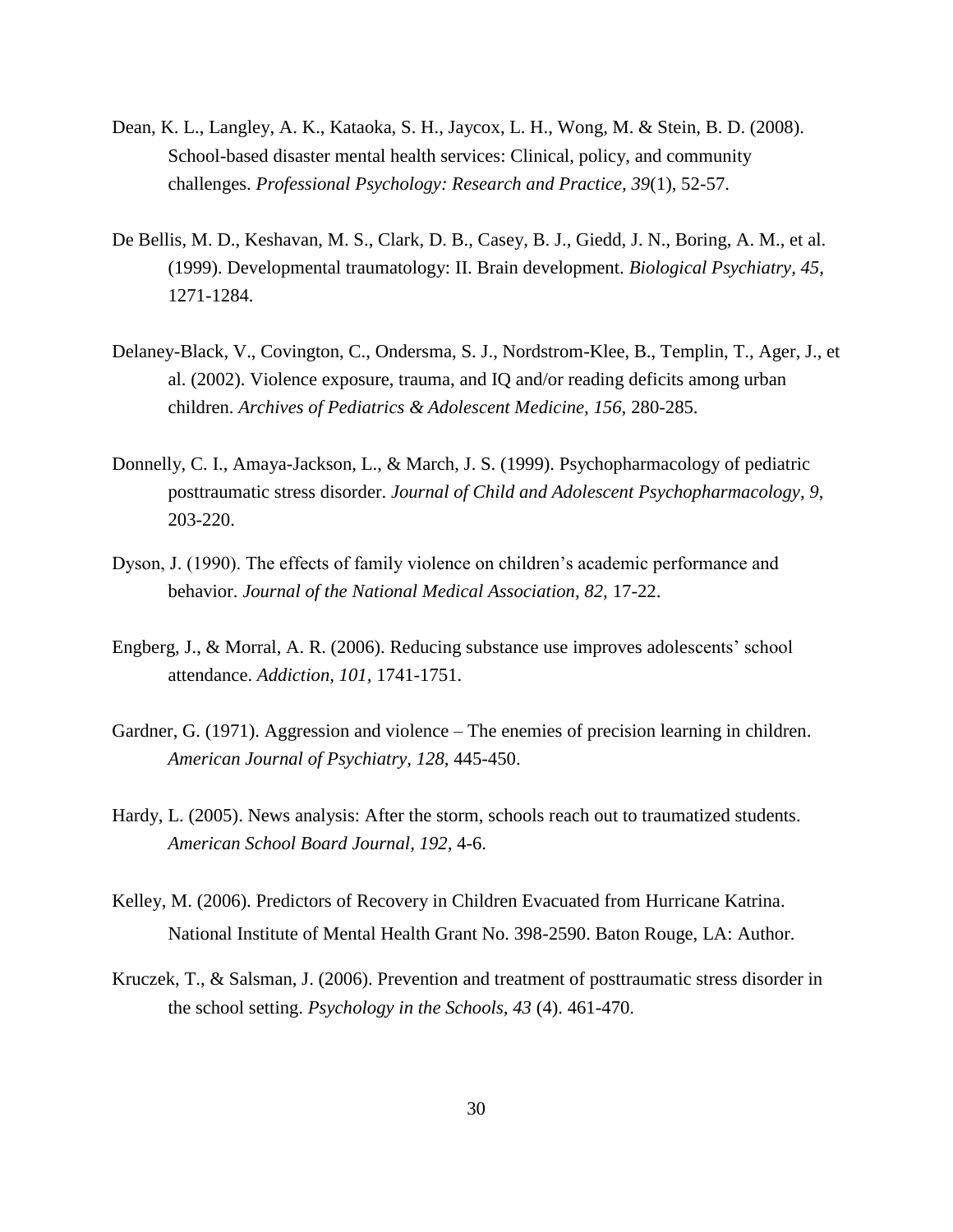- La Greca, A. M., Sevin, S. W., & Sevin, E. L. (2005). *After the storm: A guide to help children cope with the psychological effects of a hurricane*. Coral Gables, FL: 7-Dippity Inc.
- LaGreca, A. M., Silverman, W. K., Vernberg, E. M., & Prinstein, M. J. (1996). Symptoms of posttraumatic stress in children after hurricane Andrew: A prospective study. *Journal of Consulting and Clinical Psychology, 64,* 712-723.
- LeDoux, J. E. (1996). The emotional brain: The mysterious underpinnings of emotional life. New York: Simon & Schuster.
- Madrid, P. A., & Grant, R. (2008). Meeting mental health needs following a natural disaster: Lessons from Hurricane Katrina. *Professional Psychology: Research and Practice, 39*  (1), 86-92.
- Moore, K. W., & Varela, R. E. (2010). Correlates of long-term posttraumatic stress symptoms in children following Hurricane Katrina. *Child Psychiatry and Human Development, 41,* 239-250.
- Nader, K., Pynoos, R. S., Fairbanks, L., & Frederick, C. (1990). Childhood PTSD reactions one year after a sniper attack. *American Journal of Psychiatry, 147,* 1526–1530.
- Pynoos, R., Rodriguez, N., Steinberg, A., Stuber, M., & Frederick, C. (1998). *The UCLA PTSD Reaction Index for DSM-IV (Revision 1).* Los Angeles, CA: UCLA Trauma Psychiatry Program.
- Rabalais, A. E., Ruggiero, K. J., & Scotti, J. R. (2002). Multicultural issues in the response of children to disasters. In A. M. La Greca, W. K. Silverman, E. M. Vernberg, & M. C. Roberts (Eds.), *Helping children cope with disasters and terrorism* (pp.73-100). Washington, DC: American Psychological Association.
- Reynolds, C.R., & Kamphaus, R.W. (2004). *Behavior Assessment System for Children, second edition manual.* Circle Pines, MN: American Guidance Service.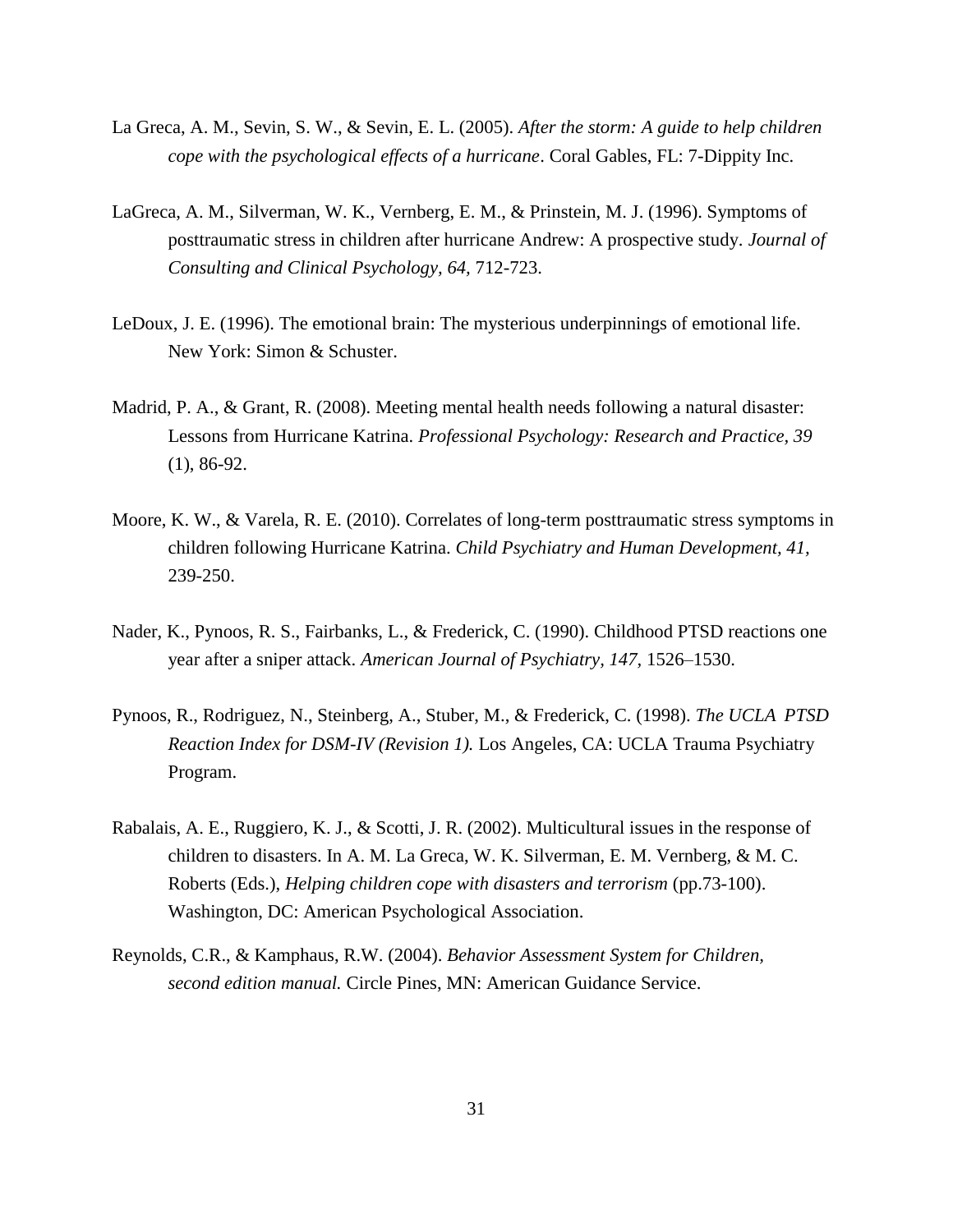- Rodriguez, N., Steinberg, A. M., Saltzman, W., & Pynoos, R.S. (2001). *UCLA-PTSD Reaction Index: Psychometric analysis*. In proceedings of the International Society for Traumatic Stress Studies. Northbrook, IL.
- Ronnmark, L. (Ed.). (2001). *'Att mota det man moter'- Erfarenheter fran Stodecentrum efter brandkatastrofen I Goteborg* ["To respond to whatever you encounter"- Experiences from the support organization set up to handle the aftermath of the Goteborg discotheque fire]. Goteborg: FoU Vast ISBN: 91-89558-03-0.
- Rousseau, C., & Drapeau, A. (2000). Scholastic achievement of adolescent refugees from Cambodia and Central America. *Adolescence, 35*(138), 243-258.

Rubin, D.B. (1987). *Multiple imputation for nonresponse in surveys*. New York: Wiley.

- Saltzman, W. R., Pynoos, R. S., Layne, C. M., Steinberg, A. M., & Aisenberg, E. (2001). Trauma- and grief-focused intervention for adolescents exposed to community violence: Results of a school-based screening and group treatment protocol. *Group Dynamics: Theory, Research, and Practice, 5*(4) *,* 291-303.
- Schafer, J.L. (1997). *Analysis of incomplete multivariate data.* New York: Chapman & Hall.
- Schafer, J.L., & Graham, J.W. (2002). Missing data: Our view of state of the art. *Psychological Methods, 7*(2), 147-177.
- Silverman, W. K., & La Greca, A.M. (2002). Children experiencing disasters: Definitions, reactions, and predictors of outcomes. In A. M. La Greca, W.K. Silverman, E.M. Vernberg, & M.C. Roberts (Eds.), *Helping children cope with disasters and terrorism*  (pp. 11-34). Washington, DC: American Psychological Association.
- Steinberg, A. M., Brymer, M. J., Decker, K. B., & Pynoos, R. S. (2004). The University of California at Los Angeles Postraumatic Stress Disorder Reaction Index. *Current Psychiatry Reports, 6,* 96-100.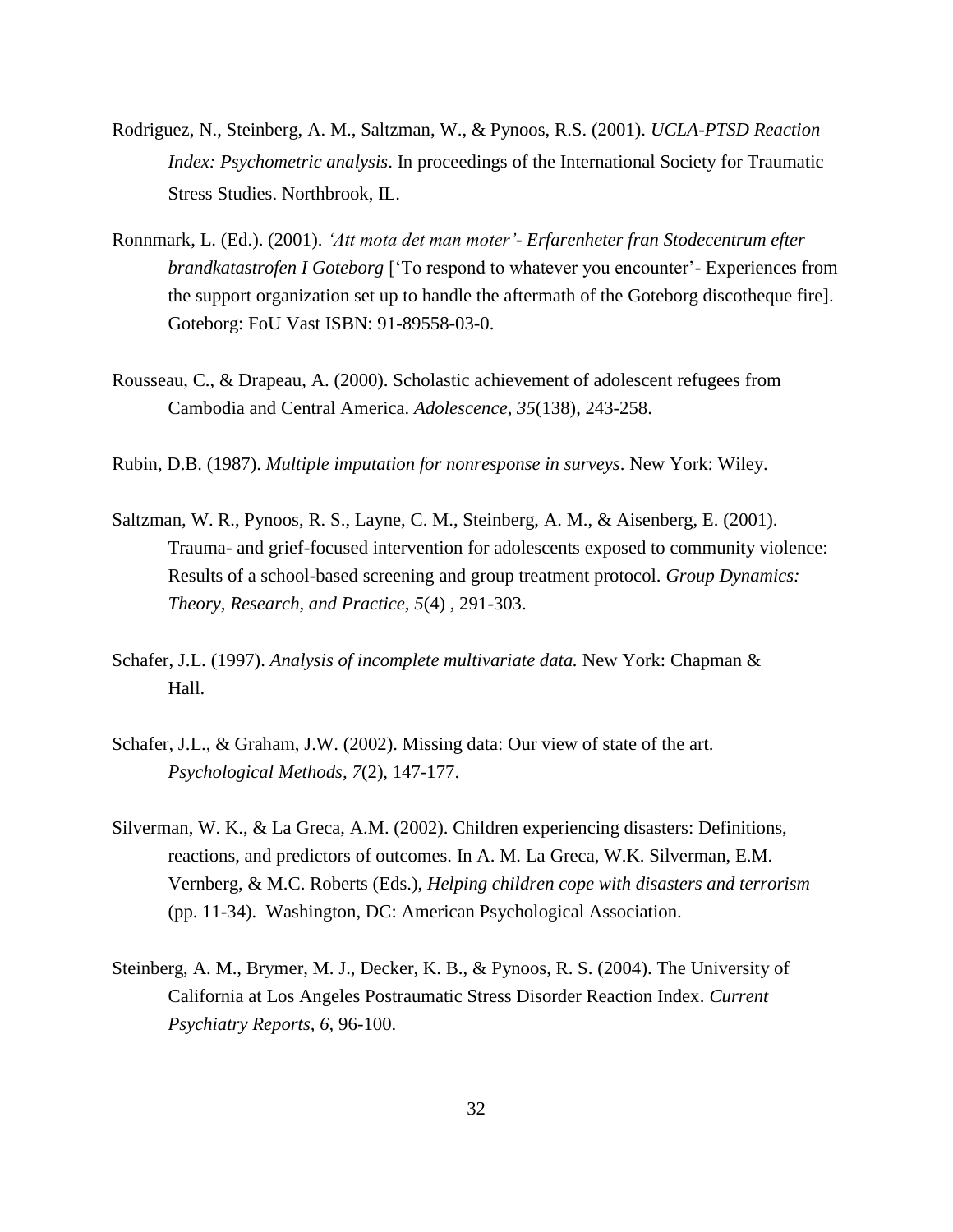- Sytsma, S. E. & Kelley, M. L. & Wymer, J. H. (2001). Development and initial validation of the Child Routines Inventory. *Journal of Psychopathology and Behavioral Assessment, 23,*  241-251.
- van der Kolk, B. A., Pelcovitz, D., Roth, S., Mandel, F., McFarlane, A., & Herman, J. L. (1996). Dissociation, affect dysregulation and somatization. *American Journal of Psychiatry, 43,* 1536-1540.
- Vernberg, E. M., La Greca, A. M., Silverman, W. K., & Prinstein, M. (1996). Predictors of children"s post-disaster functioning following Hurricane Andrew. *Journal of Abnormal Psychology, 105,* 237-248.
- Weems, C. F., Pina, A. A., Costa, N. M., Watts, S. E., Taylor, L. K., & Cannon, M. F. (2007). Predisaster trait anxiety and negative affect predict posttraumatic stress in youths after Hurricane Katrina. *Journal of Consulting and Clinical Psychology, 75* (1), 154-159.
- Weems, C. F., Taylor, L. K., Cannon, M. F., Marino, R. C., Romano, D. M., Scott, B. G., Perry, A. M., & Triplett, V. (2010). Post traumatic stress, context, and the lingering effects of the Hurricane Katrina disaster among ethnic minority youth. *Journal of Abnormal Child Psychology, 38,* 49-56.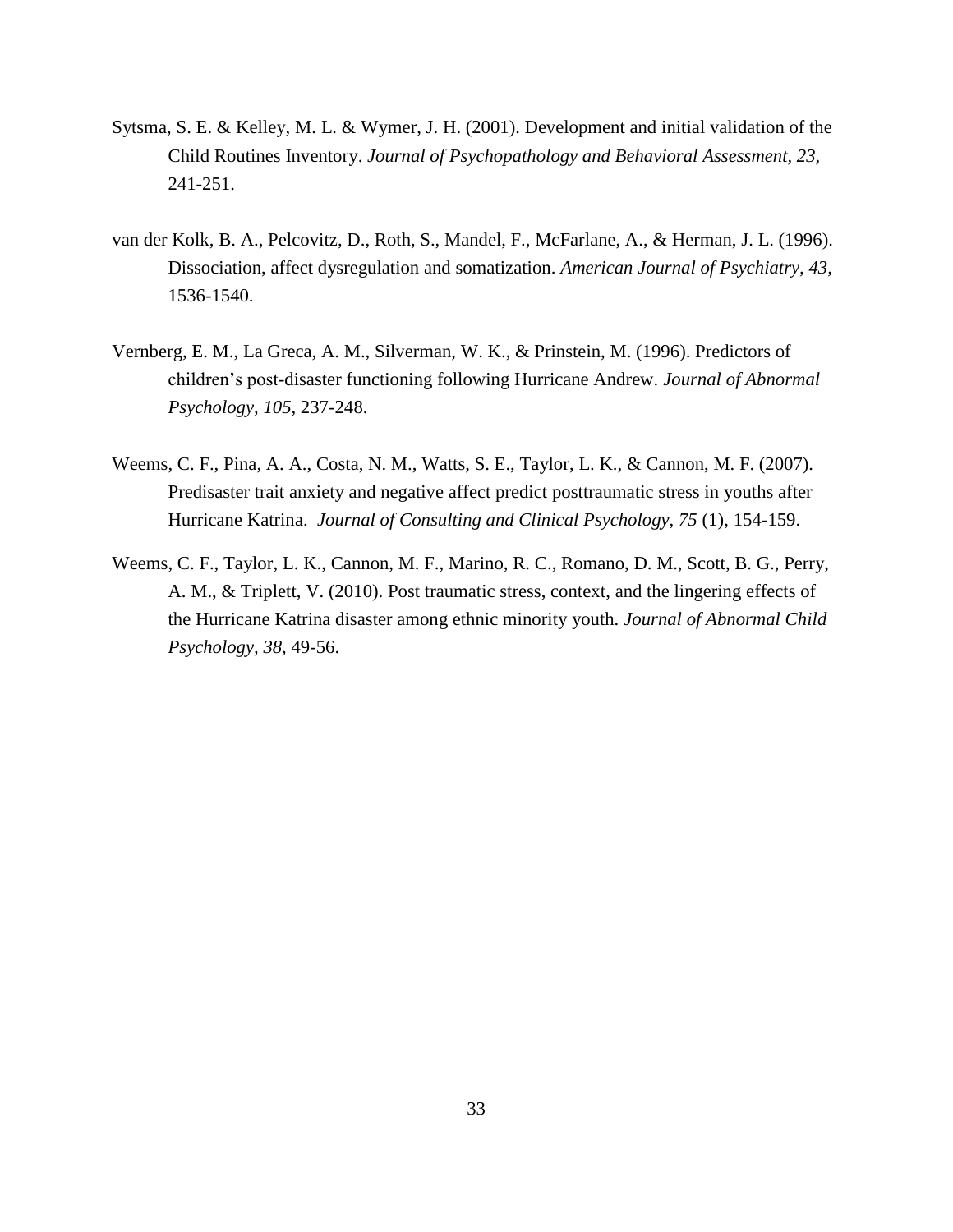## Appendix A

Means and Standard Deviations for Absences, HURTE Loss, HURTE Threat, UCLA PTSD-RI, BASC Inattention/Hyperactivity and CRI\_Homework

| Variable                             | $\mathbf N$ | Min              | Max | Mean  | <b>Standard Deviation</b> |
|--------------------------------------|-------------|------------------|-----|-------|---------------------------|
| Absences 2005                        | 314         | $\boldsymbol{0}$ | 136 | 7.34  | 9.59                      |
| Absences 2006                        | 322         | $\overline{0}$   | 87  | 7.93  | 9.76                      |
| Absences 2007                        | 309         | $\boldsymbol{0}$ | 80  | 9.36  | 10.63                     |
| Absences 2008                        | 328         | $\overline{0}$   | 99  | 11.74 | 12.78                     |
| <b>HURTE Loss score</b>              | 325         | $\boldsymbol{0}$ | 9   | 3.00  | 2.26                      |
| <b>HURTE Threat score</b>            | 325         | $\overline{0}$   | 6   | .67   | .94                       |
| <b>UCLA PTSD Reaction Index</b>      | 325         | $\overline{0}$   | 52  | 14.58 | 11.44                     |
| Summary score                        |             |                  |     |       |                           |
| Child Basc Inattention/Hyperactivity | 279         | 31               | 85  | 49.88 | 11.17                     |
| Composite T-score                    |             |                  |     |       |                           |
| Cri_Homework                         | 292         | $\overline{0}$   | 20  | 16.69 | 3.60                      |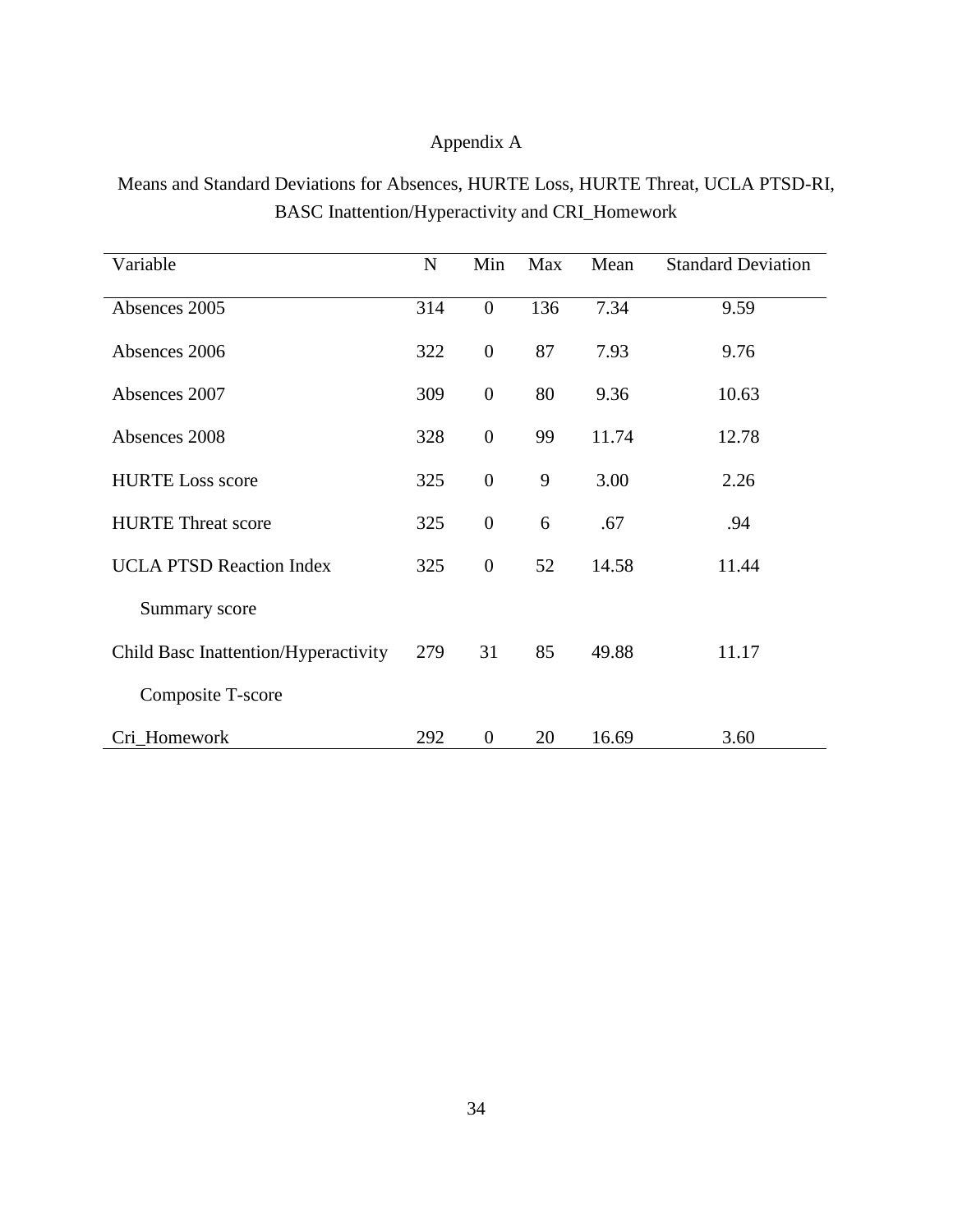## Appendix B

| Variable              | $\mathbf N$ | Min     | Max  | Mean   | <b>Standard Deviation</b> |
|-----------------------|-------------|---------|------|--------|---------------------------|
| 2005                  |             |         |      |        |                           |
| Math                  | 313         | $-2.63$ | 2.82 | $-.08$ | 1.07                      |
| Science               | 313         | $-2.56$ | 2.57 | $-16$  | 1.00                      |
| <b>Social Studies</b> | 313         | $-2.29$ | 2.62 | $-16$  | .99                       |
| English/Language Arts | 313         | $-2.30$ | 3.11 | $-.11$ | 1.01                      |
| 2006                  |             |         |      |        |                           |
| Math                  | 327         | $-2.76$ | 2.51 | $-.18$ | 1.08                      |
| Science               | 327         | $-3.11$ | 2.17 | $-.24$ | 1.10                      |
| <b>Social Studies</b> | 326         | $-2.42$ | 2.81 | $-.21$ | 1.05                      |
| English/Language Arts | 328         | $-2.64$ | 2.20 | $-16$  | 1.03                      |
| 2007                  |             |         |      |        |                           |
| Math                  | 315         | $-2.98$ | 2.57 | $-.07$ | 1.00                      |
| Science               | 273         | $-2.68$ | 2.52 | $-.09$ | .96                       |
| <b>Social Studies</b> | 273         | $-2.43$ | 2.52 | $-.13$ | .93                       |
| English/Language Arts | 314         | $-2.48$ | 2.53 | $-.11$ | .98                       |
| 2008                  |             |         |      |        |                           |
| Math                  | 305         | $-2.43$ | 2.48 | $-.09$ | 1.01                      |
| Science               | 205         | $-2.67$ | 2.48 | $-.23$ | 1.05                      |
| <b>Social Studies</b> | 205         | $-2.20$ | 2.54 | $-.11$ | 1.09                      |
| English/Language Arts | 305         | $-3.69$ | 2.17 | $-.13$ | 1.00                      |

## Means and Standard Deviations for Academic Achievement Z Scores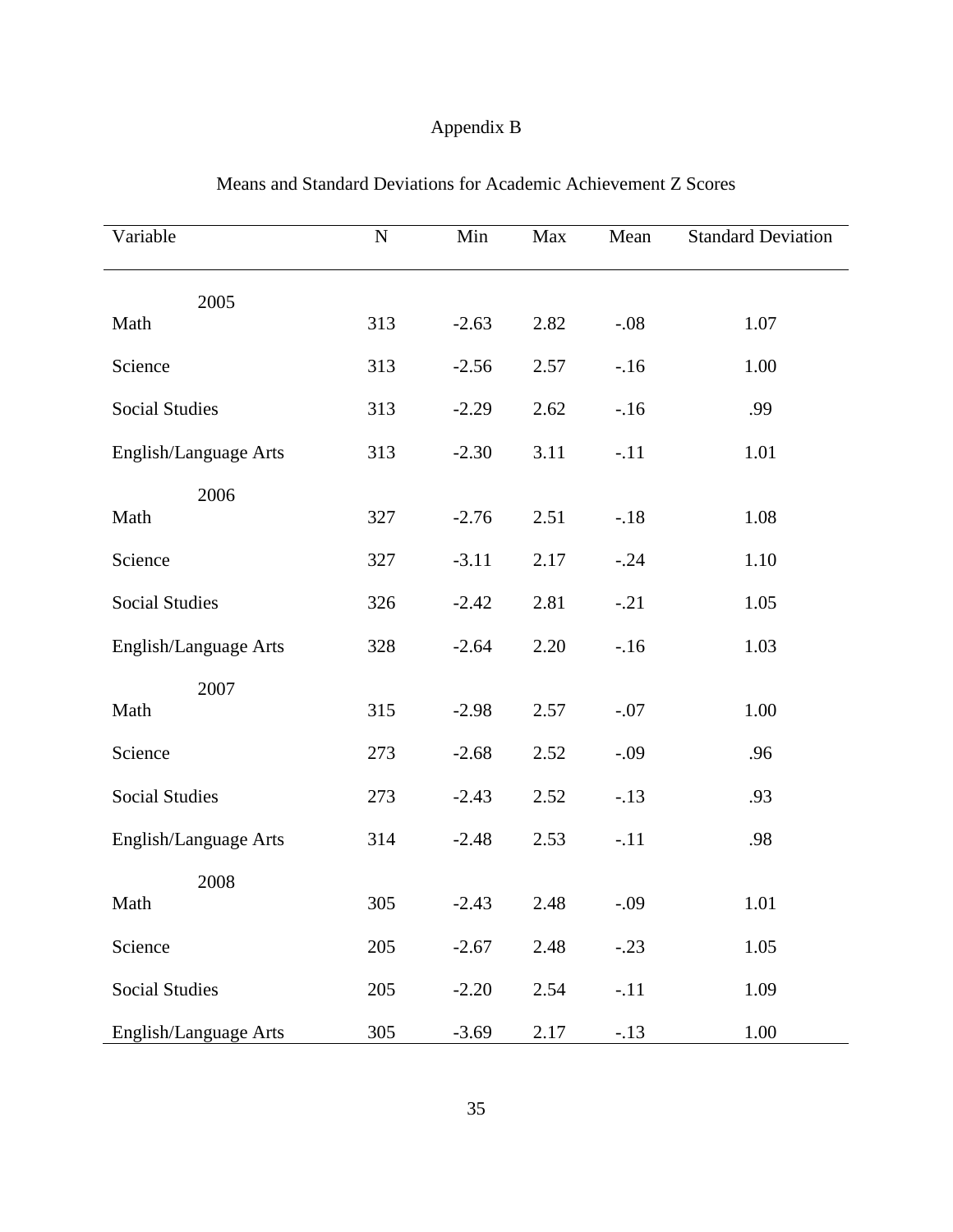# Appendix C

## Pattern/structure for Coefficients

| $\eta$ and respect to the contraction of the condition of $\eta$ respectively. The contraction of $\eta$ |             |                         |        |             |  |  |  |
|----------------------------------------------------------------------------------------------------------|-------------|-------------------------|--------|-------------|--|--|--|
| Item                                                                                                     | Component 1 | Component 1 Component 1 |        | Component 1 |  |  |  |
|                                                                                                          | 2005        | 2006                    | 2007   | 2008        |  |  |  |
| English/Language Arts                                                                                    | .91         | .90                     | .88    | .89         |  |  |  |
| Math                                                                                                     | .88         | .90                     | .88    | .89         |  |  |  |
| Science                                                                                                  | .90         | .93                     | .92    | .92         |  |  |  |
| <b>Social Studies</b>                                                                                    | .90         | .92                     | .88    | .92         |  |  |  |
|                                                                                                          |             |                         |        |             |  |  |  |
| % of variance explained                                                                                  | 88.04%      | 83.04%                  | 78.86% | 81.63%      |  |  |  |

## Varimax Rotation of One Factor Solution for Academic Achievement 2005-2008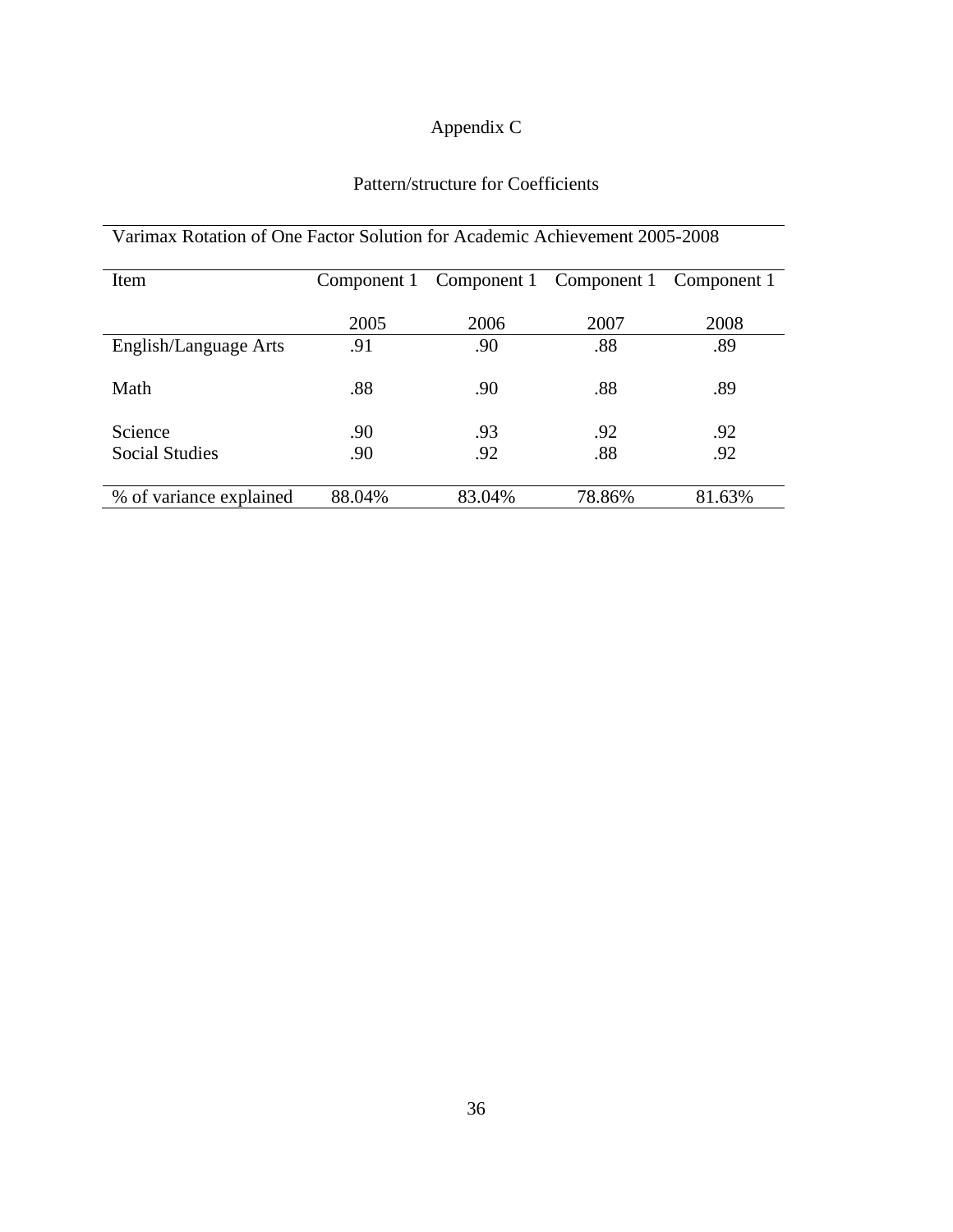## Appendix D

| Variable               | $\mathbf{1}$             | $\overline{2}$ | $\overline{3}$ | $\overline{4}$           | 5      | 6                | $\overline{7}$ | 8        | 9        |
|------------------------|--------------------------|----------------|----------------|--------------------------|--------|------------------|----------------|----------|----------|
| 1. Absences<br>2005    | $\overline{\phantom{a}}$ | $.48**$        | $.35**$        | $.34**$                  | $-.08$ | $-.10$           | $-.09$         | $-.03$   | .05      |
| 2. Absences<br>2006    |                          |                | $.47**$        | $.40**$                  | $-.07$ | $-.06$           | $-.10$         | $-.10$   | $-.01$   |
| 3. Absences<br>2007    |                          |                |                | $.35**$                  | .05    | .02              | $-.02$         | .00      | .03      |
| 4. Absences<br>2008    |                          |                |                | $\overline{\phantom{a}}$ |        | $-.21** - .17**$ | $-.26**$       | $-.27**$ | .08      |
| 5. Achievement<br>2005 |                          |                |                |                          |        | $.83**$          | $.83**$        | $.79**$  | $-.24**$ |
| 6. Achievement<br>2006 |                          |                |                |                          |        |                  | $.87**$        | $.83**$  | $-.23**$ |
| 7. Achievement<br>2007 |                          |                |                |                          |        |                  |                | $.89**$  | $-.19**$ |
| 8. Achievement<br>2008 |                          |                |                |                          |        |                  |                |          | $-.19**$ |

## Correlation Matrix of Predictor, Demographic and Criterion Variables

*Note.* \*p<.05. \*\*p<.01.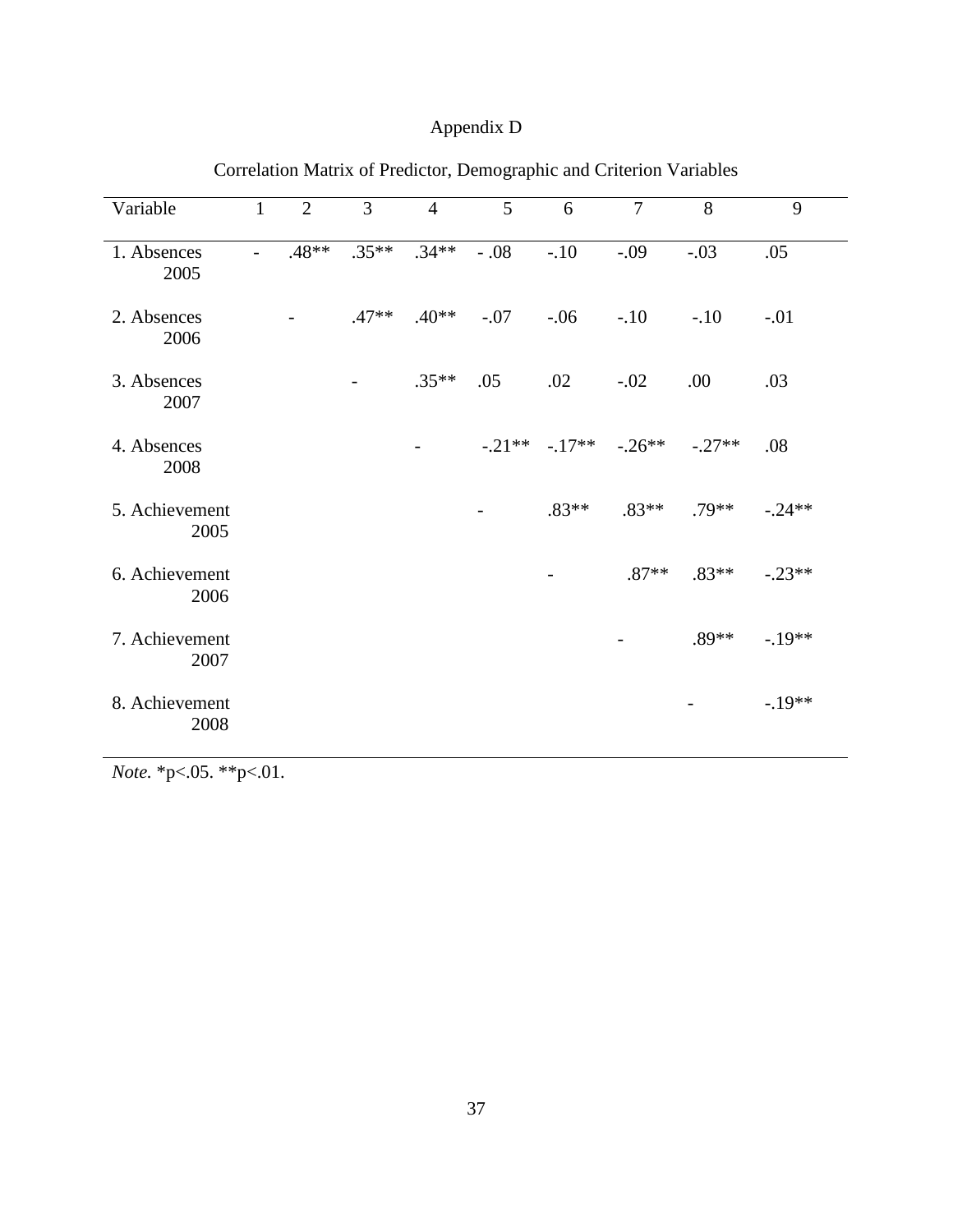## Appendix E

| Variable               | 10       | 11       | 12       | 13       |
|------------------------|----------|----------|----------|----------|
| 1. Absences<br>2005    | $-.01$   | .03      | .05      | .03      |
| 2. Absences<br>2006    | $-.09$   | $-.06$   | .04      | $-.04$   |
| 3. Absences<br>2007    | $-.10$   | $-.03$   | .04      | $-.09$   |
| 4. Absences<br>2008    | $-.02$   | $-.01$   | .06      | $-.17**$ |
| 5. Achievement<br>2005 | $-.18**$ | $-.22**$ | $-.08$   | $.15*$   |
| 6. Achievement<br>2006 | $-.19**$ | $-.28**$ | $-.13*$  | .06      |
| 7. Achievement<br>2007 | $-.14*$  | $-.28**$ | $-.15*$  | .00      |
| 8. Achievement<br>2008 | $-.22**$ | $-.26**$ | $-.22**$ | $-.05$   |
| 9. Threat              | $.36**$  | $.32**$  | $.19**$  | $-.04$   |
| 10. Loss               |          | $.32**$  | .08      | .03      |
| 11. PTSD Index         |          |          | $.42**$  | $-.03$   |
| 12. Inattent/Hyperact  |          |          |          | $-.06$   |
| 13. Homework Rout.     |          |          |          |          |

## Correlation Matrix of Predictor, Demographic and Criterion Variables

*Note*. \*p<.05. \*\*p<.01.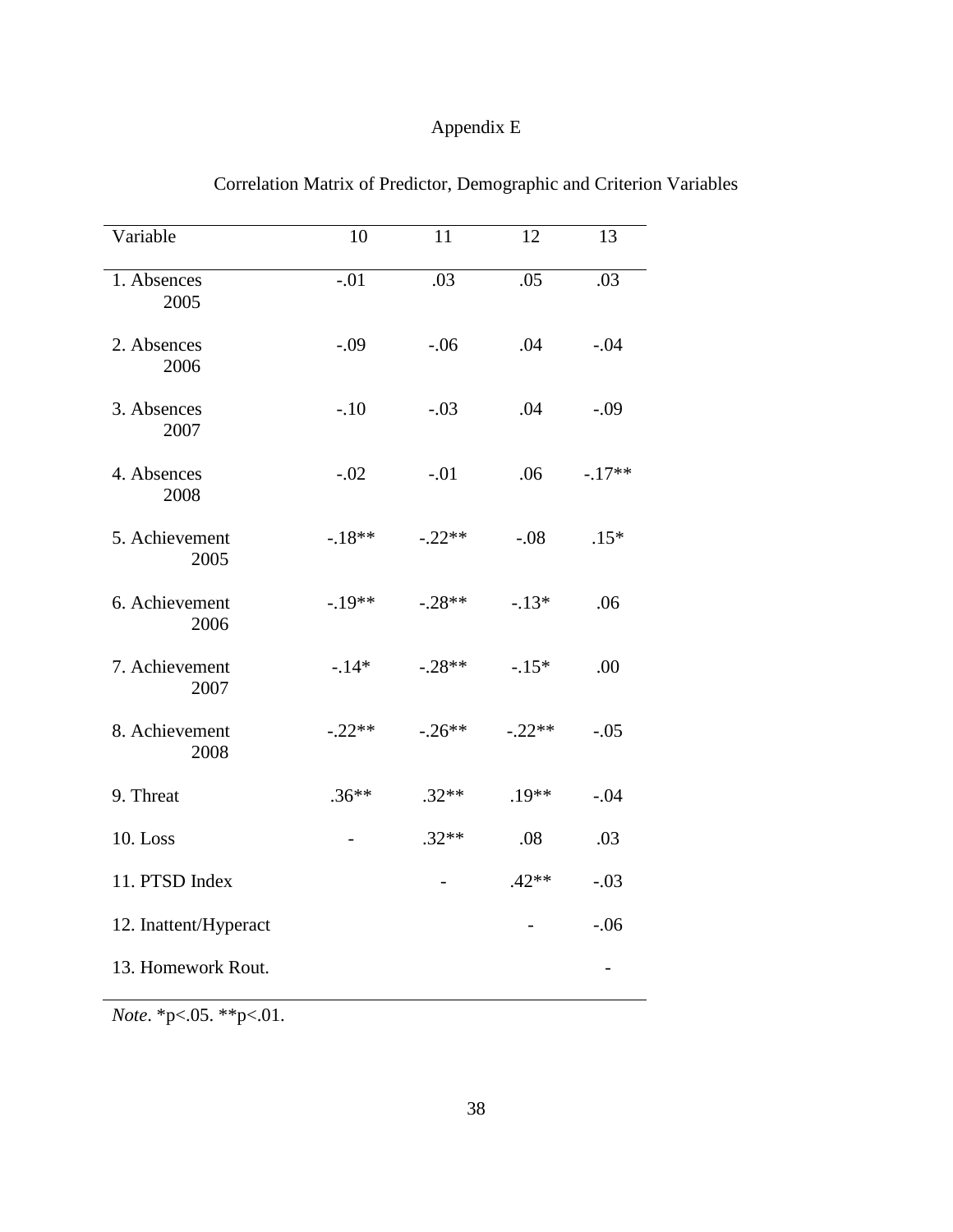#### Appendix F

#### Informed Consent Form

- 1. **Study Title**. Predictors of Recovery in Children Evacuated from Hurricane Katrina
- 2. **Performance Sites**: Schools in Louisiana
- 3. **Names and Telephone Numbers of Investigators**: The following investigators are available for questions about this study, M-F, 8:00 a.m.-4:30 p.m.:

Mary Lou Kelley, Ph.D. (225)578-4113

- 4. **Purpose of the Study**: The purpose is to study the effects of Hurricane Katrina on the adjustment of children and their parents and identify factors that aid adjustment.
- 5. **Participant Inclusion**: Mothers and their children ages 7-14
- 6. **Number of Participants**: 400
- 7. **Study Procedures**: You and your child will spend approximately 1.5 hours completing several questionnaires, and return them to the researchers. You and your child may be asked to participate in a structured interview subsequent to completing the questionnaires. You and your child will be asked to complete the questionnaire packet at three, six and twelve month time periods. Your child"s teacher will also be asked to complete two questionnaires as well.
- 8. **Benefits**: A greater understanding of variables related may be a possible benefit. Also, in the case of a needed referral for psychological services if you desire, will be available. Such referrals may include Baton Rouge Mental Health (225-922-9445) or the Psychological Services Center (225-578-1494). Some participants may even find it beneficial to have an opportunity to describe and recall their experiences during and after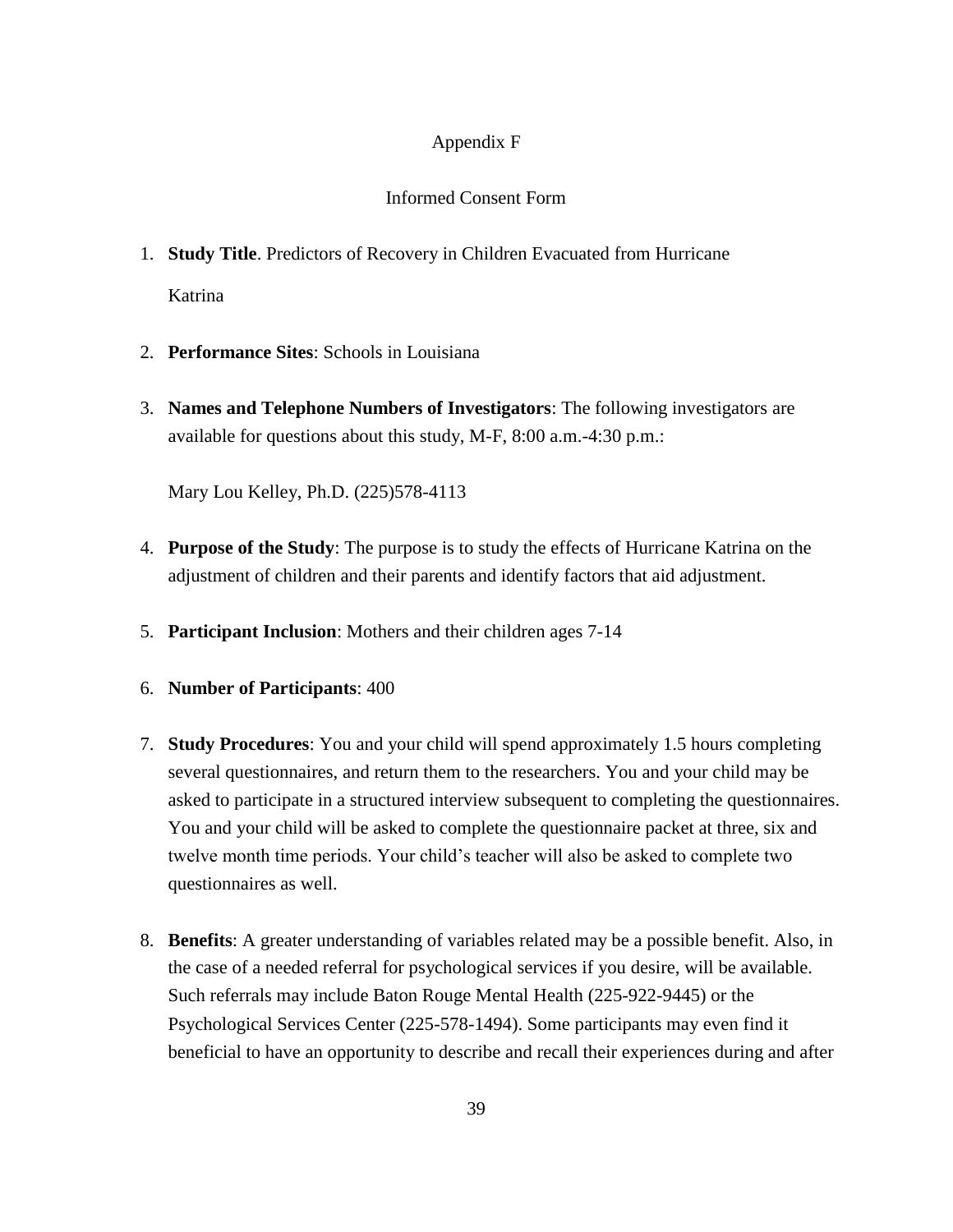Hurricane Katrina. Each mother and child pair who complete a packet of questionnaires may be compensated with a monetary and/or other form of reward.

- 9. **Risks**: You and your child may become upset while completing the questionnaires because there are questions related to your experiences associated with Hurricane Katrina. We will give referral cards for further psychological services to all participants in the case that they may become emotionally upset. Also, as a mandated reporter of abuse and neglect, **any disclosure or threat of abuse revealed during data collection will be reported to Child Protective Services immediately. You will be verbally notified of this risk prior to data collection. Also, the clinician will inform you if a report is warranted.**
- 10. **Right to Refuse**: Participants may choose not to participate or to withdraw from the study at any time without penalty.
- 11. **Right to Privacy**: Results of the study may be published, but no names or identifying information will be included in the publication. Participant identity will remain confidential unless disclosure is required by law.

This study has been discussed with me and all my questions have been answered. I may direct additional questions regarding study specifics to the investigators. If I have questions about participants' rights or other concerns, I can contact Robert C. Matthews, Chairman, LSU Institutional Review Board, (225) 578-8692. I agree to participate in the study described above and acknowledge the researchers' obligation to provide me with a copy of this consent form if signed by me.

Signature of Parent Participant Date

The study participant has indicated to me that he/she is unable to read. I certify that I have read this consent form to the participant and explained that by completing the signature line above, the participant has agreed to participate.

\_\_\_\_\_\_\_\_\_\_\_\_\_\_\_\_\_\_\_\_\_\_\_\_\_\_\_\_ \_\_\_\_\_\_\_\_\_\_\_\_\_\_\_\_\_\_\_\_\_\_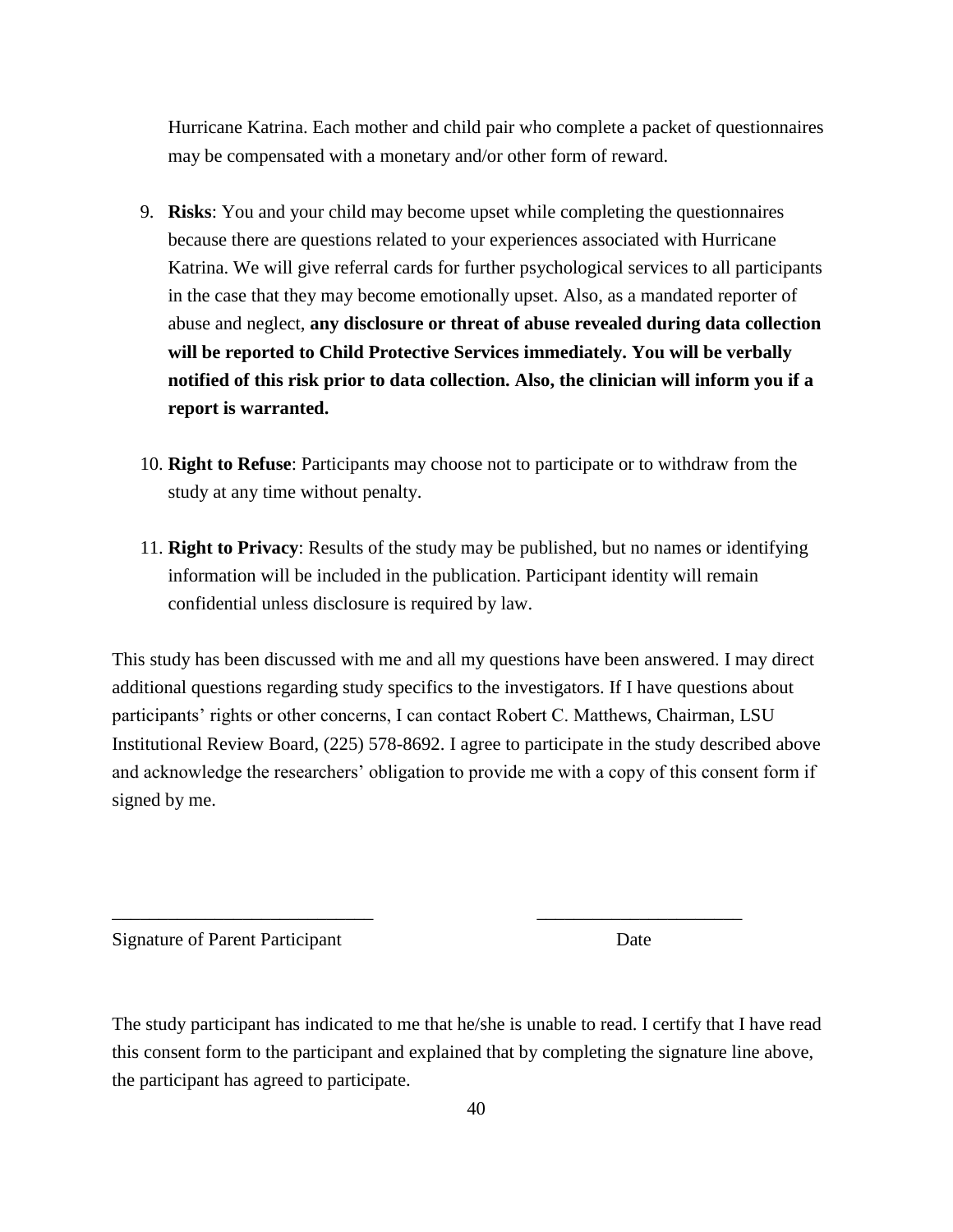| Signature of Reader | Date |
|---------------------|------|
|                     |      |

I grant permission for this study"s researchers to access my child"s past academic records, including his or her school lunch status, placements, and achievement test scores. I understand that my child"s identifying information will be removed and coded to ensure privacy of the information. Also, I understand that by consenting to my and my child"s participation in this study, I grant my permission for my child's teacher to complete questionnaires regarding my child"s behavior and functioning.

\_\_\_\_\_\_\_\_\_\_\_\_\_\_\_\_\_\_\_\_\_\_\_\_\_\_\_\_ \_\_\_\_\_\_\_\_\_\_\_\_\_\_\_\_\_\_\_\_\_\_\_

\_\_\_\_\_\_\_\_\_\_\_\_\_\_\_\_\_\_\_\_\_\_\_\_\_\_\_\_ \_\_\_\_\_\_\_\_\_\_\_\_\_\_\_\_\_\_\_\_\_\_

Signature of Parent Participant Date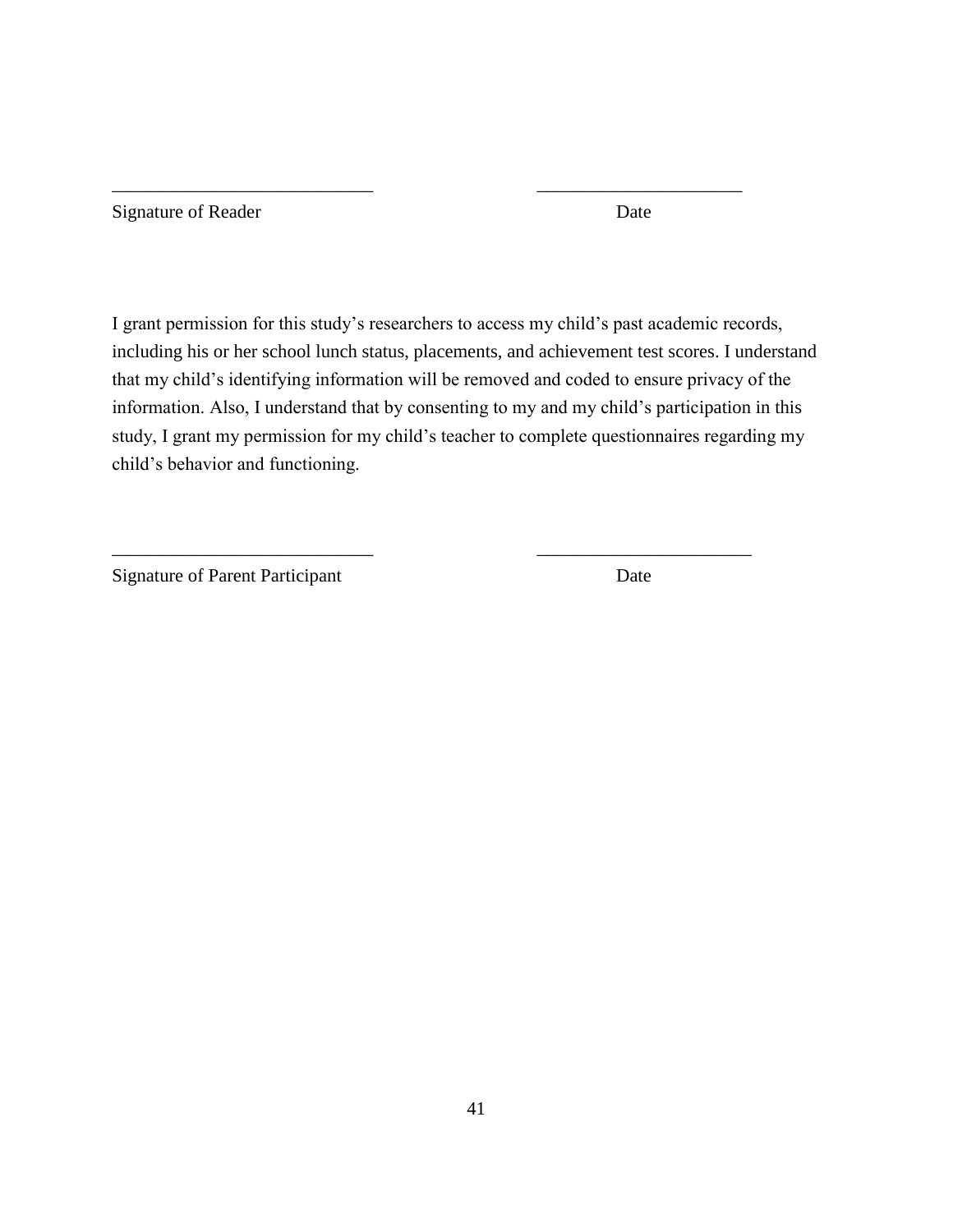#### Appendix G

#### Assent Form

- 1. **Study Title**: Predictors of Recovery in Children Evacuated from Hurricane Katrina
- 2. **Performance Sites**: Schools in Louisiana
- 3. **Names and Telephone Numbers of Investigators**: If you have any questions about the study, you can call Dr. Mary Lou Kelley at (225)578-4113 during the day.
- 4. **Purpose of the Study**: This study will look at how you, your family, and other children and families may have been affected by Hurricane Katrina.
- 5. **Participant Inclusion**: Mothers and their children ages 7-14
- 6. **Number of Participants**: 400
- 7. **Study Procedures**: You and your mother will spend about 1.5 hours answering some questions in a packet. Then you and your mom will return them to the researchers. You may be asked to answer more questions than others. Also, you will complete a question packet at three, six and twelve months. Your teacher will also be asked some questions as well.
- 8. **Benefits**: A better idea of how a hurricane may affect children and families. Also, you and your mom may get a reward after you and she complete your packets of questions.
- 9. **Risks**: You may become upset after thinking about what happened to you and your family during Hurricane Katrina. In case of this, we will give you cards with phone numbers and addresses of clinics that may help you if you do become upset. **Also, if you tell us that you have been abused, we will tell your mother as well as Child Protection**.
- 10. **Right to Refuse**: You may choose not to complete the packets or quit the study at any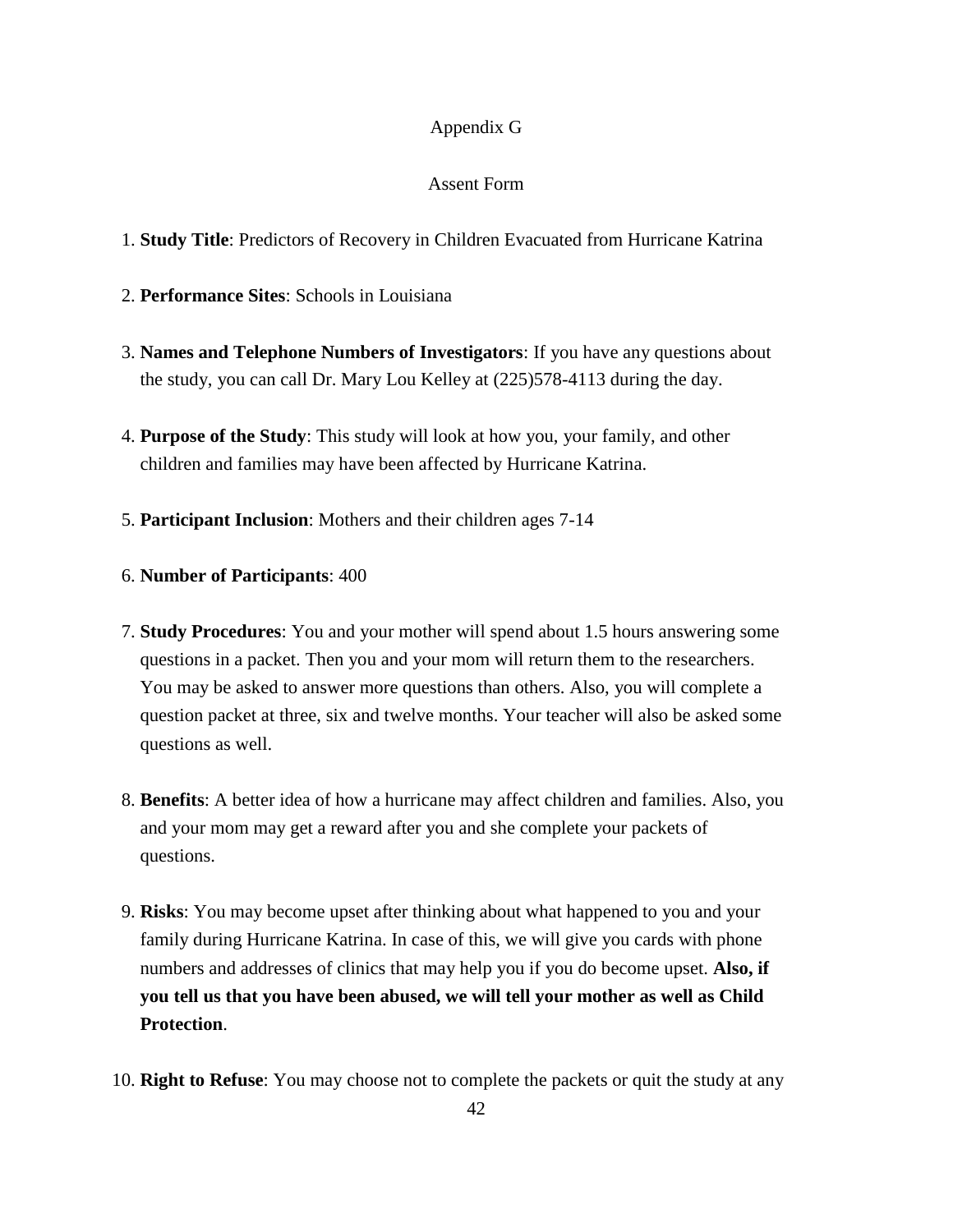time without any problem.

11. **Right to Privacy**: This study may be published, but your and your mom"s names not be included in any publication.

\_\_\_\_\_\_\_\_\_\_\_\_\_\_\_\_\_\_\_\_\_\_\_\_ \_\_\_\_\_\_\_\_\_\_\_\_\_\_\_\_\_\_\_\_\_\_\_\_

 $\overline{\phantom{a}}$  , and the contract of the contract of the contract of the contract of the contract of the contract of the contract of the contract of the contract of the contract of the contract of the contract of the contrac

\_\_\_\_\_Child Participant"s Age

**Child Participant's Name Child Participant's Signature**

Date Witness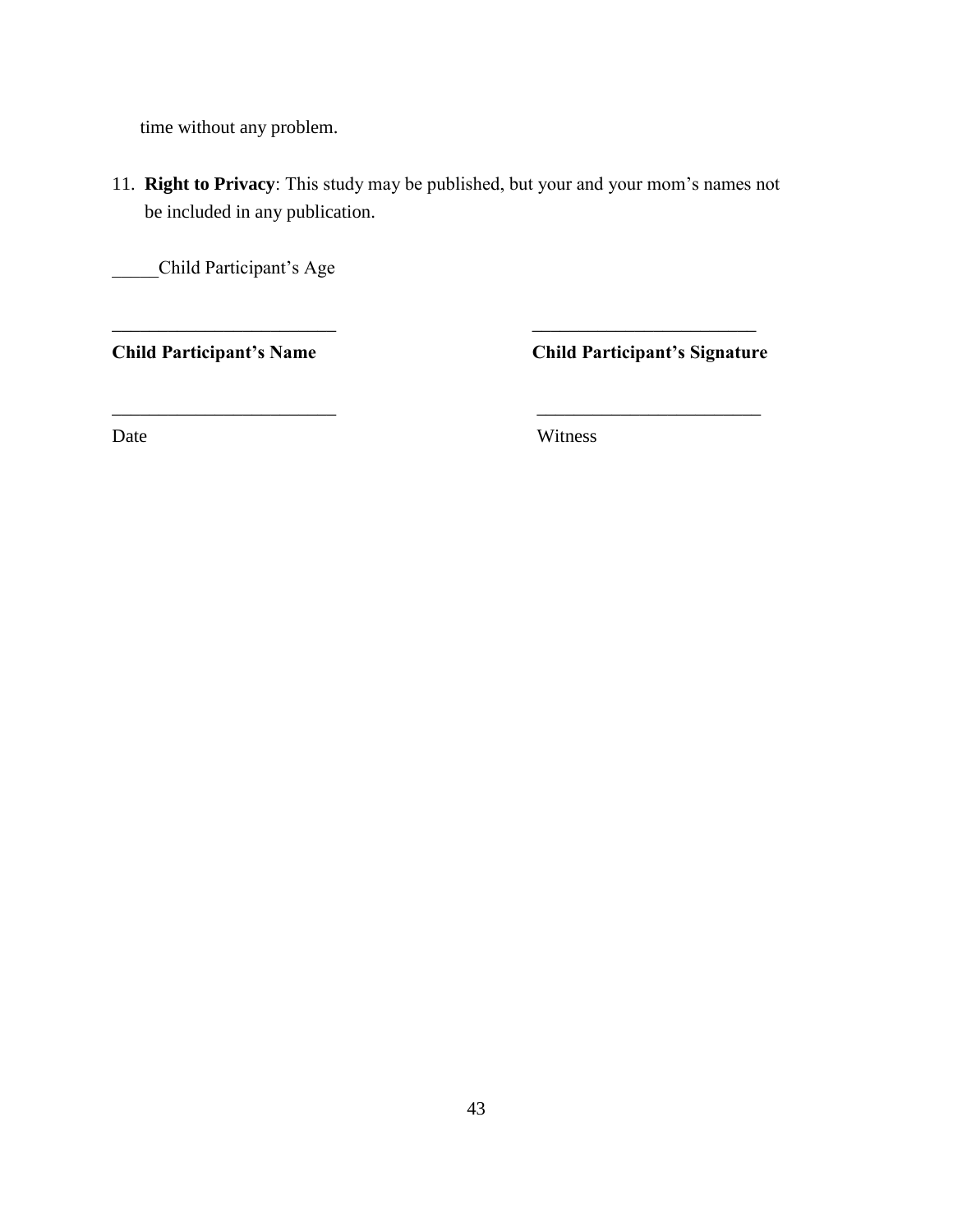#### Appendix H

#### UCLA PTSD Reaction Index

Here is a list of problems people sometimes have after very bad things happen. Please **THINK** about the bad thing that happened to you (Hurricane Katrina). Then **READ** each problem on the list carefully. **CIRCLE ONE** of the numbers (0, 1, 2, 3, or 4) that tells how often the problem has happened to you **in the past month.** 

| <b>HOW MUCH OF THE TIME DURING</b>                                                                                     | <b>NONE</b>    | <b>LITTLE</b> | <b>SOME</b>    | <b>MUCH</b>    | <b>MOST</b>              |
|------------------------------------------------------------------------------------------------------------------------|----------------|---------------|----------------|----------------|--------------------------|
| <b>THE PAST MONTH</b>                                                                                                  |                |               |                |                |                          |
| 1. I watch out for danger or things that I am<br>afraid of.                                                            | $\theta$       | 1             | $\overline{2}$ | 3              | 4                        |
| 2. When something reminds me of what<br>happened, I get very upset, afraid or sad.                                     | $\theta$       | 1             | $\overline{2}$ | 3              | 4                        |
| 3. I have upsetting thoughts, pictures, or<br>sounds of what happened come into my<br>mind when I do not want them to. | $\overline{0}$ | $\mathbf{1}$  | $\overline{2}$ | $\overline{3}$ | $\overline{4}$           |
| 4. I feel grouchy, angry, or mad.                                                                                      | $\overline{0}$ | 1             | $\overline{2}$ | $\overline{3}$ | $\overline{4}$           |
| 5. I have dreams about what happened or<br>other bad dreams.                                                           | $\overline{0}$ | 1             | $\overline{2}$ | 3              | 4                        |
| 6. I feel like I am back at the time when the<br>bad thing happened, living through it<br>again.                       | $\overline{0}$ | $\mathbf{1}$  | $\overline{2}$ | 3              | 4                        |
| 7. I feel like staying by myself and not being<br>with my friends.                                                     | $\theta$       | $\mathbf{1}$  | $\overline{2}$ | 3              | $\overline{4}$           |
| 8. I feel alone inside and not close to other<br>people.                                                               | $\overline{0}$ | $\mathbf{1}$  | $\overline{2}$ | 3              | $\overline{4}$           |
| 9. I try not to talk about, think about, or have<br>feelings about what happened.                                      | $\overline{0}$ | $\mathbf{1}$  | $\overline{2}$ | 3              | $\overline{4}$           |
| 10. I have trouble feeling happiness or love.                                                                          | $\overline{0}$ | $\mathbf{1}$  | $\overline{2}$ | $\overline{3}$ | $\overline{4}$           |
| 11. I have trouble feeling sadness or anger.                                                                           | $\overline{0}$ | $\mathbf{1}$  | $\overline{2}$ | 3              | $\overline{4}$           |
| 12. I feel jumpy or startle easily, like when I<br>hear a loud noise or when something<br>surprises me.                | $\overline{0}$ | $\mathbf{1}$  | $\overline{2}$ | $\overline{3}$ | $\overline{\mathcal{A}}$ |
| 13. I have trouble going to sleep or I wake up<br>often during the night.                                              | $\overline{0}$ | 1             | $\overline{2}$ | 3              | 4                        |
| 14. I think that some part of what happened is<br>my fault.                                                            | $\overline{0}$ | $\mathbf{1}$  | $\overline{2}$ | $\overline{3}$ | 4                        |

#### PLEASE BE SURE TO ANSWER ALL QUESTIONS.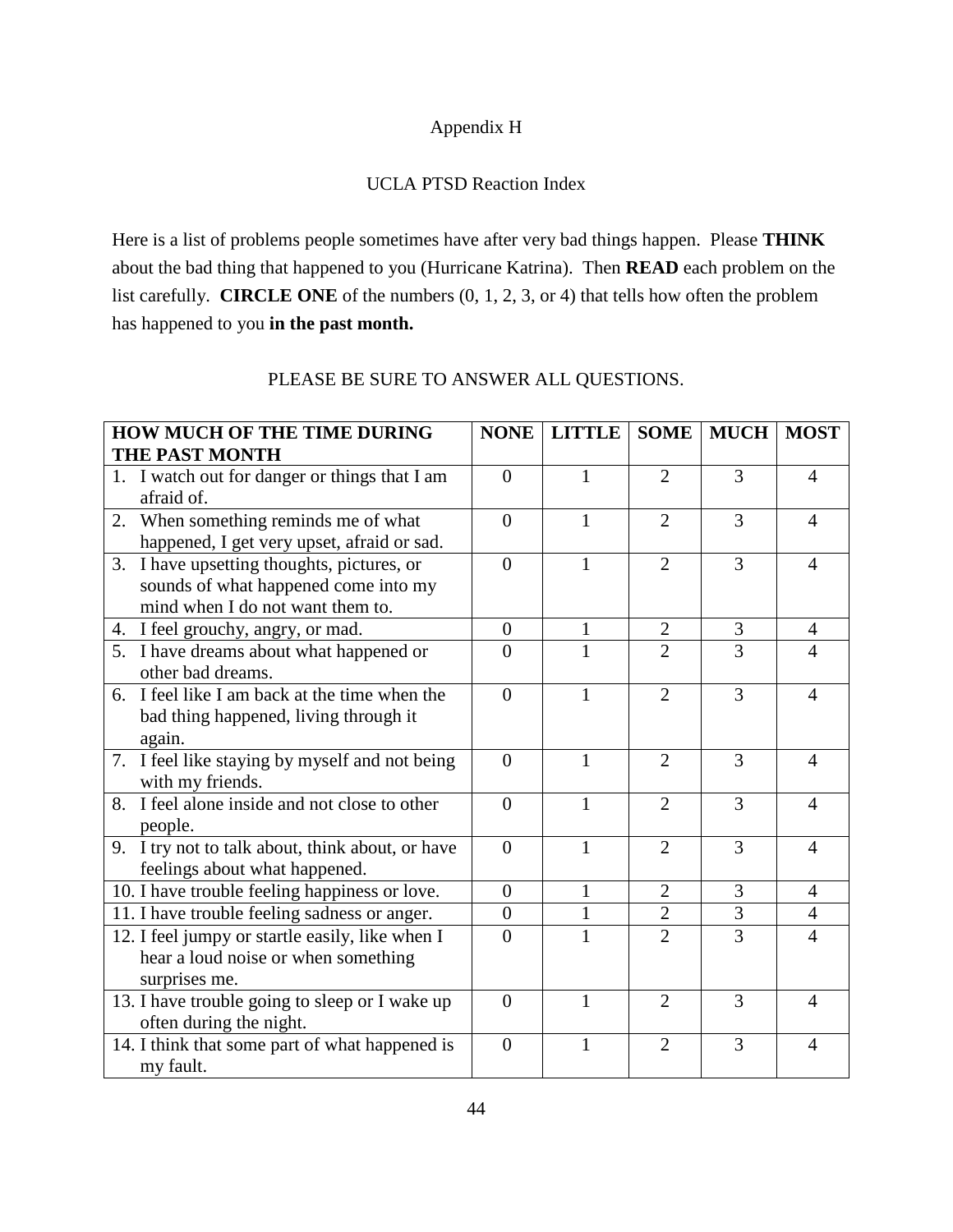| 15. I have trouble remembering important       | $\mathbf{\Omega}$ |                             |   |  |
|------------------------------------------------|-------------------|-----------------------------|---|--|
| parts of what happened.                        |                   |                             |   |  |
| 16. I have trouble concentrating or paying     | 0                 | っ                           | 3 |  |
| attention.                                     |                   |                             |   |  |
| 17. I try to stay away from people, places, or | $\Omega$          | $\mathcal{D}_{\mathcal{A}}$ | 3 |  |
| things that make me remember what              |                   |                             |   |  |
| happened.                                      |                   |                             |   |  |
| 18. When something reminds me of what          | 0                 | $\mathcal{D}$               | 3 |  |
| happened, I have strong feelings in my         |                   |                             |   |  |
| body, like my heart beats fast, my head        |                   |                             |   |  |
| aches, or my stomach aches.                    |                   |                             |   |  |
| 19. I think that I will not live a long life.  | 0                 | $\mathcal{D}_{\mathcal{A}}$ | 3 |  |
| 20. I have arguments or physical fights.       | 0                 | $\mathfrak{D}$              | 3 |  |
| 21. I feel pessimistic or negative about my    | 0                 | ↑                           | 3 |  |
| future.                                        |                   |                             |   |  |
| 22. I am afraid that the bad thing will happen | $\Omega$          | っ                           | 3 |  |
| again.                                         |                   |                             |   |  |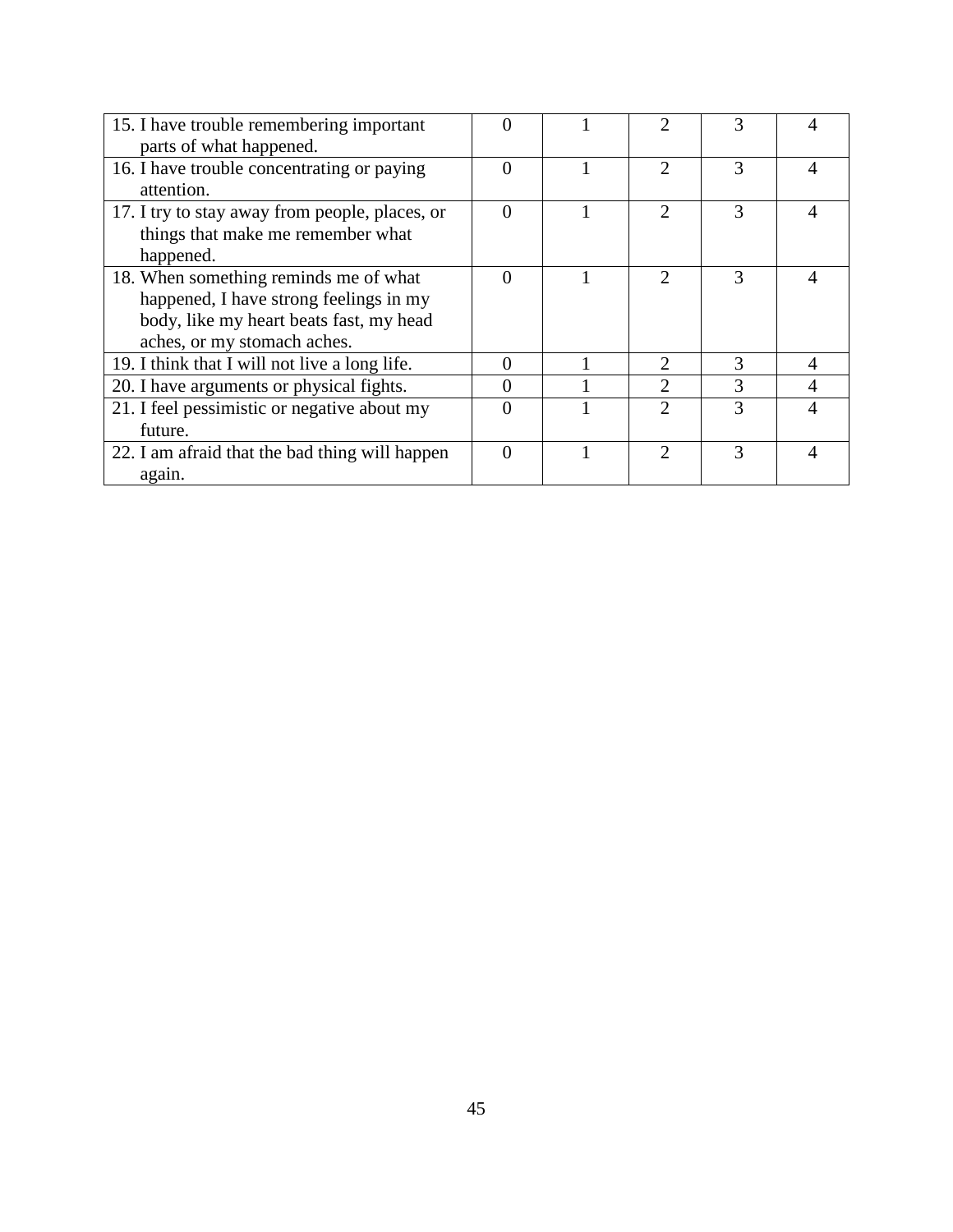#### Appendix I

#### HURTE

#### **Happened to You During the Hurricane - Child**

#### During the Hurricane

1. Where were you during the hurricane? (you can check more than one)

| in my home                       | in a closet   |
|----------------------------------|---------------|
| in a friend's or relative's home | in a bathroom |
| in a shelter                     | in a hallway  |
| out of town (evacuated)          | in a car      |
| in a hotel/motel                 | in an attic   |
| other (describe)                 |               |

- 2. Did windows or doors break in the place you stayed during the hurricane? a. Yes b. No
- 3. Did you get hurt during the hurricane?
	- a. Yes b. No

4. At any time during the hurricane, did you think that you might die?

- a. Yes b. No
- 5. Did you see anyone else get hurt badly during the hurricane? a. Yes b. No
- 6. Did you have to go outside during the hurricane because the building you were staying in was badly damaged?

a. Yes b. No

- 7. Did a pet you liked get hurt or die during the hurricane? a. Yes b. No
- 8. Did you get hit by anything falling or flying during the hurricane? a. Yes b. No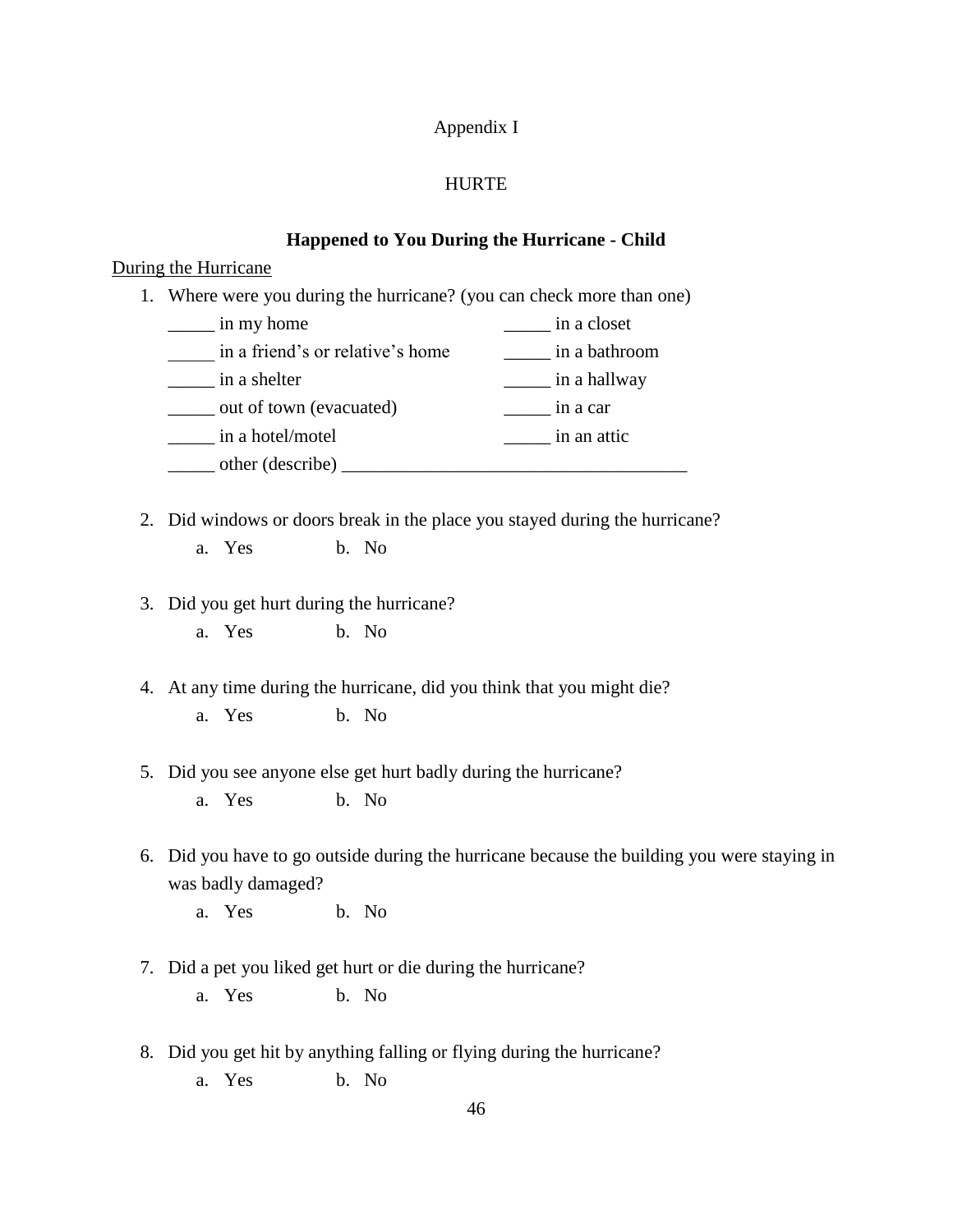- 9. Was your mother or father with you during the hurricane?
	- a. Yes b. No

10. Overall, how scared or upset were you during the hurricane?

a. Not at all b. A little c. A lot d. A whole lot

11. Did you have to be rescued from the place you stayed during or after the hurricane?

a. Yes b. No

#### **What Happened to You After the Hurricane**

#### After the Hurricane

- 1. Was your home damaged badly or destroyed by the hurricane?
	- a. Yes b. No
- 2. Did you have to go to a new school because of the hurricane?
	- a. Yes b. No
- 3. Did you move to a new place because of the hurricane?
	- a. Yes b. No
- 4. Did one of your parents lose his or her job because of the hurricane? a. Yes b. No
- 5. Has it been hard to see your friends since the hurricane because they moved or you moved?
	- a. Yes b. No
- 6. Did your family have trouble getting enough food or water after the hurricane? a. Yes b. No
- 7. Were your clothes or toys ruined by the hurricane?
	- a. Yes b. No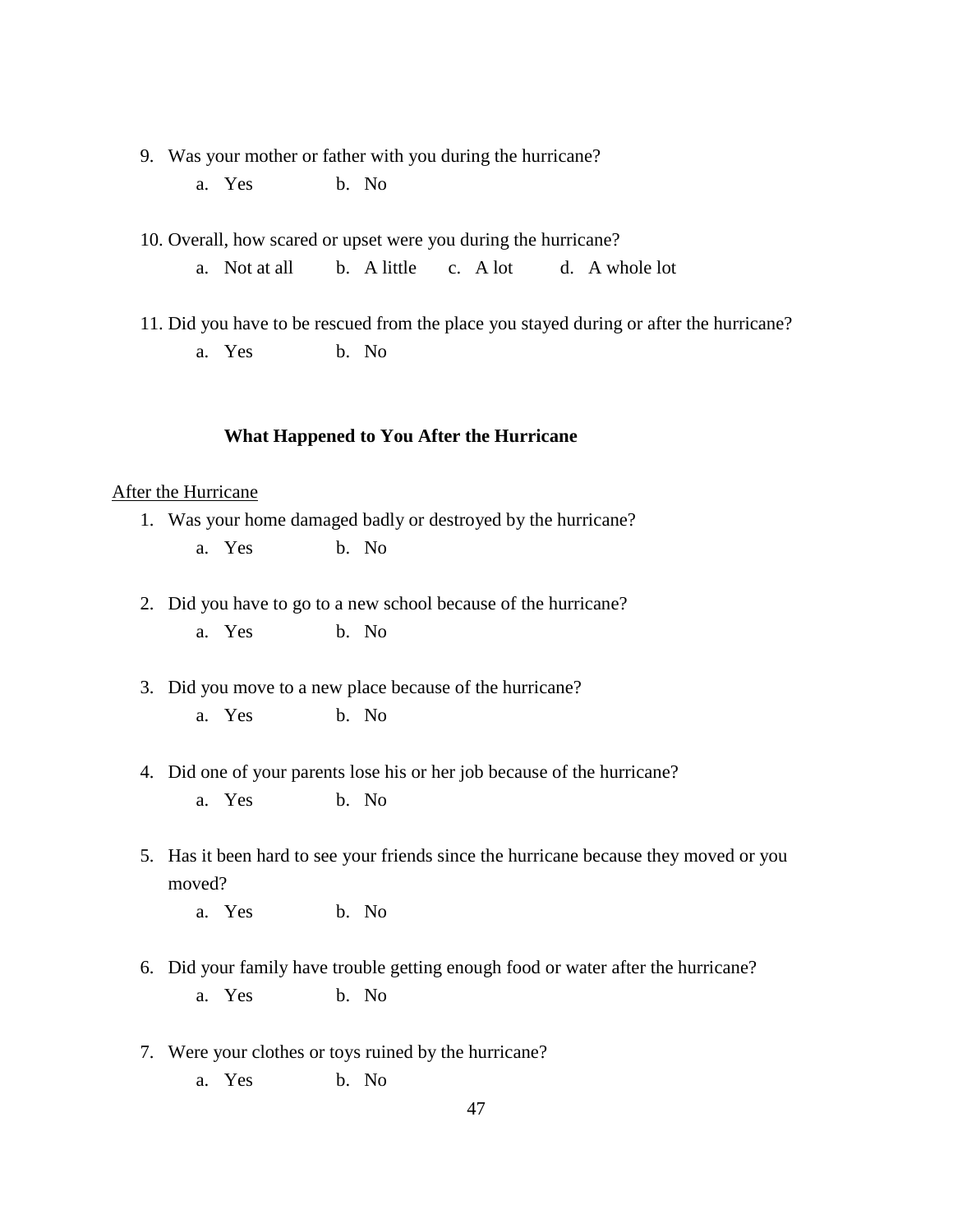- 8. Did your pet run away or have to be given away because of the hurricane?
	- a. Yes b. No
- 9. Did you have to live away from your parents for a week or more because of the hurricane?
	- a. Yes b. No
- 10. Has your family had to move in with friends or relatives since the hurricane? a. Yes b. No
- 11. Overall, how upset about things have you been since the hurricane?
	- a. Not at all b. A little c. A lot d. A whole lot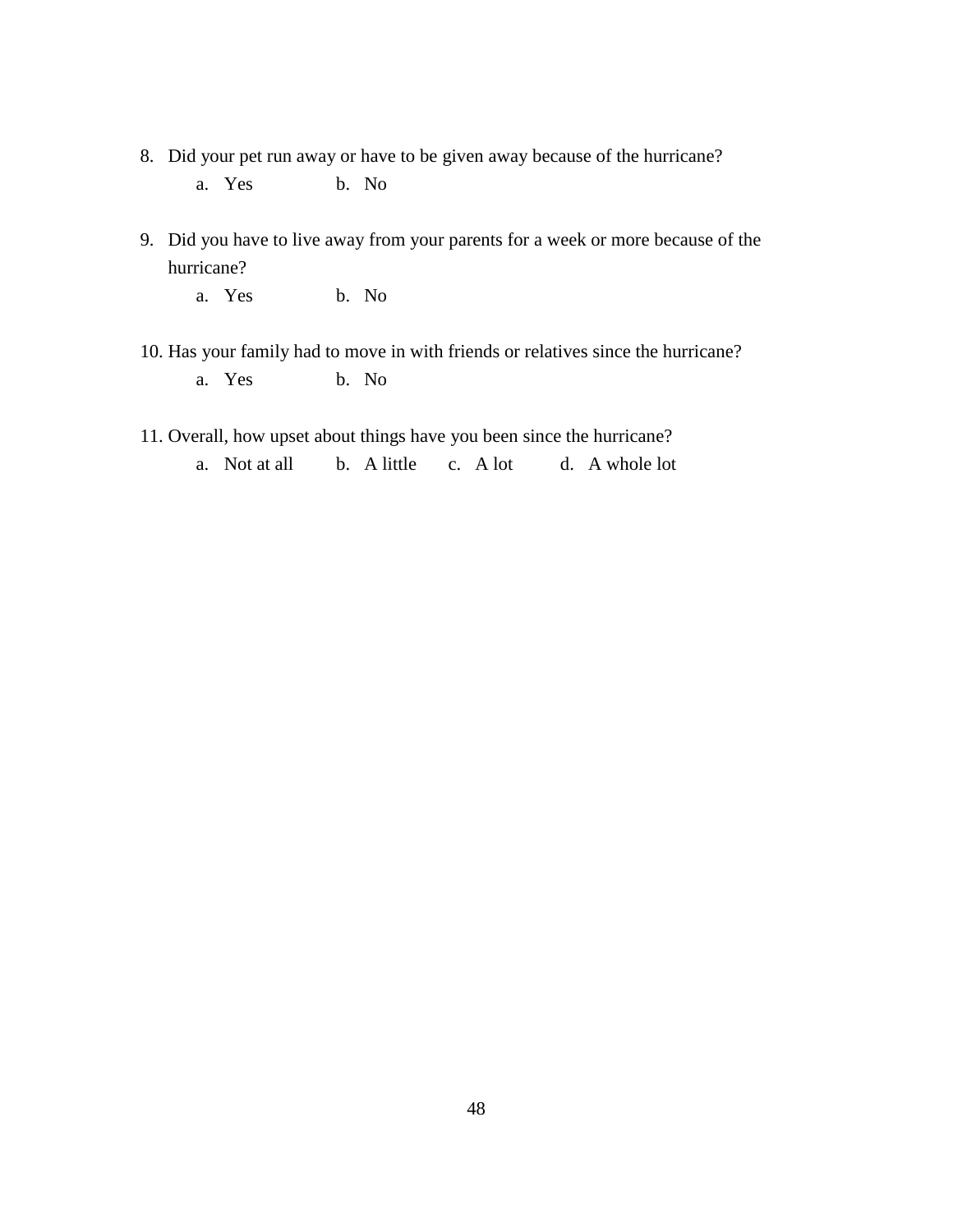### Appendix J

#### The Childhood Routines Inventory

Routines are events that occur at about the same time, in the same order, or in the same way every time. **Please rate how often your child engages in each routine by circling a rating ranging from 0 (never) to 4 (nearly always) of** *how often* **your child has engaged in this routine in the last month**. If an item does not apply to your child due to his or her age, please mark "0".

How **often** does it occur at about the **same time** or in the **same way**?

 $0 =$  Never  $1 =$ Rarely  $2 =$ Sometimes  $3 =$  Often

 $4$  = Nearly Always

#### **My Child…**

| 1)has a set routine for getting ready in the morning (e.g.,        | $\theta$       | 1            | $\overline{2}$              | 3              |                |
|--------------------------------------------------------------------|----------------|--------------|-----------------------------|----------------|----------------|
| brushing teeth, washing face, doing hair, and dressing)            |                |              |                             |                |                |
| 2) knows what will happen if he or she doesn't follow parent       | $\theta$       | 1            | $\overline{2}$              | 3              | 4              |
| instructions or rules                                              |                |              |                             |                |                |
| 3)takes turns with family members talking about their day          | $\theta$       | $\mathbf{1}$ |                             | 3              | $\overline{4}$ |
| 4) has regular chores (e.g., takes out trash, helps with laundry,  | $\theta$       | 1            | $\overline{2}$              | 3              | $\overline{4}$ |
| feeds/cares for family pet)                                        |                |              |                             |                |                |
| 5)straightens bedroom daily                                        | $\theta$       | $\mathbf{1}$ | $\overline{2}$              | 3              | 4              |
| 6)eats meals with family at the table each day                     | $\overline{0}$ | 1            | $\overline{2}$              | 3              | $\overline{4}$ |
| 7)hugs/kisses parent before bed                                    | $\Omega$       | $\mathbf{1}$ | $\overline{2}$              | 3              | $\overline{4}$ |
| 8) cleans up food mess after snack                                 | $\theta$       | $\mathbf{1}$ | 2                           | $\overline{3}$ | $\overline{4}$ |
| 9)spends special time talking with parent (e.g., in the car or     | $\Omega$       | 1            | $\overline{2}$              | 3              | $\overline{4}$ |
| before bed) each day                                               |                |              |                             |                |                |
| 10) practices for lessons, such as piano or dance at about the     | $\theta$       | $\mathbf{1}$ | $\overline{2}$              | 3              | 4              |
| same time each day                                                 |                |              |                             |                |                |
| 11) does the same things each night before bed (e.g., brush teeth, | $\theta$       | 1            | $\mathcal{D}_{\mathcal{L}}$ | 3              | $\overline{4}$ |
| read story, say prayers, and kiss parent goodnight)                |                |              |                             |                |                |
| 12)has household rules such as "No cursing," "No talking while     | $\theta$       | 1            | $\overline{2}$              | 3              | $\overline{4}$ |
| eating" or "No running inside"                                     |                |              |                             |                |                |
| 13)wakes up at about the same time on week days                    | $\theta$       | $\mathbf{1}$ | 2                           | 3              | 4              |
| 14) must finish household responsibilities (e.g., homework         | $\overline{0}$ | $\mathbf{1}$ | $\overline{2}$              | 3              | 4              |
| chores) before play time.                                          |                |              |                             |                |                |
| 15) receives rewards or privileges for specific good behavior      | $\overline{0}$ | 1            | $\overline{2}$              | 3              | 4              |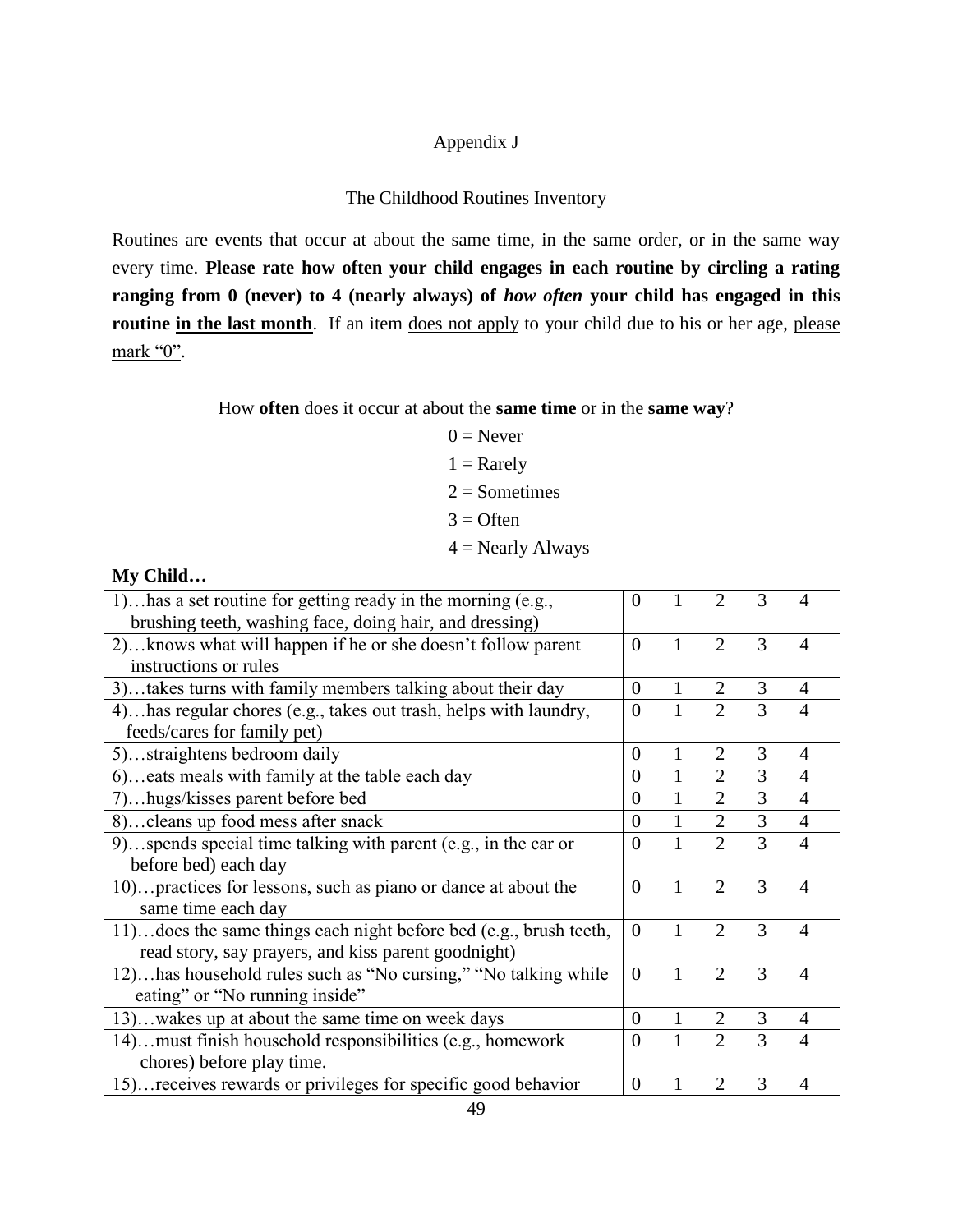| (e.g., finishing homework or completing chores)                                                                              |                  |                |                |                |                |
|------------------------------------------------------------------------------------------------------------------------------|------------------|----------------|----------------|----------------|----------------|
| My child                                                                                                                     |                  |                |                |                |                |
| 16)eats dinner at about the same time each day                                                                               | $\boldsymbol{0}$ | $\mathbf{1}$   | $\overline{2}$ | 3              | 4              |
| 17)brushes teeth before bed                                                                                                  | $\overline{0}$   | $\mathbf{1}$   | $\overline{2}$ | $\overline{3}$ | $\overline{4}$ |
| 18) picks up dirty clothes after changing                                                                                    | $\overline{0}$   | $\mathbf{1}$   | $\overline{2}$ | $\overline{3}$ | $\overline{4}$ |
| 19)washes hands before mealtime                                                                                              | $\overline{0}$   | $\mathbf{1}$   | $\overline{2}$ | $\overline{3}$ | $\overline{4}$ |
| 20)reads or listens to the Bible or other devotional book with                                                               | $\overline{0}$   | $\mathbf{1}$   | $\overline{2}$ | $\overline{3}$ | $\overline{4}$ |
| family each day                                                                                                              |                  |                |                |                |                |
| 21)goes to bed at about the same time on week nights                                                                         | $\boldsymbol{0}$ | $\mathbf{1}$   | $\mathbf{2}$   | 3              | $\overline{4}$ |
| 22) helps clean up after meals                                                                                               | $\boldsymbol{0}$ | $\mathbf{1}$   | $\overline{2}$ | 3              | $\overline{4}$ |
| 23)has time limits on fun activities (e.g., outside play, TV, video                                                          | $\overline{0}$   | $\overline{1}$ | $\overline{2}$ | $\overline{3}$ | $\overline{4}$ |
| games, or phone use)                                                                                                         |                  |                |                |                |                |
| 24)washes hands after using toilet                                                                                           | $\overline{0}$   | $\mathbf{1}$   | $\overline{2}$ | 3              | $\overline{4}$ |
| 25) is disciplined for misbehavior (e.g., time out, loss of a                                                                |                  |                |                |                |                |
| privilege, or spanking)                                                                                                      |                  |                |                |                |                |
| 26)helps decide and prepare for family fun or events                                                                         | $\overline{0}$   |                |                |                |                |
| 27) receives smaller punishment for minor misbehavior (e.g., not                                                             | $\overline{0}$   |                | $rac{2}{2}$    |                |                |
| following instructions), and larger punishment for major                                                                     |                  |                |                |                |                |
| misbehavior (e.g., fighting)                                                                                                 |                  |                |                |                |                |
| 28) picks up toys and puts them away when done playing                                                                       | $\boldsymbol{0}$ | $\mathbf{1}$   | $\overline{2}$ | 3              | 4              |
| 29)eats breakfast at about the same time and place (e.g., at                                                                 | $\theta$         | $\overline{1}$ | $\overline{2}$ | $\overline{3}$ | $\overline{4}$ |
| kitchen table or at school) each morning                                                                                     |                  |                |                |                |                |
| 30)makes bed each morning                                                                                                    | $\overline{0}$   | $\mathbf{1}$   | $\overline{2}$ | 3              | $\overline{4}$ |
| 31)helps put things away after shopping                                                                                      | $\boldsymbol{0}$ | $\mathbf 1$    | $\overline{2}$ | $\overline{3}$ | $\overline{4}$ |
| 32) is praised or rewarded for specific good behavior (e.g., at                                                              | $\overline{0}$   | $\mathbf{1}$   | $\overline{2}$ | $\overline{3}$ | $\overline{4}$ |
| kitchen table or at school) each morning                                                                                     |                  |                |                |                |                |
| 33)says prayers before meals                                                                                                 | $\boldsymbol{0}$ | $\mathbf{1}$   | $\overline{c}$ | 3              | $\overline{4}$ |
| 34)takes part in "family time" each week when the family does                                                                | $\overline{0}$   | $\overline{1}$ | $\overline{2}$ | $\overline{3}$ | $\overline{4}$ |
| planned activities together (e.g., play games, watch movies, go                                                              |                  |                |                |                |                |
| out to eat)                                                                                                                  |                  |                |                |                |                |
| The next questions are about school and homework                                                                             |                  |                |                |                |                |
| Does your child attend school?                                                                                               |                  | <b>YES</b>     |                | NO             |                |
| If you answered "NO," please skip #35 to #39. If you answered                                                                |                  |                |                |                |                |
| "YES," please continue.                                                                                                      |                  |                |                |                |                |
| Has your child attended school in the past month?                                                                            |                  | <b>YES</b>     |                | NO             |                |
| If you answered "YES," please continue with #35.                                                                             |                  |                |                |                |                |
| If you answered "NO," please answer #35 to #39 based on how<br>frequently your child engaged in these activities in the LAST |                  |                |                |                |                |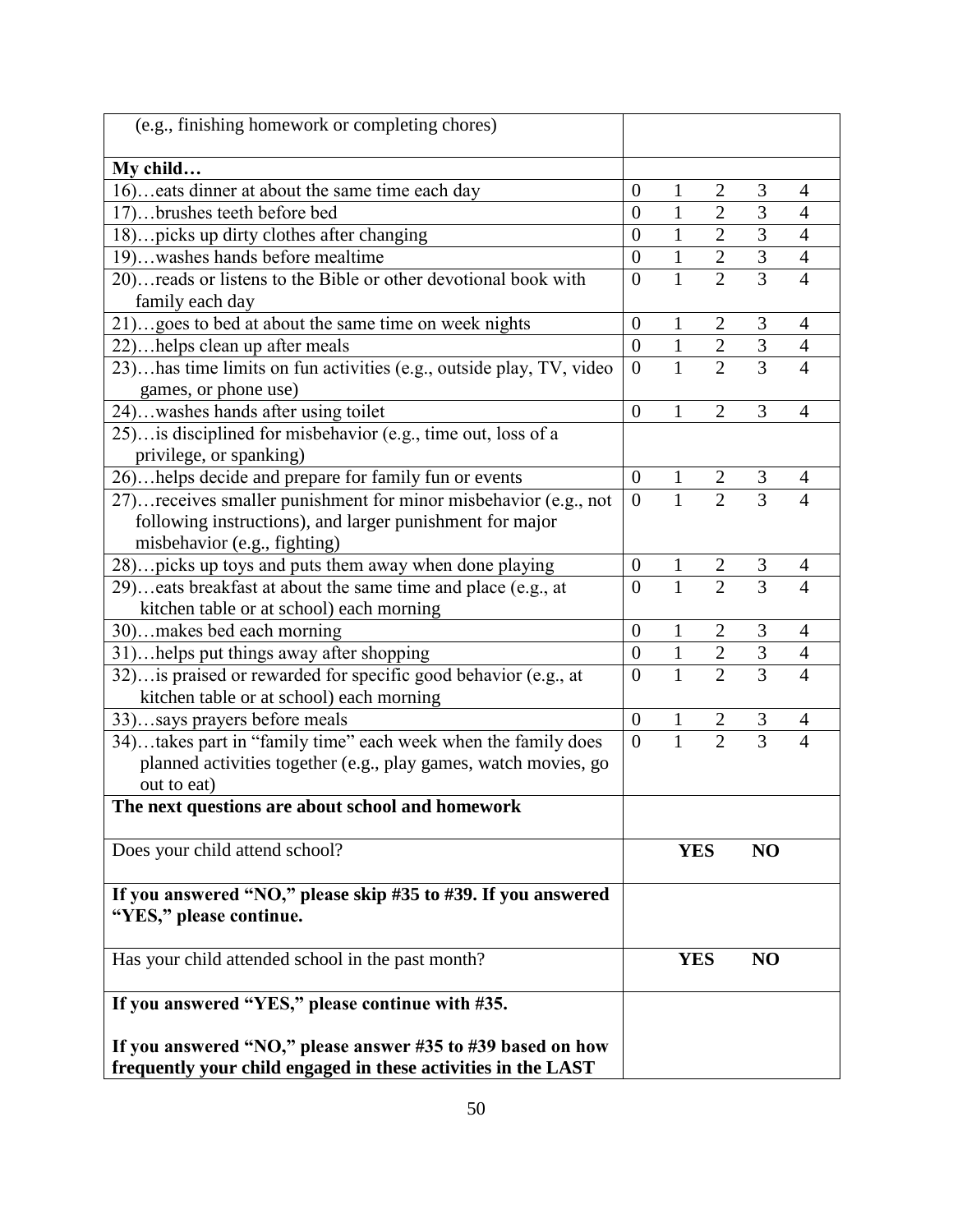| <b>MONTH</b> school was in session.                            |                |                             |               |  |
|----------------------------------------------------------------|----------------|-----------------------------|---------------|--|
| 35)shows parent school work after school (e.g., art work or    | $\theta$       | $\mathcal{D}$               | 3             |  |
| spelling test)                                                 |                |                             |               |  |
| My child                                                       |                |                             |               |  |
| 36)begins homework at about the same time and place (e.g., at  | $\overline{0}$ | $\mathcal{D}_{\mathcal{L}}$ | 3             |  |
| the kitchen table) during the week                             |                |                             |               |  |
| 37) is supervised by an adult who helps child with homework by | $\Omega$       | $\mathcal{D}$               | $\mathcal{R}$ |  |
| explaining tasks, demonstrating the task, and/or checking the  |                |                             |               |  |
| answers when it is completed                                   |                |                             |               |  |
| 38)completes homework                                          |                |                             | 3             |  |
| 39)studies for tests (e.g., weekly spelling test)              |                |                             |               |  |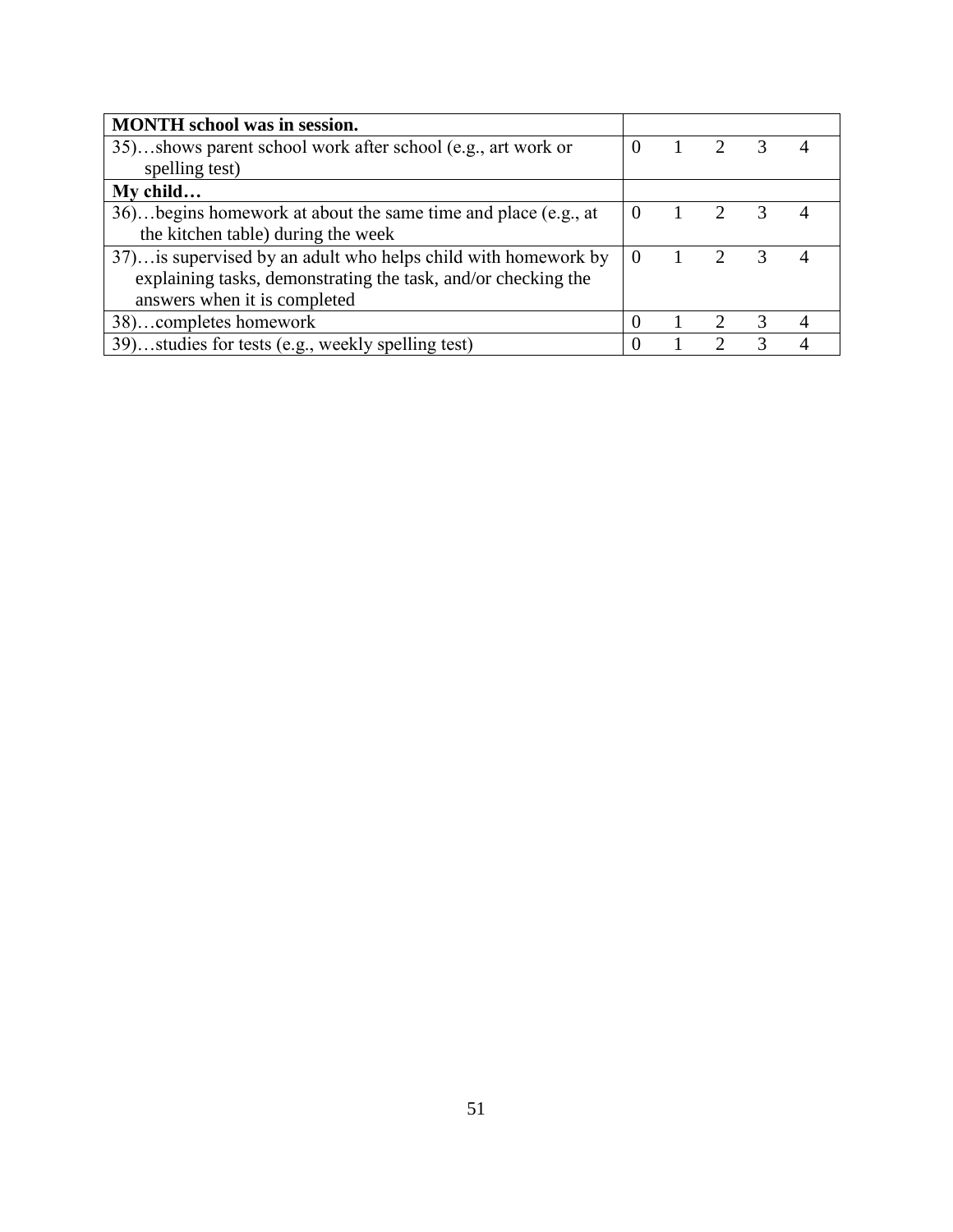#### Appendix K

#### Demographic Questionnaire

## **ABOUT YOU AND YOUR FAMILY**

Please fill out the following background information about yourself and your family. Read each item carefully.

| Your age:          |  |
|--------------------|--|
| Your spouse's age: |  |
| Your child's age:  |  |
| Your child's sex:  |  |

#### **Your Child's School History:**

Your child's current grade:

School your child attended BEFORE the hurricane? \_\_\_\_\_\_\_\_\_\_\_\_\_\_\_\_\_\_\_\_\_\_\_\_\_\_\_\_\_\_\_

(Circle one: Public or Private)

School your child attends NOW, after the hurricane? \_\_\_\_\_\_\_\_\_\_\_\_\_\_\_\_\_\_\_\_\_\_\_\_\_\_\_\_

(Circle one: Public or Private)

## **Race: Marital Status:**

- White White Never Married
- \_\_\_ Black \_\_\_ \_\_\_ Married
- \_\_\_ Hispanic \_\_\_ Separated
- \_\_\_ Asian \_\_\_ Divorced
- \_\_\_ Native American \_\_\_ Widowed
- \_\_\_ Pacific Islander
- \_\_\_ Other

**Education:** What is the highest level of education completed by?

| Yourself | <b>Your Spouse</b> |
|----------|--------------------|
|----------|--------------------|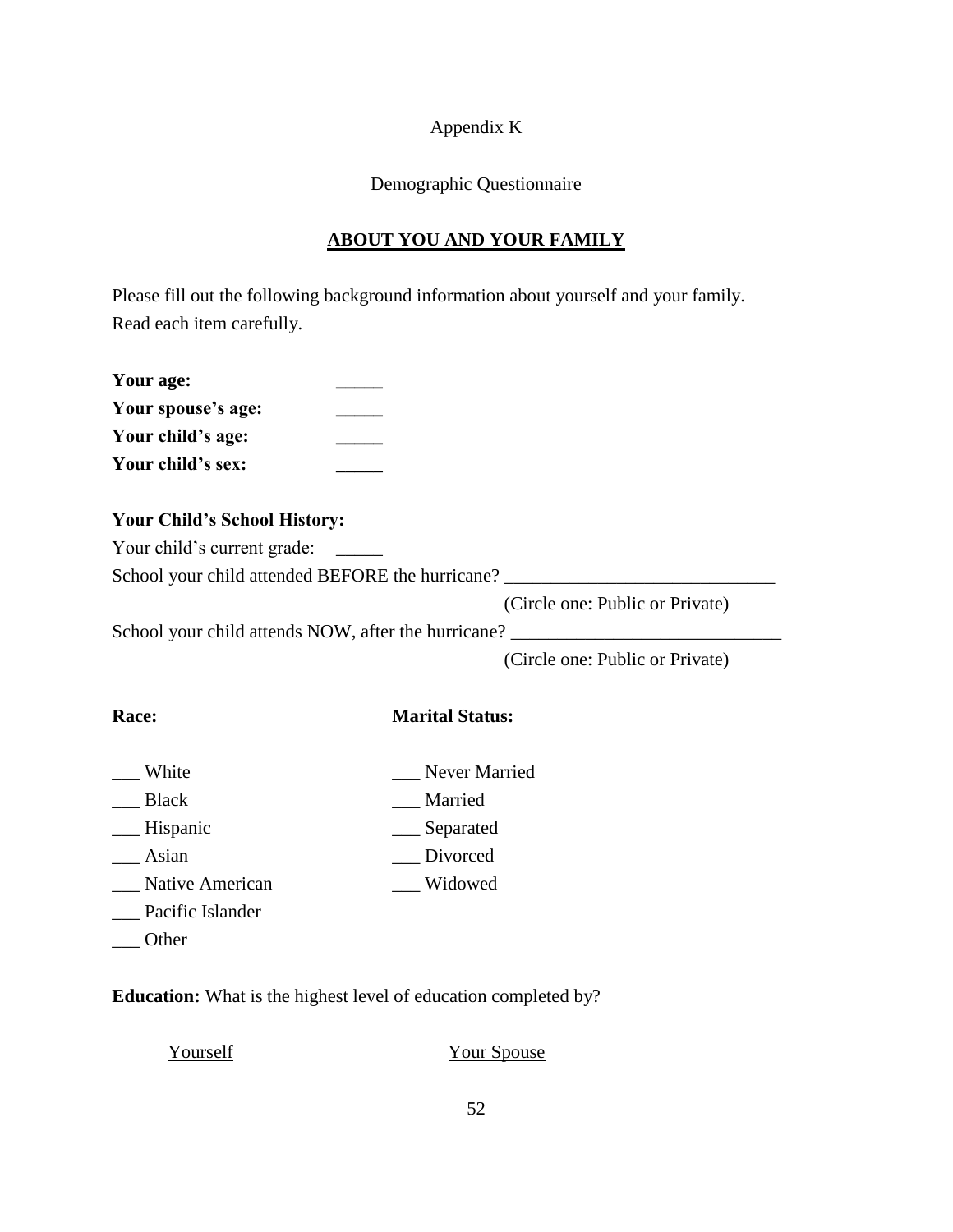| $6th$ grade or less                                         | $6th$ grade or less                                    |
|-------------------------------------------------------------|--------------------------------------------------------|
| Junior High school $(7^{th}, 8^{th}, 9^{th} \text{ grade})$ | __ Junior High school $(7th, 8th, 9th$ grade)          |
| Partial high school $(10^{th}, 11^{th}$ grade)              | Partial high school $(10^{th}, 11^{th} \text{ grade})$ |
| High school graduate                                        | High school graduate                                   |
| Partial college (at least 1 year) or                        | Partial college (at least 1 year) or                   |
| specialized training                                        | specialized training                                   |
| Standard college or university                              | Standard college or university                         |
| graduate                                                    | graduate                                               |
| Graduate professional degree                                | Graduate professional degree                           |
| (Master's, Doctorate)                                       | (Master's, Doctorate)                                  |

**Past Income:** What was the total annual income of your household **BEFORE** the hurricane? (Combine the income of all the people living in your house right now as well as any government assistance.)

| \$0-4,999       | \$15,000-24,999 | \$50,000-74,999    |
|-----------------|-----------------|--------------------|
| \$5,000-9,999   | \$25,000-34,999 | \$75,000-99,999    |
| \$10,000-14,999 | \$35,000-49,999 | . \$100,000 and up |

**Current Income:** What is the total and **CURRENT** annual income of your household? (Combine the income of all the people living in your house right now as well as any government assistance.)

| \$0-4,999       | \$15,000-24,999 | \$50,000-74,999   |
|-----------------|-----------------|-------------------|
| \$5,000-9,999   | \$25,000-34,999 | \$75,000-99,999   |
| \$10,000-14,999 | \$35,000-49,999 | $$100,000$ and up |

If you are unable to say what your annual income is, what is your monthly income? \$\_\_\_\_\_\_\_\_\_\_\_\_\_

**Past Occupation:** Please provide the following information about you and your spouse's job(s) **BEFORE** the hurricane.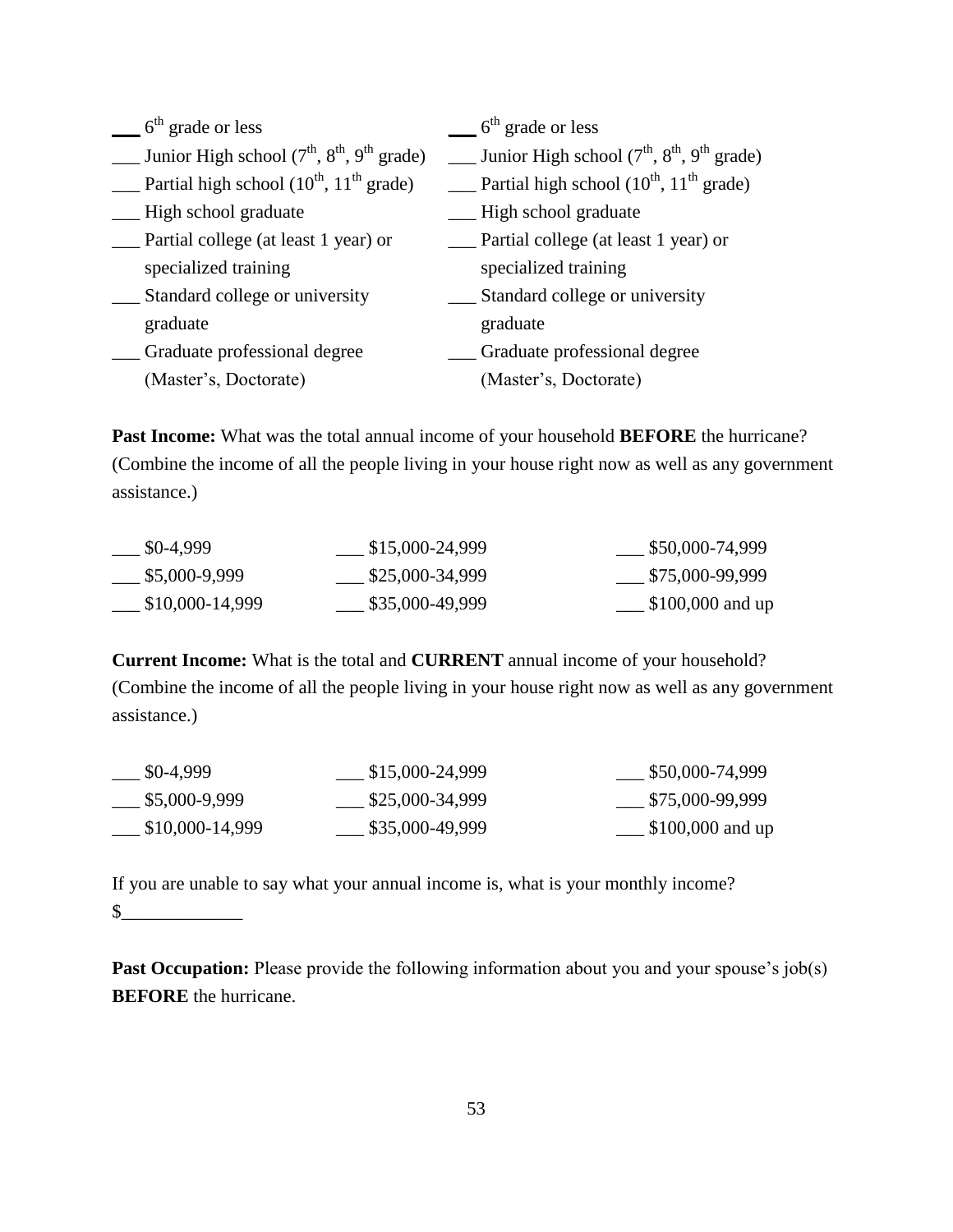#### **About You**

What was your occupation/job title? (If you were retired, please write "retired" and your past occupation. If you did not work outside the home, write "unemployed.")

If employed, what kind of industry or company? (For example, elementary school, clothing store, hospital, restaurant, etc.)

\_\_\_\_\_\_\_\_\_\_\_\_\_\_\_\_\_\_\_\_\_\_\_\_\_\_\_\_\_\_\_\_\_\_\_\_\_\_\_\_\_\_\_\_\_\_\_\_\_\_\_\_\_\_\_\_\_\_\_\_\_\_\_\_\_\_\_\_\_\_\_\_

\_\_\_\_\_\_\_\_\_\_\_\_\_\_\_\_\_\_\_\_\_\_\_\_\_\_\_\_\_\_\_\_\_\_\_\_\_\_\_\_\_\_\_\_\_\_\_\_\_\_\_\_\_\_\_\_\_\_\_\_\_\_\_\_\_\_\_\_\_\_\_\_

If employed, what were your job duties? (Please be specific.)

If you were **unemployed before** the hurricane, were you seeking a new job? Yes/No

\_\_\_\_\_\_\_\_\_\_\_\_\_\_\_\_\_\_\_\_\_\_\_\_\_\_\_\_\_\_\_\_\_\_\_\_\_\_\_\_\_\_\_\_\_\_\_\_\_\_\_\_\_\_\_\_\_\_\_\_\_\_\_\_\_\_

#### **About Your Spouse**

\_\_\_\_\_\_\_\_\_\_\_\_\_\_\_\_\_\_\_\_\_\_\_\_\_\_\_\_\_\_\_\_\_\_\_\_\_\_\_\_\_\_\_\_\_\_\_\_\_\_\_\_\_\_\_\_\_\_\_\_\_\_\_\_\_\_\_\_\_\_\_\_\_\_\_\_\_\_

What was your spouse's occupation/job title? (If they were retired, please write "retired" and their past occupation. If they did not work outside the home, write "unemployed.")

What kind of industry or company did they work for? (For example, elementary school, clothing store, hospital, restaurant, etc.)

\_\_\_\_\_\_\_\_\_\_\_\_\_\_\_\_\_\_\_\_\_\_\_\_\_\_\_\_\_\_\_\_\_\_\_\_\_\_\_\_\_\_\_\_\_\_\_\_\_\_\_\_\_\_\_\_\_\_\_\_\_\_\_\_\_\_\_\_\_\_\_\_\_\_\_\_\_\_

\_\_\_\_\_\_\_\_\_\_\_\_\_\_\_\_\_\_\_\_\_\_\_\_\_\_\_\_\_\_\_\_\_\_\_\_\_\_\_\_\_\_\_\_\_\_\_\_\_\_\_\_\_\_\_\_\_\_\_\_\_\_\_\_\_\_\_\_\_\_\_\_\_\_\_\_\_\_

What were their job duties? (Please be specific.)

\_\_\_\_\_\_\_\_\_\_\_\_\_\_\_\_\_\_\_\_\_\_\_\_\_\_\_\_\_\_\_\_\_\_\_\_\_\_\_\_\_\_\_\_\_\_\_\_\_\_\_\_\_\_\_\_\_\_\_\_\_\_\_\_\_\_\_\_\_\_\_\_\_\_\_\_\_\_ \_\_\_\_\_\_\_\_\_\_\_\_\_\_\_\_\_\_\_\_\_\_\_\_\_\_\_\_\_\_\_\_\_\_\_\_\_\_\_\_\_\_\_\_\_\_\_\_\_\_\_\_\_\_\_\_\_\_\_\_\_\_\_\_\_\_\_\_\_\_\_\_\_\_\_\_\_\_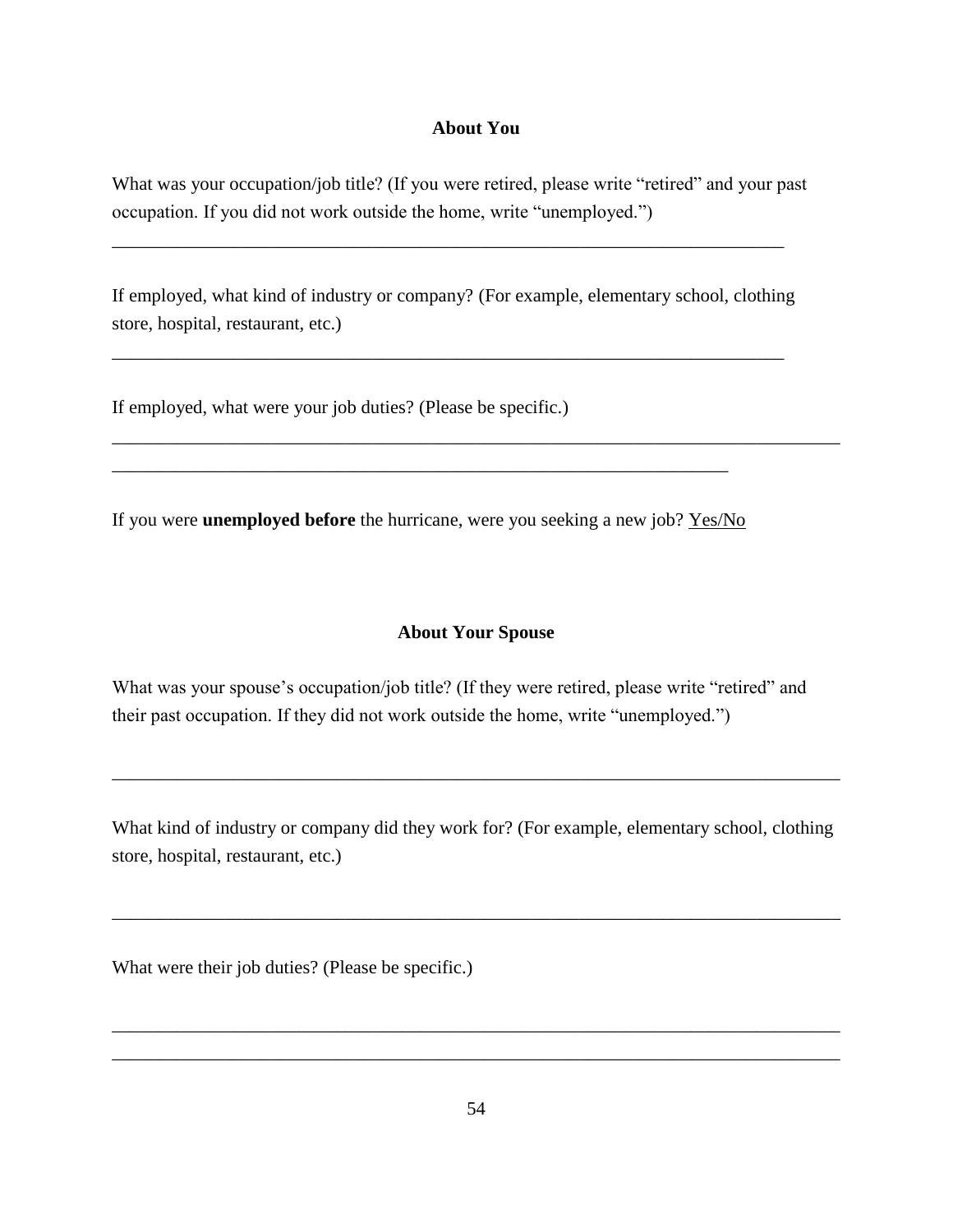If your spouse was **unemployed before** the hurricane, were they seeking a new job?

#### Yes/No

**Current Occupation:** Please provide the following information about you and your spouse"s job(s) **CURRENTLY.**

#### **About You**

What is your occupation/job title? (If you are retired, please write "retired" and your past occupation. If you do not work outside the home, write "unemployed." If your job is the same as it was before the hurricane, please write "same.")

\_\_\_\_\_\_\_\_\_\_\_\_\_\_\_\_\_\_\_\_\_\_\_\_\_\_\_\_\_\_\_\_\_\_\_\_\_\_\_\_\_\_\_\_\_\_\_\_\_\_\_\_\_\_\_\_\_\_\_\_\_\_\_\_\_\_\_\_\_\_\_\_\_\_\_\_\_\_

\_\_\_\_\_\_\_\_\_\_\_\_\_\_\_\_\_\_\_\_\_\_\_\_\_\_\_\_\_\_\_\_\_\_\_\_\_\_\_\_\_\_\_\_\_\_\_\_\_\_\_\_\_\_\_\_\_\_\_\_\_\_\_\_\_\_\_\_\_\_\_\_\_\_\_\_\_\_

\_\_\_\_\_\_\_\_\_\_\_\_\_\_\_\_\_\_\_\_\_\_\_\_\_\_\_\_\_\_\_\_\_\_\_\_\_\_\_\_\_\_\_\_\_\_\_\_\_\_\_\_\_\_\_\_\_\_\_\_\_\_\_\_\_\_\_\_\_\_\_\_\_\_\_\_\_\_ \_\_\_\_\_\_\_\_\_\_\_\_\_\_\_\_\_\_\_\_\_\_\_\_\_\_\_\_\_\_\_\_\_\_\_\_\_\_\_\_\_\_\_\_\_\_\_\_\_\_\_\_\_\_\_\_\_\_\_\_\_\_\_\_\_\_\_\_\_\_\_\_\_\_\_\_\_\_

If employed, what kind of industry or company? (For example, elementary school, clothing store, hospital, restaurant, etc.)

If employed, what are your job duties? (Please be specific.)

If you are **currently unemployed**, are you currently seeking a new job?  $Yes/No$ 

#### **About Your Spouse**

What is your spouse's occupation/job title? (If they are retired, please write "retired" and their past occupation. If they do not work outside the home, write "unemployed." If their job is the same as it was before the hurricane, please write "same.")

\_\_\_\_\_\_\_\_\_\_\_\_\_\_\_\_\_\_\_\_\_\_\_\_\_\_\_\_\_\_\_\_\_\_\_\_\_\_\_\_\_\_\_\_\_\_\_\_\_\_\_\_\_\_\_\_\_\_\_\_\_\_\_\_\_\_\_\_\_\_\_\_\_\_\_\_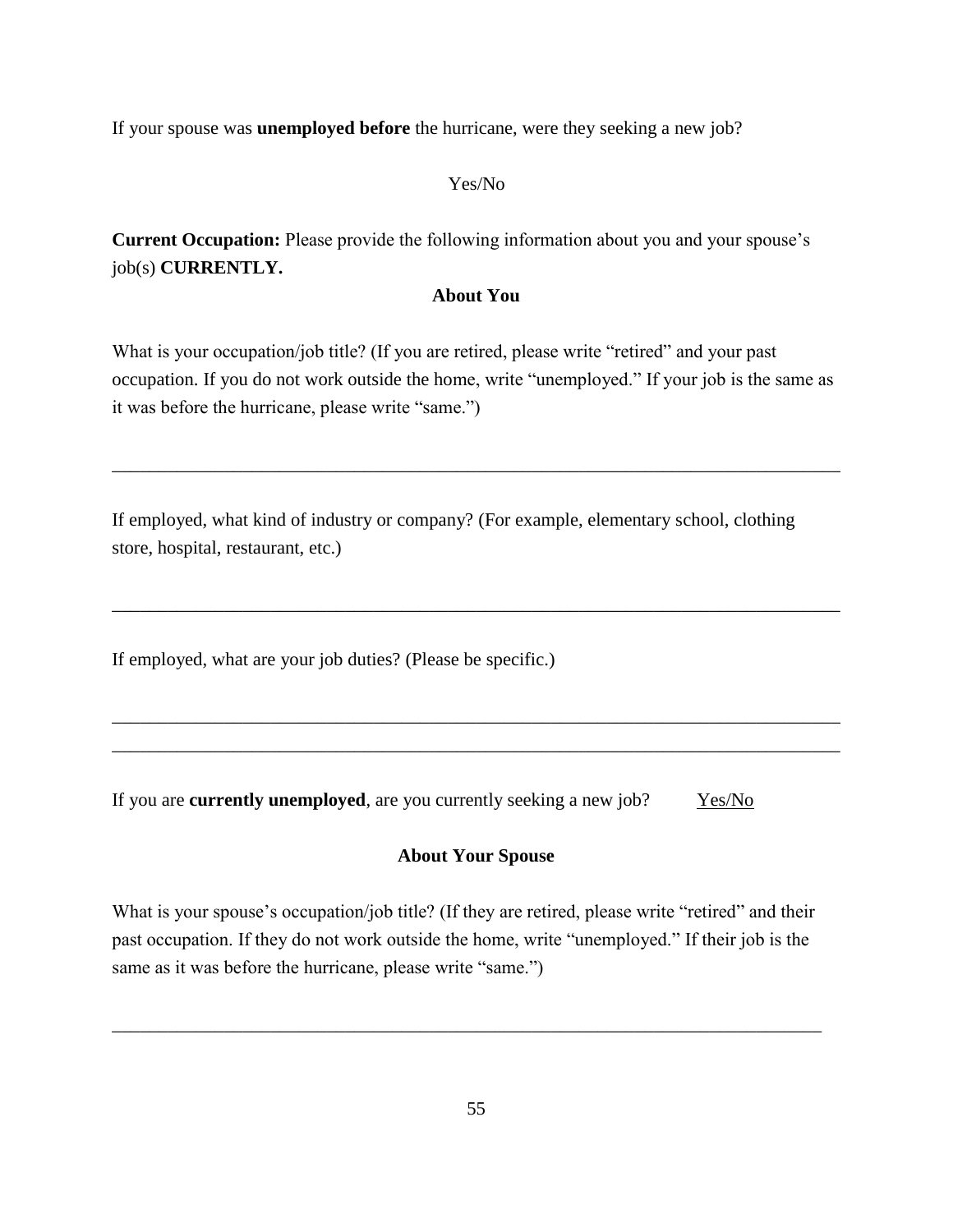What kind of industry or company do they work for? (For example, elementary school, clothing store, hospital, restaurant, etc.)

\_\_\_\_\_\_\_\_\_\_\_\_\_\_\_\_\_\_\_\_\_\_\_\_\_\_\_\_\_\_\_\_\_\_\_\_\_\_\_\_\_\_\_\_\_\_\_\_\_\_\_\_\_\_\_\_\_\_\_\_\_\_\_\_\_\_\_\_\_\_\_\_\_\_\_\_

\_\_\_\_\_\_\_\_\_\_\_\_\_\_\_\_\_\_\_\_\_\_\_\_\_\_\_\_\_\_\_\_\_\_\_\_\_\_\_\_\_\_\_\_\_\_\_\_\_\_\_\_\_\_\_\_\_\_\_\_\_\_\_\_\_\_\_\_\_\_\_\_\_\_\_\_\_\_ \_\_\_\_\_\_\_\_\_\_\_\_\_\_\_\_\_\_\_\_\_\_\_\_\_\_\_\_\_\_\_\_\_\_\_\_\_\_\_\_\_\_\_\_\_\_\_\_\_\_\_\_\_\_\_\_\_\_\_\_\_\_\_\_\_\_\_\_\_\_\_\_\_\_\_\_\_\_

What are their job duties? (Please be specific.)

If your spouse is **currently unemployed**, are they currently seeking a new job? Yes/No

**Family:** Please list the age and sex of all those living in your household **BEFORE** the hurricane, including yourself, your spouse, other relatives, and all children.

| Relationship to you | $\underline{Age}$ | <b>Sex</b>  |
|---------------------|-------------------|-------------|
|                     |                   |             |
|                     |                   | Male/Female |
|                     |                   | Male/Female |
|                     |                   | Male/Female |
|                     |                   | Male/Female |
|                     |                   | Male/Female |
|                     |                   | Male/Female |
|                     |                   | Male/Female |
|                     |                   | Male/Female |
|                     |                   | Male/Female |
|                     |                   | Male/Female |
|                     |                   | Male/Female |

What was the TOTAL number of people, including yourself, living in your home **BEFORE** the hurricane? \_\_\_\_\_

What was the TOTAL number of adults over 18, including yourself, living in your home **BEFORE** the hurricane? \_\_\_\_\_\_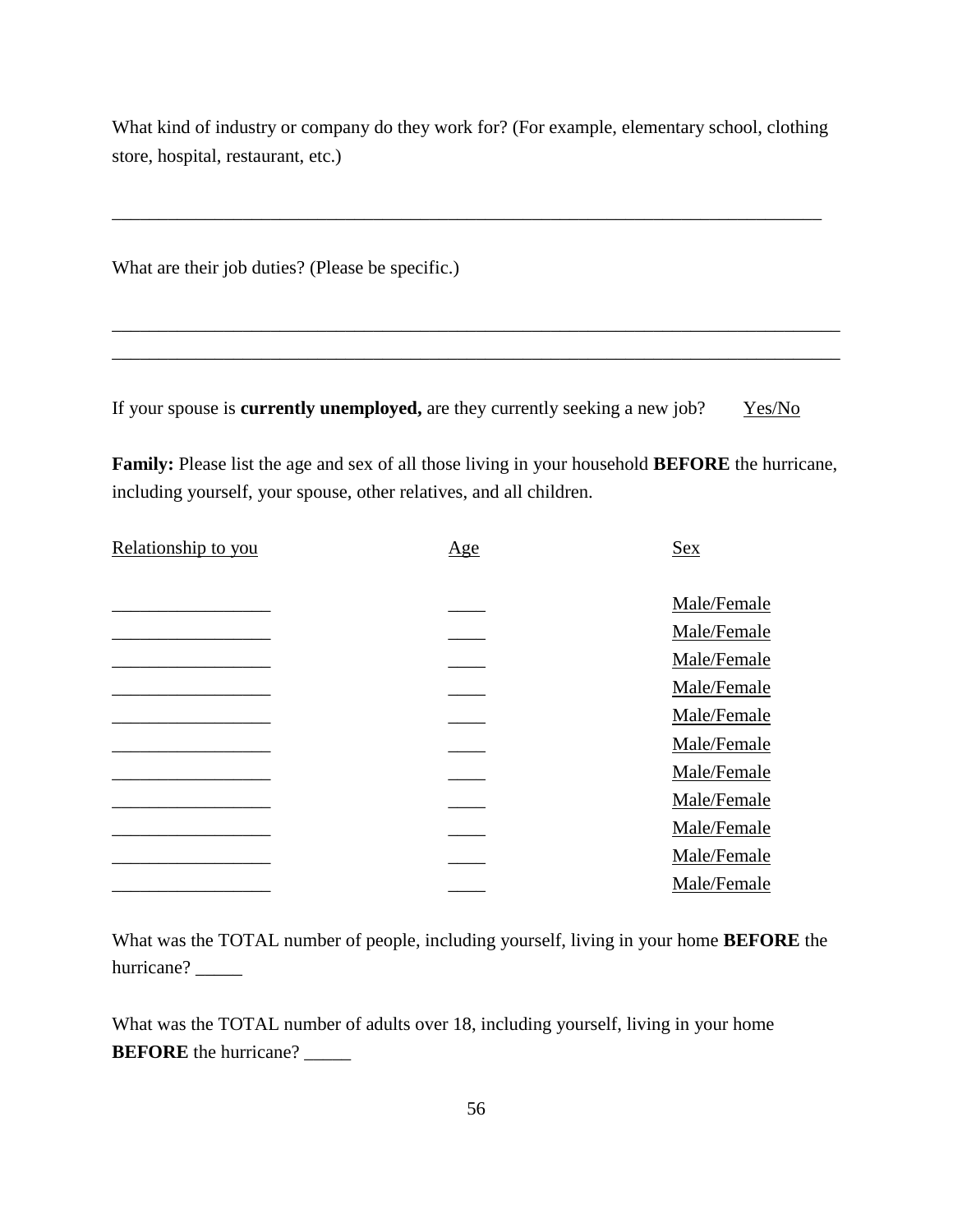What was the TOTAL number of adults under 18 living in your home **BEFORE** the hurricane?

\_\_\_\_\_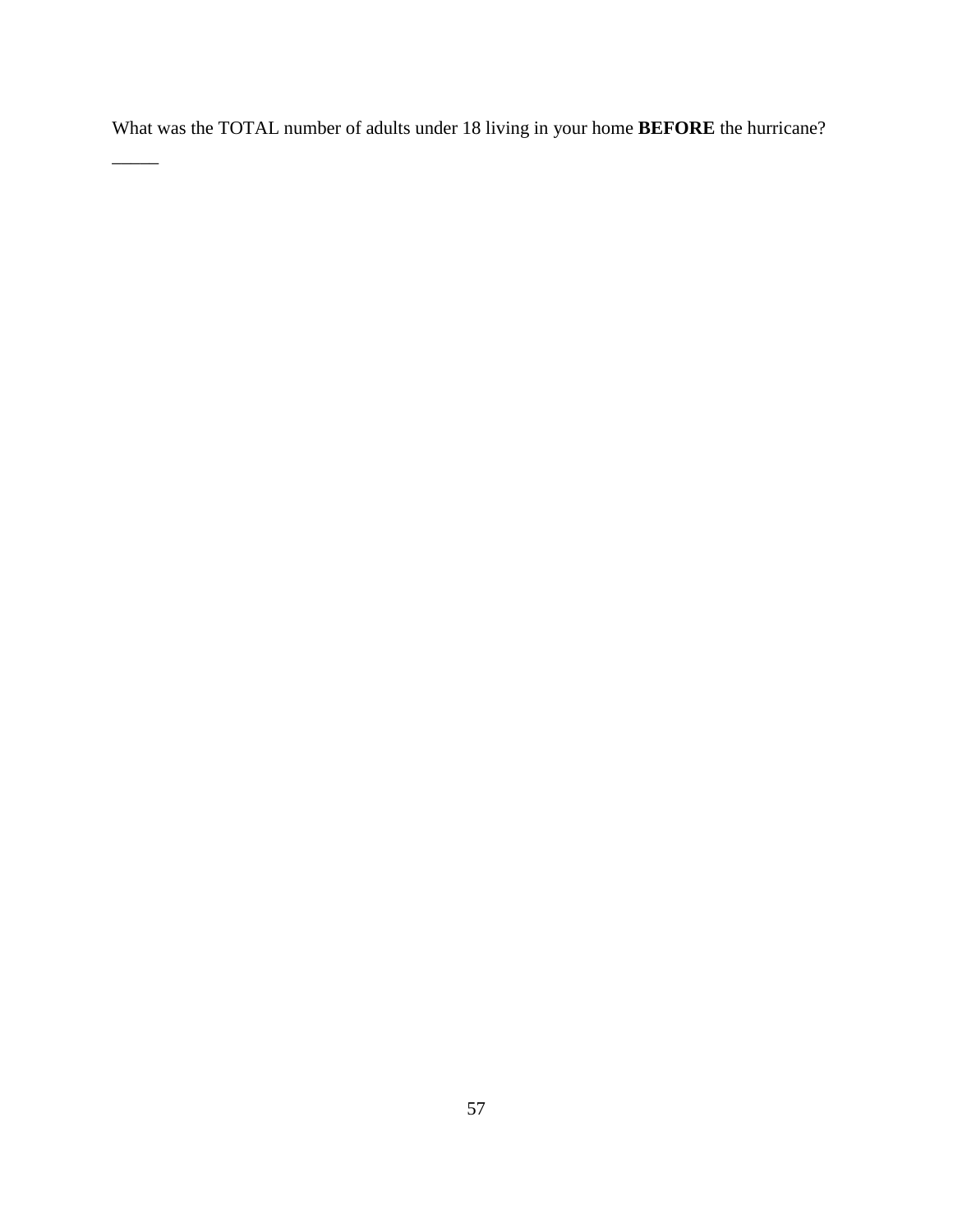#### Appendix L

#### BASC- Self Report of Personality (8-11 year form)

#### **Directions:**

This booklet contains sentences that young people may use to describe how they think or feel or act. Read each sentence carefully. For the first groups of sentences, you will have two answer choices: **T** or **F**.

Circle **T** for True if you agree with a sentence.

Circle **F** for False if you do not agree with a sentence.

Here is an example:

1. I like parties **T F**

For the second group of sentences, you will have four answer choices: **N**, **S**, **O**, and **A**.

Circle **N** if the sentence **never** describes you or how you feel.

Circle **S** if the sentence **sometimes** describes you or how you feel.

Circle **O** if the sentence **often** describes you or how you feel.

Circle **A** if the sentence **almost always** describes you or how you feel.

Here is an example:

2. I enjoy doing homework. N S O A

If you wish to change an answer, mark an X through it like this.

2. I enjoy doing homework. N S O A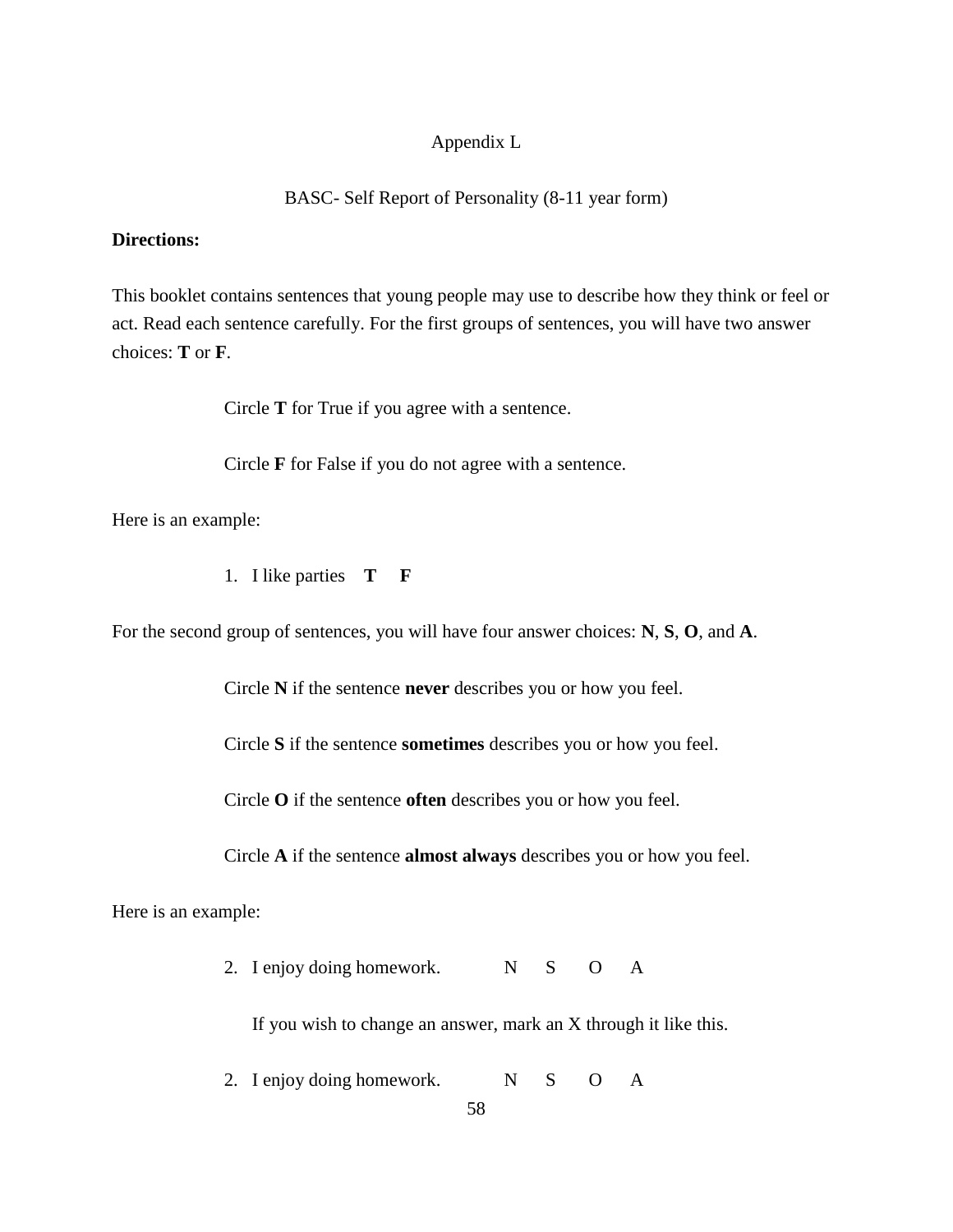Give the best response for you for each sentence, even if it is hard to make up your mind. There are no right or wrong answers. Please do your best, tell the truth, and answer every sentence.

### **Mark: T-True F-False**

| 1. | Things go wrong for me, even when I try hard.       | T | F                |
|----|-----------------------------------------------------|---|------------------|
| 2. | I can't wait for school to be over.                 | T | F                |
| 3. | I like everyone I meet                              | T | F                |
| 4. | Nothing ever goes right for me.                     | T | $\mathbf{F}$     |
| 5. | I think I am a good person.                         | T | $\mathbf{F}$     |
| 6. | My parents are always telling me what to do.        | T | $\mathbf{F}$     |
| 7. | I have some bad habits.                             | T | $\mathbf{F}$     |
| 8. | I worry about little things.                        | T | F                |
| 9. | People tell me I should pay more attention.         | T | $\mathbf{F}$     |
|    | 10. Sometimes, when alone, I hear my name.          | T | $\mathbf{F}$     |
|    | 11. I always go to bed on time.                     | T | $\mathbf{F}$     |
|    | 12. My classmates don't like me.                    | T | $\mathbf{F}$     |
|    | 13. I tell the truth every single time.             | T | F                |
|    | 14. I used to be happier.                           | T | $\mathbf{F}$     |
|    | 15. I never get into trouble.                       | T | $\mathbf{F}$     |
|    | 16. I have never been in a car.                     | T | $\mathbf{F}$     |
|    | 17. Nothing goes my way.                            | T | $\mathbf{F}$     |
|    | 18. My parents are always right.                    | T | F                |
|    | 19. I have too many problems.                       | T | $\mathbf{F}$     |
|    | 20. I wish I were different.                        | T | $\mathbf F$      |
|    | 21. I tell my parents everything.                   | T | $\mathbf{F}$     |
|    | 22. I have never been to sleep.                     | T | $\mathbf{F}$     |
|    | 23. If I have a problem, I can usually work it out. | T | $\mathbf{F}$     |
|    | 24. I never seem to get anything right.             | T | $\mathbf{F}$     |
|    | 25. My friends have more fun than I do.             | T | F                |
|    | 26. I have never been mean to anyone.               | T | $\mathbf{F}$     |
|    | 27. I get mad at my parents sometimes.              | T | $\mathbf{F}$     |
|    | 28. I am not very good at anything.                 | т | $\mathbf F$      |
|    | 29. Nobody ever listens to me.                      | T | $\boldsymbol{F}$ |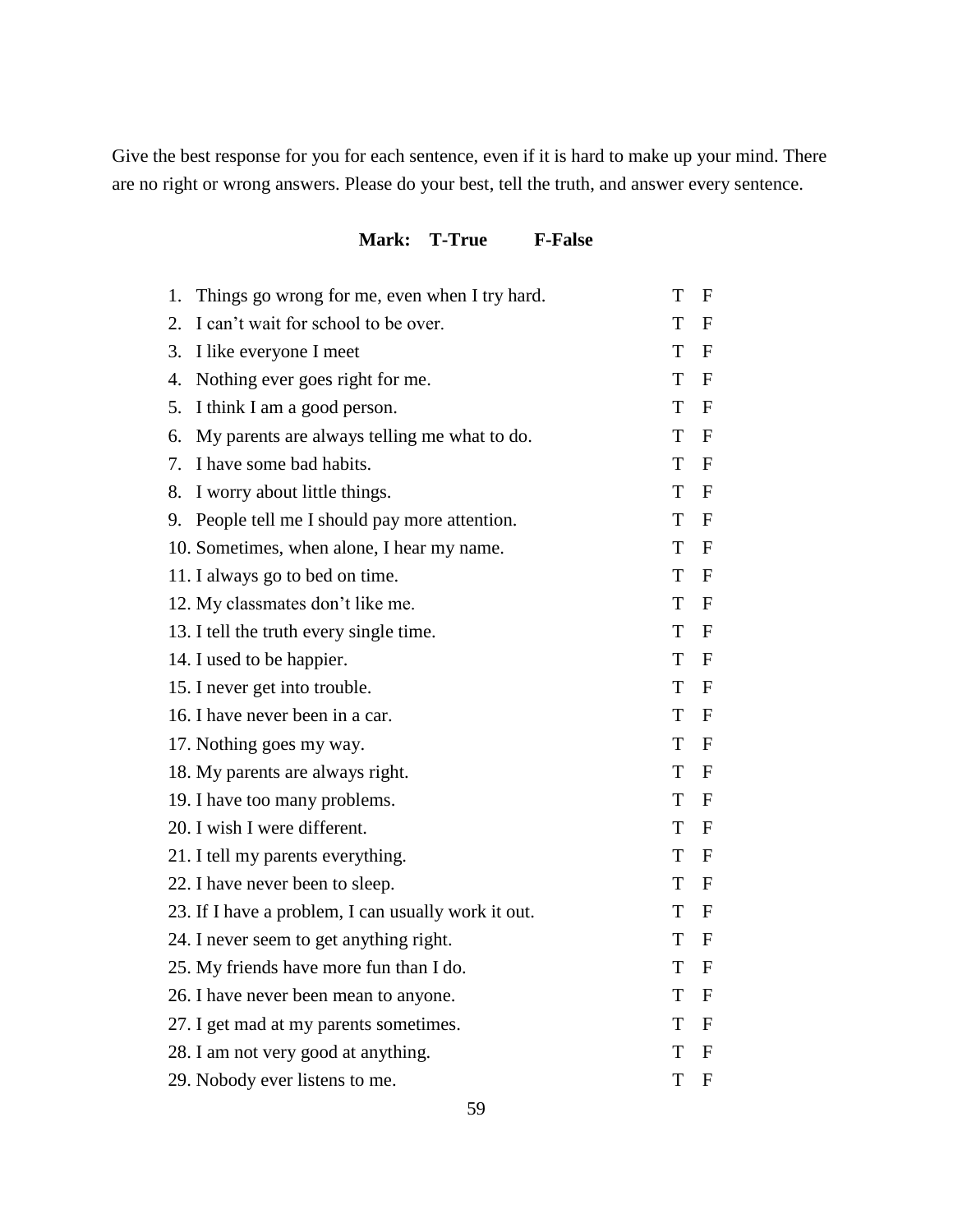| 30. My parents blame too many of their problems on me. | T | F            |
|--------------------------------------------------------|---|--------------|
| 31. I don't like thinking about school.                | Т | $\mathbf{F}$ |
| 32. My teacher understands me.                         | T | $\mathbf{F}$ |
| 33. Nothing is fun anymore.                            | T | $\mathbf F$  |
| 34. I feel good about myself.                          | T | $\mathbf F$  |
| 35. I can't seem to control what happens to me.        | T | $\mathbf F$  |
| 36. I never break the rules.                           | T | $\mathbf F$  |
| 37. I often worry about something bad happening to me. | T | $\mathbf F$  |
| 38. I think that I have a short attention span.        | T | $\mathbf F$  |
| 39. Sometimes I want to hurt myself.                   | Т | $\mathbf F$  |
| 40. I often do things without thinking.                | T | $\mathbf F$  |
| 41. Other children don't like to be with me.           | T | $\mathbf F$  |
| 42. I think I am very creative.                        | T | $\mathbf F$  |
| 43. I don't seem to do anything right.                 | T | $\mathbf F$  |
| 44. I don't care about school.                         | T | $\mathbf F$  |
| 45. I like who I am.                                   | T | F            |
| 46. Nothing about me is right.                         | T | $\mathbf F$  |
| 47. I have attention problems.                         | T | $\mathbf F$  |
| 48. I just don't care anymore.                         | T | $\mathbf F$  |
| 49. I wish I were someone else.                        | T | F            |
| 50. I have no teeth.                                   | T | $\mathbf F$  |
| 51. I always do what my parents tell me.               | T | F            |

**REMEMBER:** Indicate how frequently each behavior occurs by circling

| O-Often<br>N- Never<br>S-Sometimes     |                                                      | A- Always |  |  |         |                |
|----------------------------------------|------------------------------------------------------|-----------|--|--|---------|----------------|
| 52. I am good at schoolwork.           |                                                      |           |  |  | N S O A |                |
| 53. When I take tests, I can't think.  |                                                      |           |  |  | N S O A |                |
| 54. People say bad things to me.       |                                                      |           |  |  | N S O A |                |
|                                        | 55. I am bothered by thoughts about death.           |           |  |  | N S O A |                |
|                                        | 56. I see things that others cannot see.             |           |  |  | N S O A |                |
|                                        | 57. It is hard for me to keep my mind on schoolwork. |           |  |  | N S O A |                |
|                                        | 58. My parents expect too much from me.              |           |  |  | N S O A |                |
| 59. I feel like I want to quit school. |                                                      |           |  |  | N S O   | $\overline{A}$ |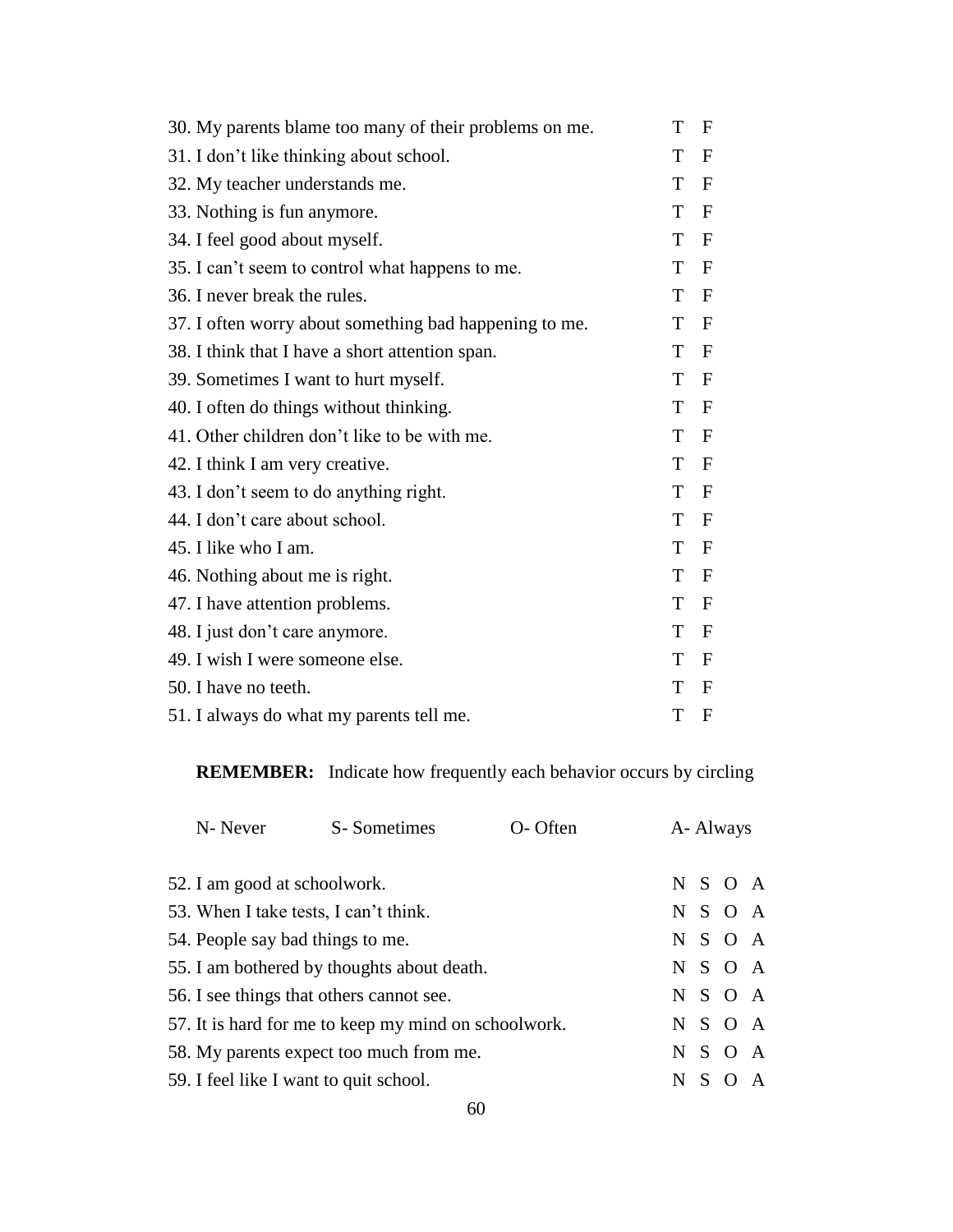| 60. Teachers make me feel stupid.                                   | N           |         | S O A        |   |
|---------------------------------------------------------------------|-------------|---------|--------------|---|
| 61. I feel depressed.                                               | N           |         | S O A        |   |
| 62. I like the way I look.                                          |             |         | N S O A      |   |
| 63. I am blamed for things I don't do.                              | N           |         | S O A        |   |
| 64. My teacher is proud of me.                                      |             |         | N S O A      |   |
| 65. I am afraid I might do something bad.                           | $\mathbf N$ |         | S O A        |   |
| 66. I forget things.                                                |             |         | N S O A      |   |
| 67. I feel like people are out to get me.                           | $N_{\rm}$   |         | S O A        |   |
| 68. I have trouble standing still in lines.                         |             |         | N S O A      |   |
| 69. Other kids hate to be with me.                                  | N           |         | S O A        |   |
| 70. I can solve difficult problems by myself.                       |             |         | N S O A      |   |
| 71. No one understands me.                                          | N           |         | S O A        |   |
| 72. I hate school.                                                  |             |         | N S O A      |   |
| 73. My looks bother me.                                             |             |         | N S O A      |   |
| 74. I feel sad.                                                     |             |         | N S O A      |   |
| 75. I listen when people are talking to me.                         |             |         | N S O A      |   |
| 76. I feel like my life is getting worse and worse.                 |             |         | N S O A      |   |
| 77. I get upset about my looks.                                     | $N_{\rm}$   |         | S O A        |   |
| 78. Someone else controls my thoughts.                              |             |         | N S O A      |   |
| 79. I am lonely.                                                    | N           |         | S O A        |   |
| 80. I am a dependable friend.                                       |             |         | N S O A      |   |
| 81. I am disappointed with my grades.                               | N           |         | S O A        |   |
| 82. I am left out of things.                                        |             |         | N S O A      |   |
| 83. I get nervous.                                                  |             |         | N S O A      |   |
| 84. I drink 50 glasses of milk every day.                           |             |         | N S O A      |   |
| 85. Even when I try hard, I fail.                                   | N           | S       | $O \, A$     |   |
| 86. I am bothered by not getting enough sleep.                      | $N_{\rm{}}$ | $S_{-}$ | O A          |   |
| 87. My school feels good to me.                                     |             |         | N S O A      |   |
| 88. My teacher gets mad at me for no good reason.                   | N           | $S_{-}$ | O A          |   |
| 89. My mother and father help me if I ask them to.                  |             |         | N S O A      |   |
| 90. I have trouble sitting still.                                   | N           | $S_{-}$ | O A          |   |
| 91. I get blamed for things I can't help.                           | N S         |         | O A          |   |
| 92. If I get a bad grade, it's because the teacher doesn't like me. | N           | $S_{-}$ | $O \, A$     |   |
| 93. I am afraid of a lot of things.                                 | N S         |         | $O \, A$     |   |
| 94. I have trouble paying attention to what I am doing.             | N           | S.      | $\mathbf{O}$ | A |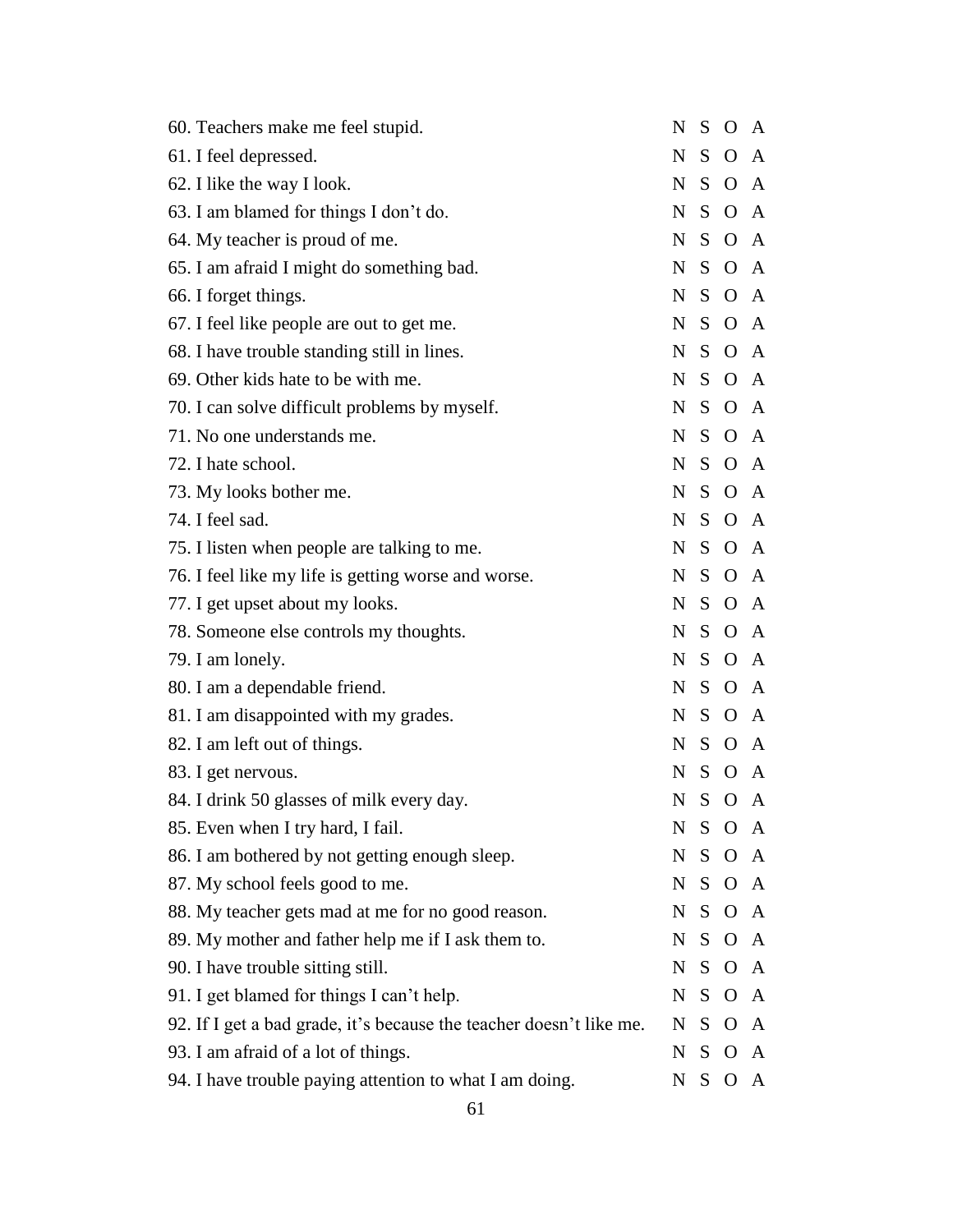|      | 95. I see weird things.                                            | N           | S       | $\overline{O}$ | $\mathbf{A}$ |
|------|--------------------------------------------------------------------|-------------|---------|----------------|--------------|
|      | 96. People tell me that I am stubborn.                             | $\mathbf N$ | S       | $\overline{O}$ | A            |
|      | 97. My classmates make fun of me.                                  | N           |         | S O A          |              |
|      | 98. I am good at making decisions.                                 | N           | S.      | $\mathbf{O}$   | A            |
|      | 99. People tell me that I am too noisy.                            | N           |         | S O A          |              |
| 100. | My parents are easy to talk to.                                    | N           | S       | $\mathbf{O}$   | $\mathbf{A}$ |
| 101. | My mother and father like my friends.                              | N           |         | S O A          |              |
| 102. | I fail at things.                                                  | N           | S.      | $O \, A$       |              |
| 103. | I get into trouble for not paying attention.                       | $\mathbf N$ | $S_{-}$ | $O \, A$       |              |
| 104. | Little things bother me.                                           | N           | S.      | $O \, A$       |              |
| 105. | I sleep with my schoolbooks.                                       | $\mathbf N$ |         | S O A          |              |
| 106. | I hear things that others cannot hear.                             | N           | S       | $O \, A$       |              |
| 107. | I feel out of place around people.                                 | N           |         | S O A          |              |
| 108. | I am someone you can count on.                                     | N           | S       | $O \, A$       |              |
| 109. | I am proud of my parents.                                          | N           |         | S O A          |              |
| 110. | I am bothered by teasing from others.                              | N           | S       | $O \, A$       |              |
| 111. | I worry but I don't know why.                                      | N           |         | S O A          |              |
| 112. | My parents are proud of me.                                        | N           | S       | $O \, A$       |              |
| 113. | I get mad at others.                                               | N           |         | S O A          |              |
| 114. | I worry when I go to bed at night.                                 | N           | S       | $O \, A$       |              |
| 115. | School is boring.                                                  | N           |         | S O A          |              |
| 116. | My teacher trusts me.                                              | N           | S       | $O \, A$       |              |
| 117. | My parents trust me.                                               | $N_{\odot}$ | $S_{-}$ | $\overline{O}$ | A            |
| 118. | I talk while other people are talking.                             |             |         | N S O A        |              |
| 119. | People get mad at me, even when I don't do anything wrong. N S O A |             |         |                |              |
| 120. | Teachers are unfair.                                               |             |         | N S O A        |              |
| 121. | I get so nervous I can't breathe.                                  | N           | S       | $\overline{O}$ | $\mathbf{A}$ |
| 122. | I give up when learning something new.                             |             |         | N S O A        |              |
| 123. | Even when alone, I feel like someone is watching me.               | N           | S.      |                | $O \, A$     |
| 124. | People tell me to be still.                                        |             |         | N S O A        |              |
| 125. | I feel that nobody likes me.                                       |             | N S     | $O \, A$       |              |
| 126. | I am dependable.                                                   |             |         | N S O A        |              |
| 127. | I talk without waiting for others to say something.                | N           | S.      |                | $O \, A$     |
| 128. | I like going to bed at night.                                      | N S         |         | $\mathbf{O}$   | A            |
| 129. | My parents like to help with my homework.                          | N           | S.      | O              | A            |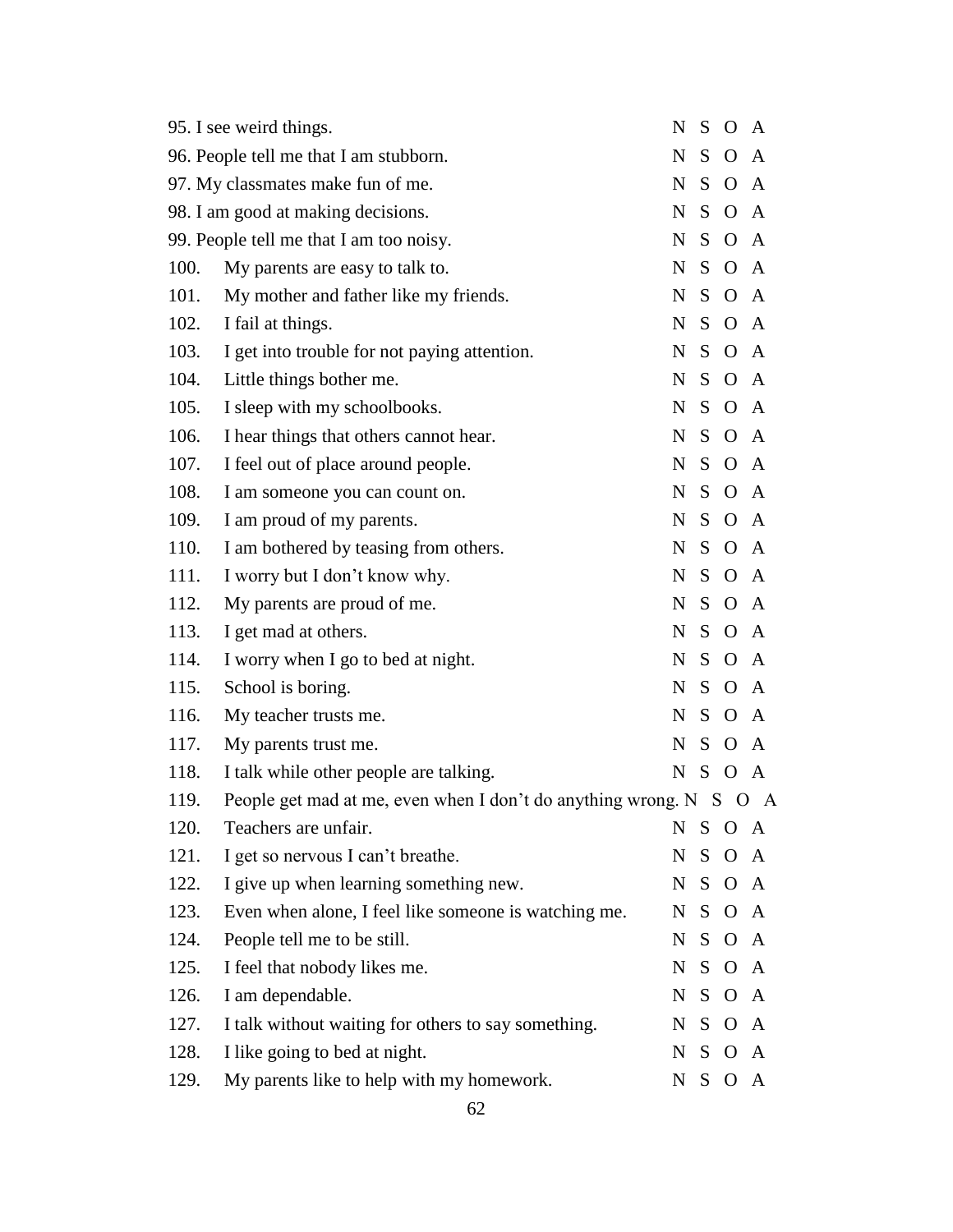|      | 130. I want to do better, but I can't.                    |         | N S O A |  |
|------|-----------------------------------------------------------|---------|---------|--|
| 131. | I have trouble paying attention to the teacher.           | N S     | O A     |  |
| 132. | I worry about what is going to happen.                    |         | N S O A |  |
|      | 133. My parents listen to what I say.                     |         | N S O A |  |
|      | 134. I hear voices in my head that no one else can hear.  |         | N S O A |  |
| 135. | Other people find things wrong with me.                   |         | N S O A |  |
| 136. | Other people make fun of me.                              |         | N S O A |  |
| 137. | I like going places with my parents.                      |         | N S O A |  |
| 138. | People act as if they don't hear me.                      |         | N S O A |  |
| 139. | I get nervous when things do not go the right way for me. | N S O A |         |  |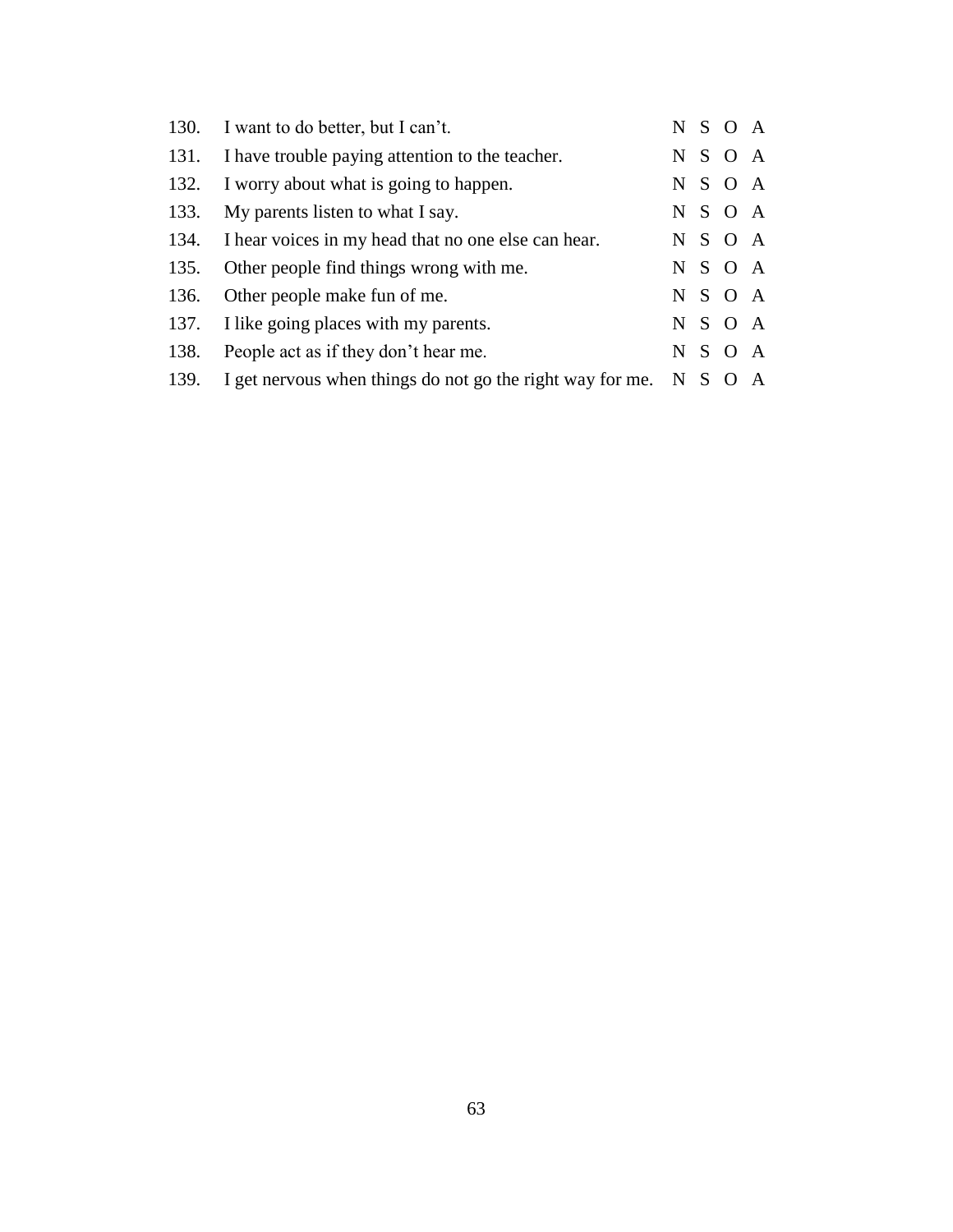#### Appendix M

#### BASC- Self Report of Personality (12-21 year form)

#### **Directions:**

This booklet contains sentences that young people may use to describe how they think or feel or act. Read each sentence carefully. For the first groups of sentences, you will have two answer choices: **T** or **F**.

Circle **T** for True if you agree with a sentence.

Circle **F** for False if you do not agree with a sentence.

Here is an example:

1. I like parties **T F**

For the second group of sentences, you will have four answer choices: **N**, **S**, **O**, and **A**.

Circle **N** if the sentence **never** describes you or how you feel.

Circle **S** if the sentence **sometimes** describes you or how you feel.

Circle **O** if the sentence **often** describes you or how you feel.

Circle **A** if the sentence **almost always** describes you or how you feel.

Here is an example:

2. I enjoy doing homework. N S O A

If you wish to change an answer, mark an X through it like this.

2. I enjoy doing homework. N S O A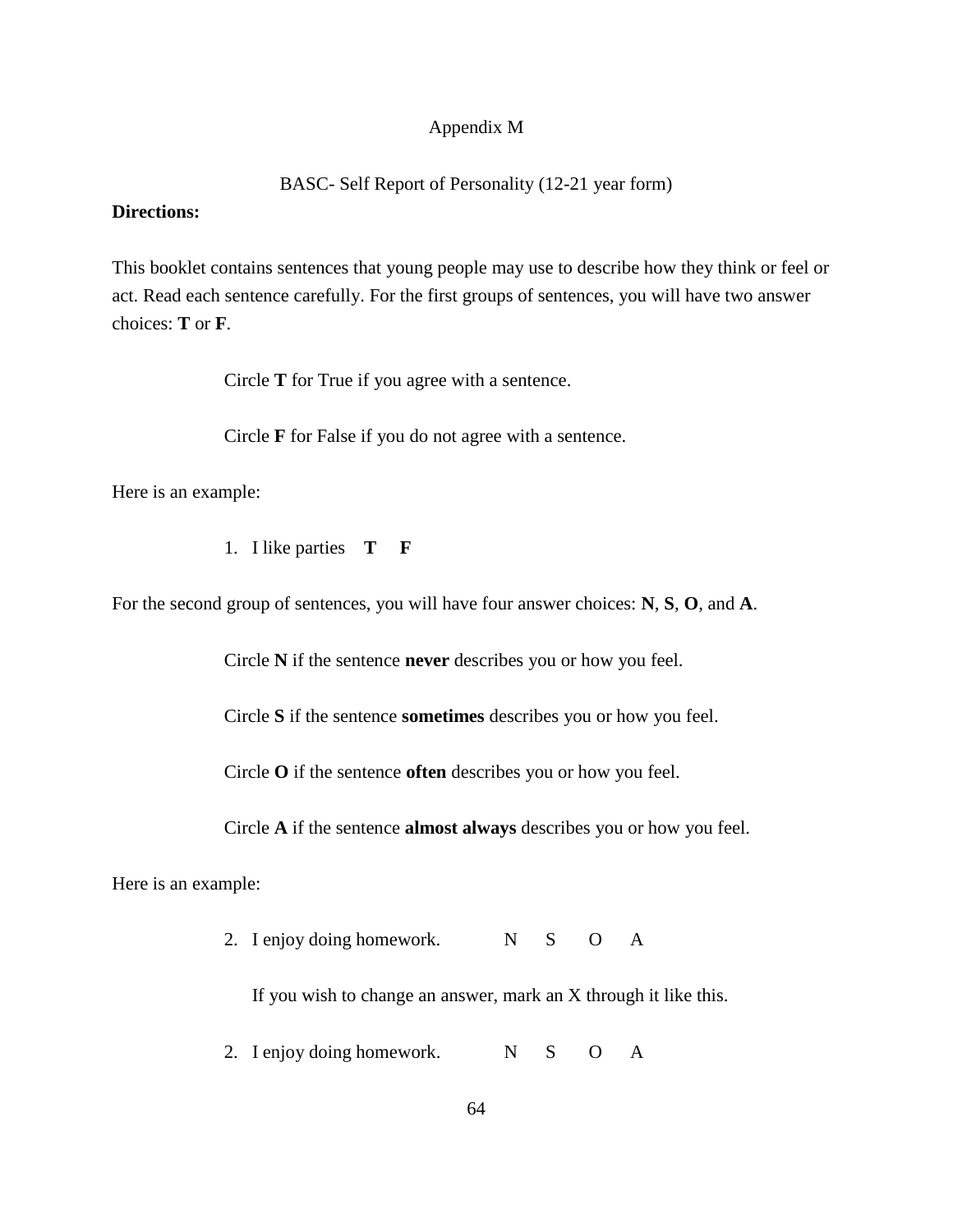Give the best response for you for each sentence, even if it is hard to make up your mind. There are no right or wrong answers. Please do your best, tell the truth, and answer every sentence.

|    | Mark: T-True                                                        | <b>F-False</b> |                           |
|----|---------------------------------------------------------------------|----------------|---------------------------|
| 1. | I like who I am.                                                    | T              | F                         |
| 2. | I hate taking tests.                                                | T              | $\mathbf F$               |
| 3. | Nothing goes my way.                                                | T              | F                         |
| 4. | My muscles get sore a lot.                                          | T              | $\boldsymbol{F}$          |
| 5. | People tell me I should pay more attention.                         | T              | F                         |
| 6. | Things go wrong for me when I try hard.                             | T              | $\boldsymbol{\mathrm{F}}$ |
| 7. | I get mad at my parents sometimes.                                  | T              | F                         |
| 8. | I used to be happier.                                               | T              | $\boldsymbol{\mathrm{F}}$ |
|    | 9. I often have headaches.                                          | T              | $\mathbf F$               |
|    | 10. I don't care about school.                                      | T              | $\boldsymbol{\mathrm{F}}$ |
|    | 11. I can never seem to relax.                                      | T              | $\mathbf F$               |
|    | 12. I always go to bed on time.                                     | T              | $\boldsymbol{\mathrm{F}}$ |
|    | 13. My classmates don't like me.                                    | T              | F                         |
|    | 14. I worry about tests more than my classmates do.                 | T              | $\boldsymbol{\mathrm{F}}$ |
|    | 15. My parents are always right.                                    | T              | F                         |
|    | 16. If I have a problem, I can usually work it out.                 | T              | $\boldsymbol{\mathrm{F}}$ |
|    | 17. I never break the rules.                                        | T              | F                         |
|    | 18. I have not seen a car in at least 6 months.                     | T              | $\boldsymbol{\mathrm{F}}$ |
|    | 19. What I want never seems to matter.                              | T              | F                         |
|    | 20. I worry about little things.                                    | T              | $\mathbf F$               |
|    | 21. Nothing is fun anymore.                                         | T              | F                         |
|    | 22. I never get into trouble.                                       | T              | F                         |
|    | 23. I tell the truth every single time.                             | T              | F                         |
|    | 24. I never seem to get anything right.                             | $\mathbf T$    | $\mathbf F$               |
|    | 25. I have never been mean to anyone.                               | T              | $\mathbf F$               |
|    | 26. My friends have more fun than I do.                             | T              | $\mathbf F$               |
|    | 27. I like loud music.                                              | T              | $\mathbf F$               |
|    | 28. I always do what my parents tell me.                            | T              | $\mathbf F$               |
|    | 29. No matter how much I study for a test, I am afraid I will fail. | T              | $\mathbf F$               |
|    | 30. I cover up my work when the teacher walks by.                   | T              | $\mathbf F$               |
|    | 31. I wish I were different.                                        | T              | $\mathbf F$               |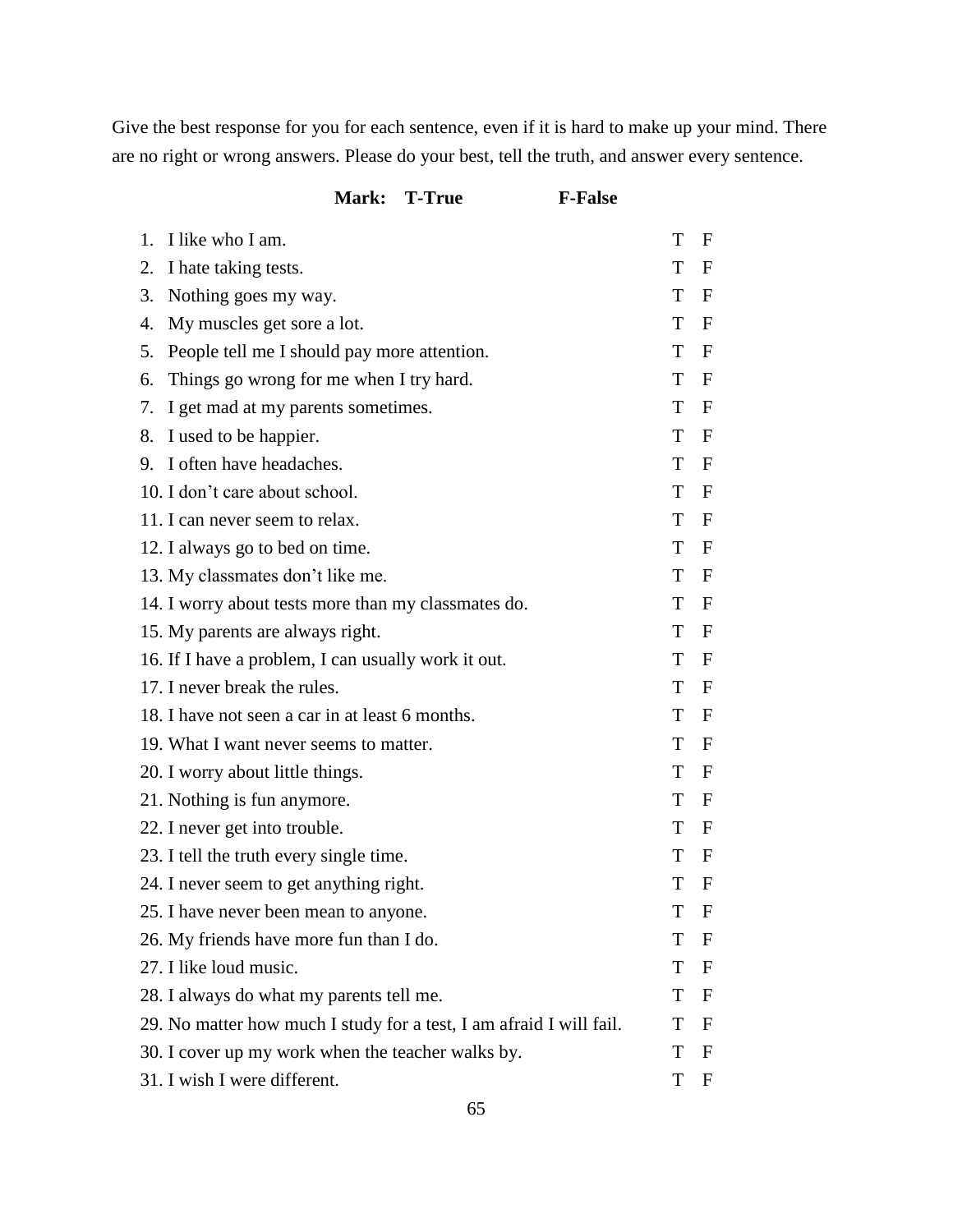| 32. I have just returned from a 9-month trip on an ocean liner.           | T   | F                |
|---------------------------------------------------------------------------|-----|------------------|
| 33. Nobody ever listens to me.                                            | T   | $\mathbf F$      |
| 34. Often I feel sick in my stomach.                                      | T   | $\mathbf F$      |
| 35. I think that I have a short attention span.                           | T   | $\mathbf F$      |
| 36. My parents have too much control over my life.                        | T   | $\mathbf F$      |
| 37. My teacher understands me.                                            | T   | $\mathbf F$      |
| 38. I just don't care anymore.                                            | T   | $\mathbf{F}$     |
| 39. Sometimes my ears hurt for no reason.                                 | T   | $\mathbf F$      |
| 40. I don't like thinking about school.                                   | T.  | $\mathbf{F}$     |
| 41. I worry a lot of the time.                                            | T   | $\mathbf F$      |
| 42. I get along well with my parents.                                     | T – | $\mathbf F$      |
| 43. Other children don't like to be with me.                              | T   | $\mathbf F$      |
| 44. I wish I were someone else.                                           | T F |                  |
| 45. I tell my parents everything.                                         | T   | $\mathbf F$      |
| 46. I can handle most things on my own.                                   | T F |                  |
| 47. I like to take chances.                                               | T   | $\mathbf F$      |
| 48. I am sometimes jealous.                                               | T F |                  |
| 49. My parents are always telling me what to do.                          | T   | $\mathbf F$      |
| 50. I often worry about something bad happening to me.                    | T   | $\mathbf{F}$     |
| 51. I don't seem to do anything right.                                    | T   | $\mathbf F$      |
| 52. I like everyone I meet.                                               | T.  | $\mathbf F$      |
| 53. I have attention problems.                                            | T   | $\boldsymbol{F}$ |
| 54. Most things are harder for me than others.                            | T   | $\mathbf{F}$     |
| 55. I have some bad habits.                                               | T   | $\boldsymbol{F}$ |
| 56. Other children are happier than I am.                                 | T   | $\mathbf{F}$     |
| 57. I would rather be a police officer than a teacher.                    | T   | $\mathbf F$      |
| 58. I always do homework on time.                                         | T   | F                |
| 59. I take a plane trip from New York to Chicago at least twice a week. T |     | F                |
| 60. I never quite reach my goal.                                          | T   | $\mathbf F$      |
| 61. I feel good about myself.                                             | T   | $\mathbf F$      |
| 62. Sometimes, when alone, I hear my name.                                | T   | $\mathbf F$      |
| 63. Nothing ever goes right for me.                                       | T   | $\mathbf F$      |
| 64. I get sick more than others.                                          | T   | $\mathbf F$      |
| 65. I give up easily.                                                     | T   | $\mathbf F$      |
| 66. My parents blame too many of their problems on me.                    | T   | $\mathbf F$      |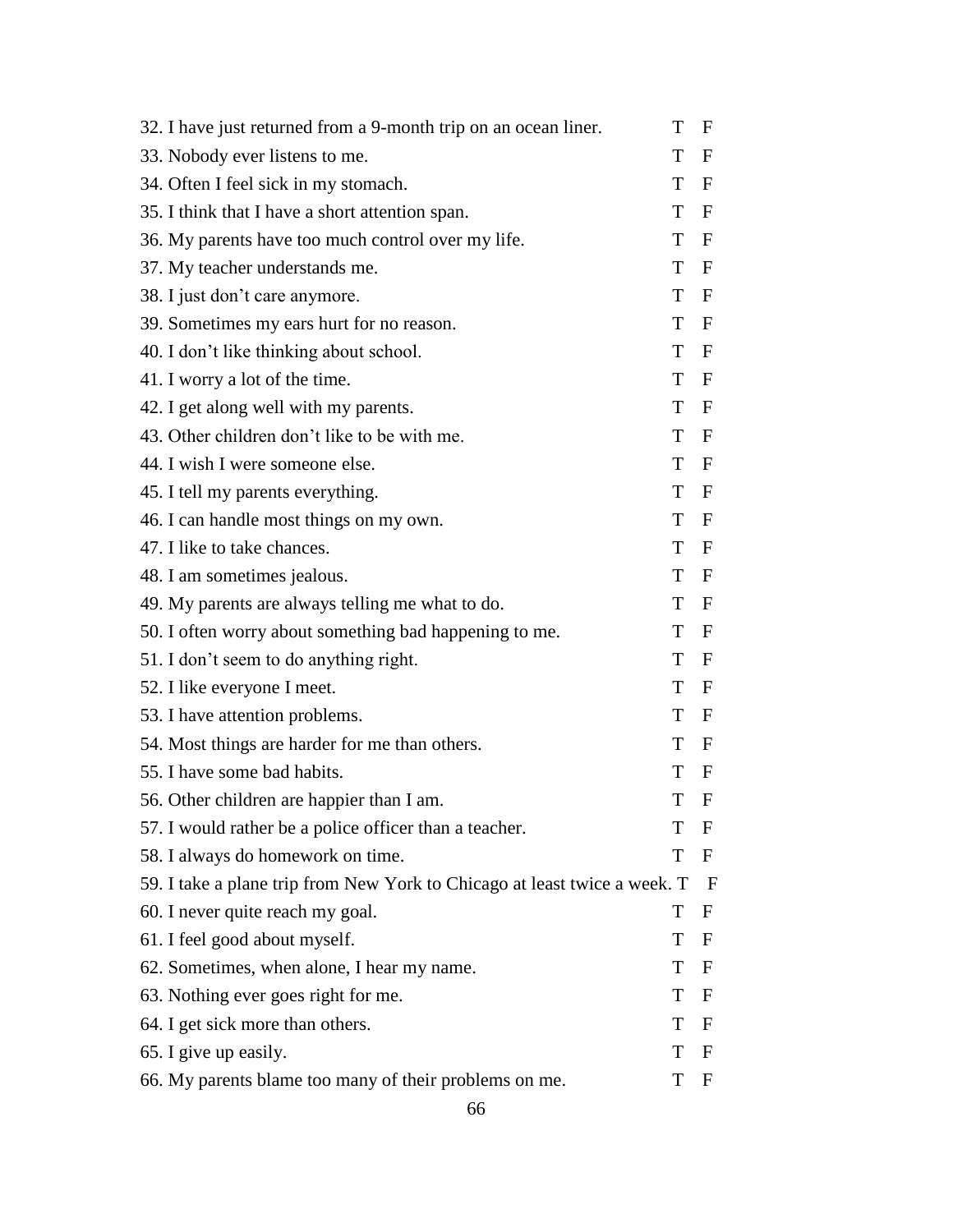| 67. My teacher cares about me.                     | T F |  |
|----------------------------------------------------|-----|--|
| 68. Nothing about me is right.                     | T F |  |
| 69. My stomach gets upset more than most people's. | T F |  |

**REMEMBER:** Indicate how frequently each behavior occurs by circling

| N-Never                                                  | S-Sometimes | O-Often | A- Always   |              |                |              |
|----------------------------------------------------------|-------------|---------|-------------|--------------|----------------|--------------|
| 70. My school feels good to me.                          |             |         | N           | S            | $\overline{O}$ | A            |
| 71. I get so nervous I can't breathe.                    |             |         | N           | S            | $\Omega$       | A            |
| 72. I am proud of my parents.                            |             |         | $\mathbf N$ | S            | $\Omega$       | $\mathsf{A}$ |
| 73. Other kids hate to be with me.                       |             |         | N           | S.           | $\Omega$       | $\mathbf{A}$ |
| 74. I like the way I look.                               |             |         | N           | S.           | $\overline{O}$ | $\mathbf{A}$ |
| 75. People say bad things to me.                         |             |         | N           | S.           | $\Omega$       | A            |
| 76. I am dependable.                                     |             |         | $\mathbf N$ | S            | $\Omega$       | A            |
| 77. I like it when my friends dare me to do something.   |             |         | $\mathbf N$ | S            | $\Omega$       | $\mathbf{A}$ |
| 78. When I get angry, I can't think about anything else. |             |         | $\mathbf N$ | S            | $\Omega$       | A            |
| 79. I get blamed for things I can't help.                |             |         | $\mathbf N$ | S            | $\Omega$       | A            |
| 80. I worry when I go to bed at night.                   |             |         | N           | S            | $\Omega$       | A            |
| 81. I feel like my life is getting worse and worse.      |             |         | $\mathbf N$ | S.           | $\overline{O}$ | $\mathbf{A}$ |
| 82. School is boring.                                    |             |         | N           | S            | $\Omega$       | $\mathbf{A}$ |
| 83. I forget things.                                     |             |         | N           | S            | $\Omega$       | A            |
| 84. Even when I try hard, I fail.                        |             |         | N           | S.           | $\overline{O}$ | A            |
| 85. My teacher trusts me.                                |             |         | $\mathbf N$ | S.           | $\Omega$       | $\mathbf{A}$ |
| 86. People act as if they don't hear me.                 |             |         | $\mathbf N$ | S            | $\Omega$       | $\mathbf{A}$ |
| 87. I like to play rough sports.                         |             |         | N           | S.           | $\Omega$       | $\mathbf{A}$ |
| 88. I have trouble standing still in lines.              |             |         | N           | S.           | $\Omega$       | A            |
| 89. I can't seem to turn off my mind.                    |             |         | $\mathbf N$ | S            | $\Omega$       | A            |
| 90. I am disappointed with my grades.                    |             |         | $\mathbf N$ | S            | $\Omega$       | $\mathbf{A}$ |
| 91. I get upset about my looks.                          |             |         | N           | S.           | $\Omega$       | $\mathbf{A}$ |
| 92. I feel like people are out to get me.                |             |         | N           | S            | $\Omega$       | A            |
| 93. I feel depressed.                                    |             |         | N           | S            | $\Omega$       | A            |
| 94. I sleep with my schoolbooks.                         |             |         | $\mathbf N$ | <sub>S</sub> | $\Omega$       | $\mathbf{A}$ |
| 95. I listen when people are talking to me.              |             |         | N           | S            | $\Omega$       | A            |
| 96. I stay awake for 24 hours without getting tired.     |             |         | $\mathbf N$ | S            | $\Omega$       | $\mathbf{A}$ |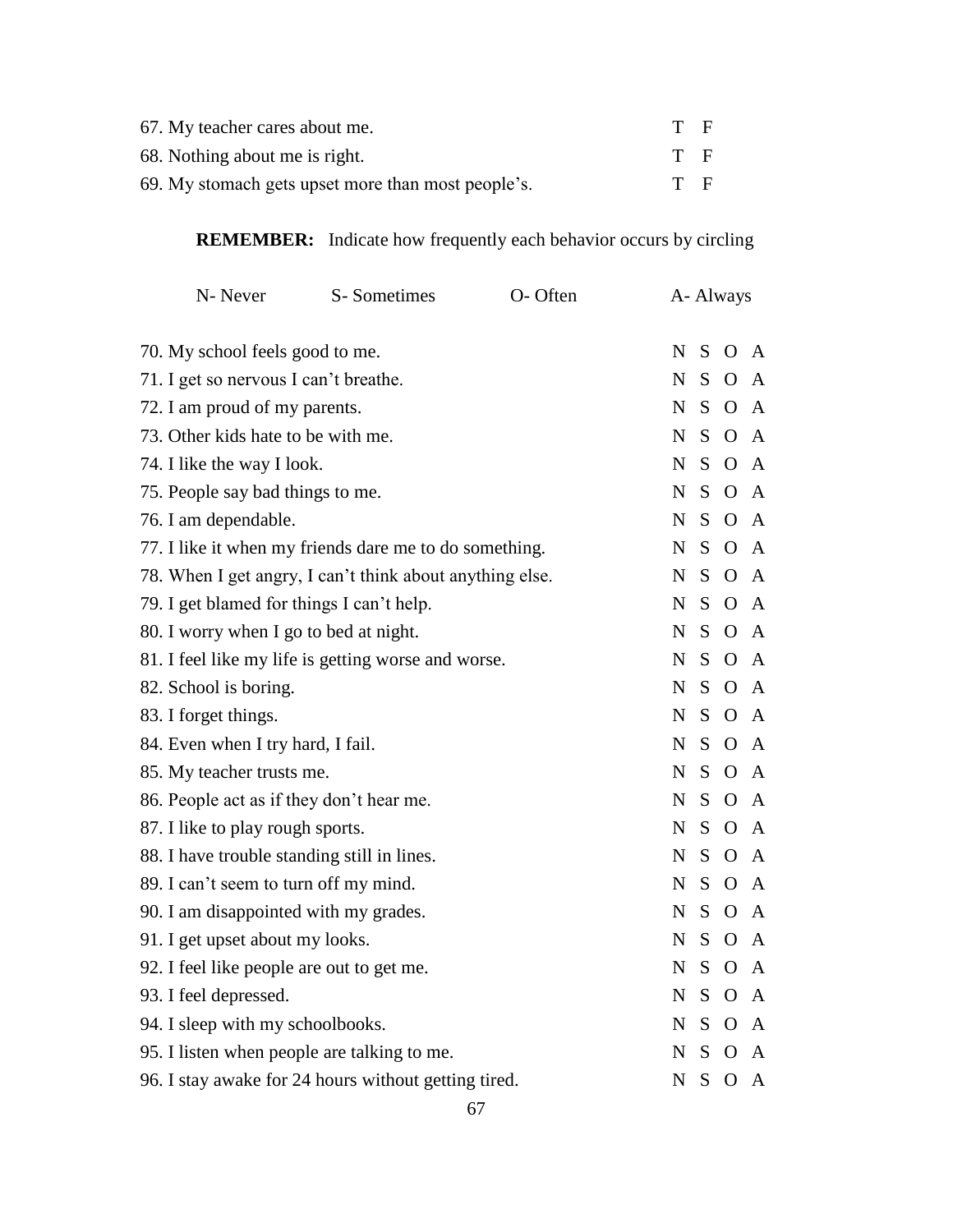| 97. Teachers make me feel stupid.                                      | N           | S       | $\overline{O}$ | A            |
|------------------------------------------------------------------------|-------------|---------|----------------|--------------|
| 98. No one understands me.                                             | N           | S       | $\Omega$       | A            |
| 99. I feel dizzy.                                                      | N           |         | S O            | A            |
| 100. Someone wants to hurt me.                                         | N           | S       | $\mathbf{O}$   | A            |
| 101. I feel guilt about things.                                        | N           |         | S O A          |              |
| 102. I like going places with my parents.                              | N           | S       | $O \, A$       |              |
| 103. I feel that nobody likes me.                                      |             |         | N S O A        |              |
| 104. I am good at things.                                              | N           |         | S O A          |              |
| 105. I am lonely.                                                      |             |         | N S O A        |              |
| 106. I can solve difficult problems by myself.                         | N           |         | S O A          |              |
| 107. I like to experiment with new things.                             | N           |         | S O A          |              |
| 108. I get nervous.                                                    | N           |         | S O A          |              |
| 109. My parents expect too much from me.                               | N           |         | S O A          |              |
| 110. I worry but I don't know why.                                     | N           |         | S O A          |              |
| 111. I feel sad.                                                       |             |         | N S O A        |              |
| 112. I get bored in school.                                            | $\mathbf N$ |         | S O A          |              |
| 113. I have trouble paying attention to the teacher.                   | N           |         | S O A          |              |
| 114. When I take tests, I can't think.                                 | N           |         | S O A          |              |
| 115. Teachers look for the bad things that you do.                     | N           |         | S O A          |              |
| 116. I am left out of things.                                          | N           | S.      | $O \, A$       |              |
| 117. I like to ride in a car that is going fast.                       | N           |         | S O A          |              |
| 118. I talk while other people are talking.                            | N           | S       | $O \, A$       |              |
| 119. When alone, I feel like someone is watching me.                   | N           | S       | $\mathbf{O}$   | A            |
| 120. I want to do better, but I can't.                                 | N           | S       | $\mathbf{O}$   | A            |
| 121. My looks bother me.                                               |             |         | N S O A        |              |
| 122. I hear voices in my head that no one else can hear.               | N.          |         | S O A          |              |
| 123. I am good at making decisions.                                    | N           | $S_{-}$ | $\mathbf{O}$   | $\mathbf{A}$ |
| 124. I have trouble sitting still.                                     |             |         | N S O A        |              |
| 125. I pay attention when someone is telling me how to do something. N |             | S.      | $\mathbf{O}$   | $\mathbf{A}$ |
| 126. My parents are easy to talk to.                                   | N           | S.      | $O \, A$       |              |
| 127. Teachers are unfair.                                              | N           |         | S O A          |              |
| 128. I have a hard time slowing down.                                  |             |         | N S O A        |              |
| 129. I like going to bed at night.                                     | N           |         | S O A          |              |
| 130. I see weird things.                                               |             |         | N S O A        |              |
| 131. I get nervous when things do not go the right way for me.         | N           | S.      | $\mathbf{O}$   | A            |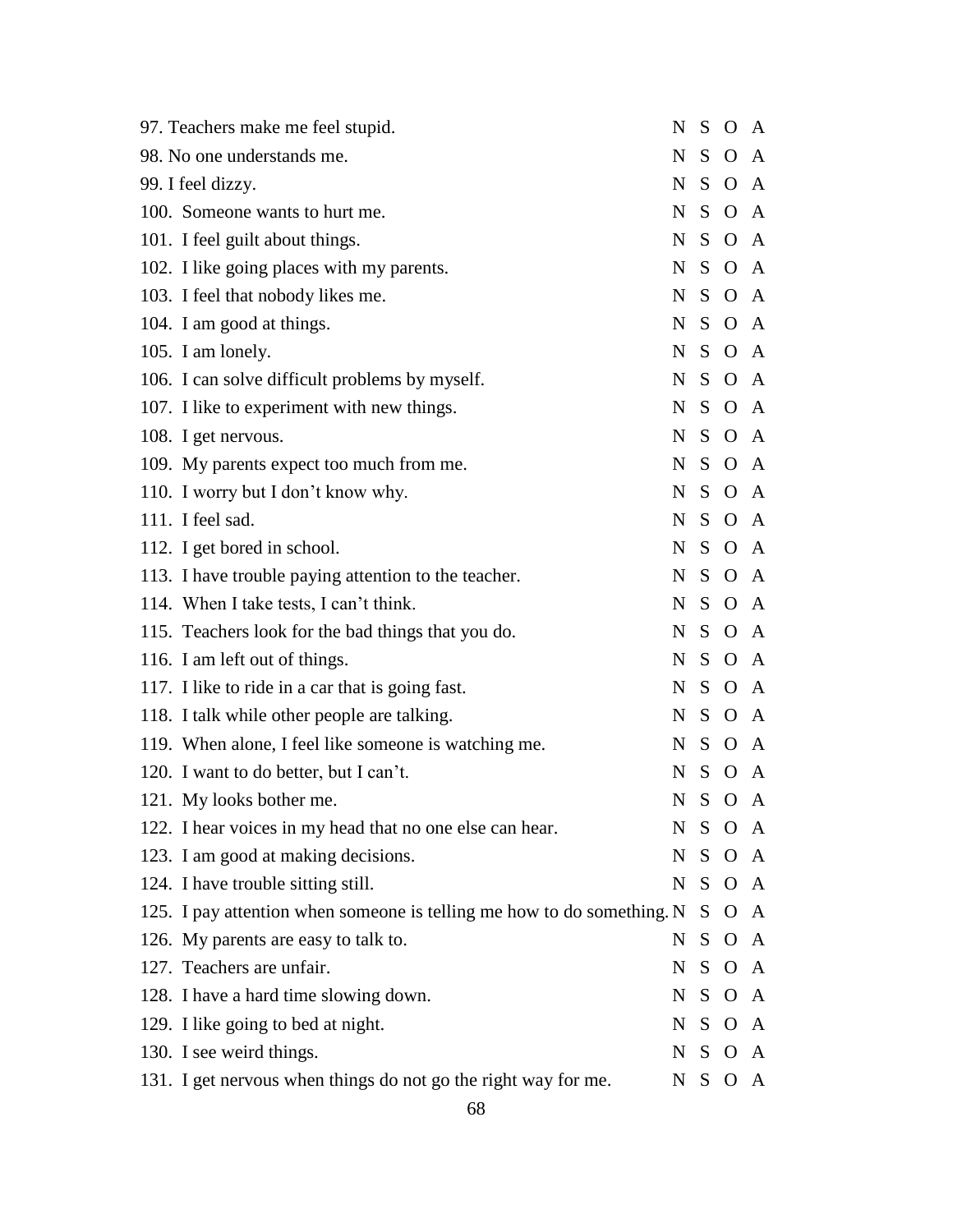| 132. My mother and father like my friends.                |           | N S O A |  |
|-----------------------------------------------------------|-----------|---------|--|
| 133. People think I am fun to be with.                    | N         | S O A   |  |
| 134. I feel like I have to get up and move around.        |           | N S O A |  |
| 135. Other people find things wrong with me.              | N         | S O A   |  |
| 136. I like to make decisions on my own.                  |           | N S O A |  |
| 137. I like to be the first one to try new things.        | $N_{\rm}$ | S O A   |  |
| 138. Little things bother me.                             |           | N S O A |  |
| 139. I am blamed for things I don't do.                   |           | N S O A |  |
| 140. I worry about what is going to happen.               |           | N S O A |  |
| 141. My mother and father help me if I ask them to.       |           | N S O A |  |
| 142. I feel like I want to quit school.                   |           | N S O A |  |
| 143. I have trouble paying attention to what I am doing.  |           | N S O A |  |
| 144. I fail at things.                                    |           | N S O A |  |
| 145. My teacher is proud of me.                           |           | N S O A |  |
| 146. I feel out of place around people.                   |           | N S O A |  |
| 147. I like to dare others to do things.                  |           | N S O A |  |
| 148. I talk without waiting for others to say something.  |           | N S O A |  |
| 149. Someone else controls my thoughts.                   |           | N S O A |  |
| 150. I quit easily.                                       |           | N S O A |  |
| 151. I am slow to make new friends.                       |           | N S O A |  |
| 152. I do things over and over and can't stop.            |           | N S O A |  |
| 153. My friends come to me for help.                      |           | N S O A |  |
| 154. People tell me to be still.                          |           | N S O A |  |
| 155. My parents listen to what I say.                     |           | N S O A |  |
| 156. I like to be close to my parents.                    |           | N S O A |  |
| 157. My teachers want too much.                           |           | N S O A |  |
| 158. When I get angry, I want to break something.         |           | N S O A |  |
| 159. I get phone calls from popular movie actors.         |           | N S O A |  |
| 160. I hear things that others cannot hear.               |           | N S O A |  |
| 161. I get mad at others.                                 |           | N S O A |  |
| 162. I have trouble sleeping the night before a big test. |           | N S O A |  |
| 163. I am liked by others.                                |           | N S O A |  |
| 164. People tell me that I am too noisy.                  |           | N S O A |  |
| 165. I feel that others do not like the way I do things.  |           | N S O A |  |
| 166. I am someone you can rely on.                        |           | N S O A |  |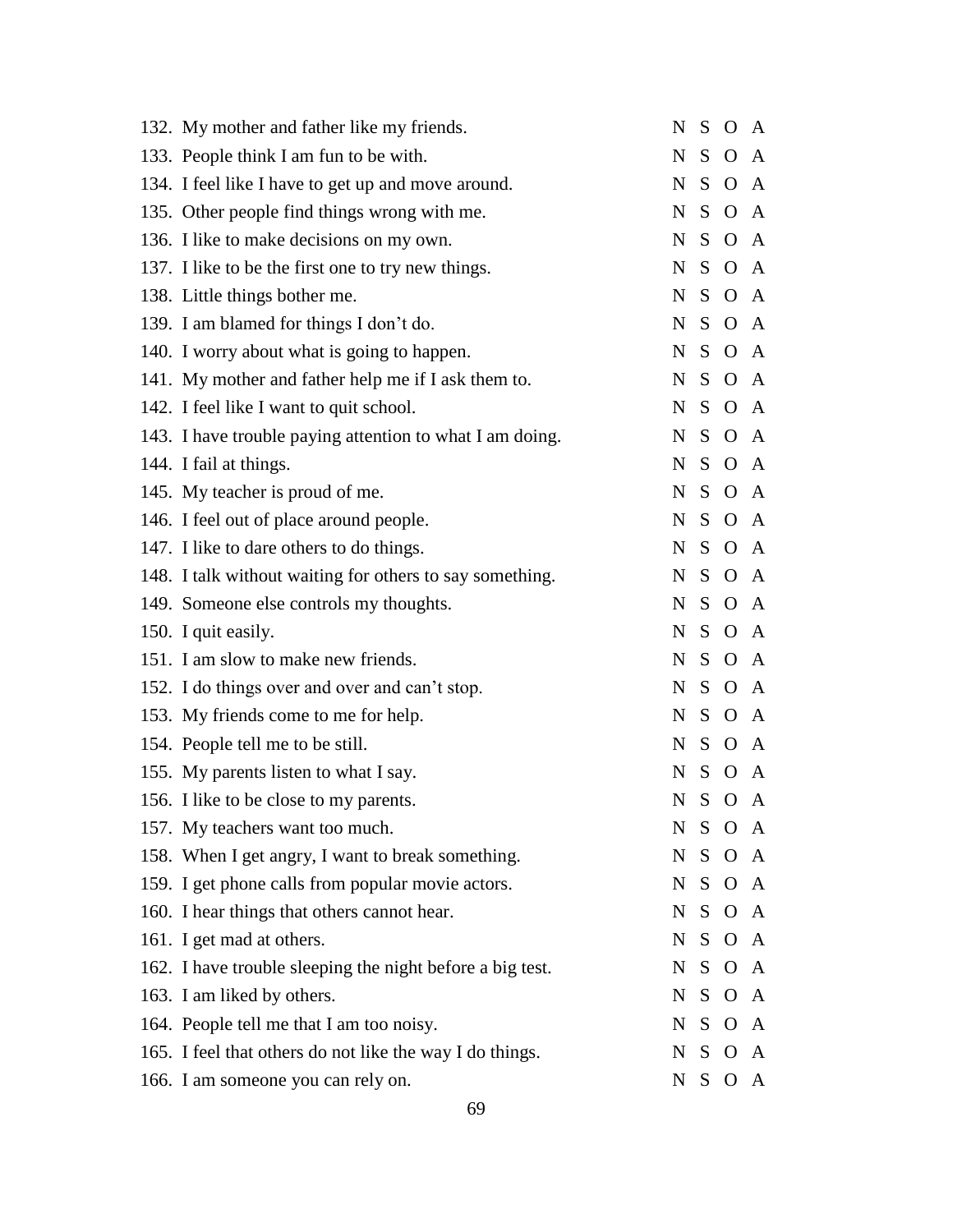| 167. When I get angry, I want to hurt someone.                  |         | N S O A |              |
|-----------------------------------------------------------------|---------|---------|--------------|
| 168. When I start talking, it is hard for me to stop.           |         | N S O A |              |
| 169. People get mad at me, even when I don't do anything wrong. |         | N S O A |              |
| 170. I am afraid of a lot of things.                            |         | N S O A |              |
| 171. My parents trust me.                                       |         | N S O A |              |
| 172. I hate school.                                             |         | N S O A |              |
| 173. My parents are proud of me.                                |         | N S O A |              |
| 174. Ideas just race through my mind.                           |         | N S O A |              |
| 175. My teachers get mad at me for no good reason.              |         | N S O A |              |
| 176. Other people are against me.                               | $N$ S O |         | $\mathbf{A}$ |